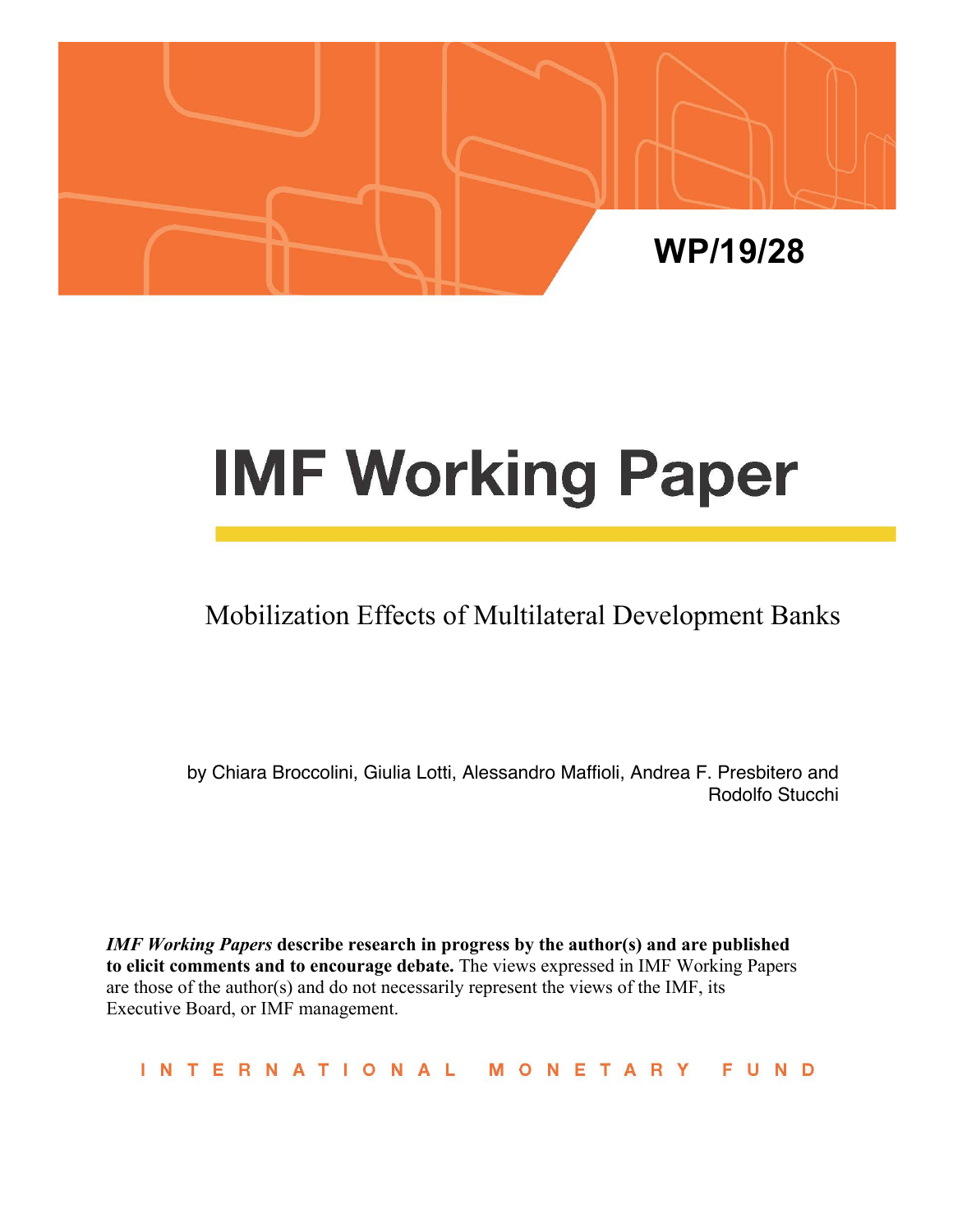#### **IMF Working Paper**

#### Research Department

#### **Mobilization Effects of Multilateral Development Banks<sup>1</sup>**

#### **Prepared by Chiara Broccolini, Giulia Lotti, Alessandro Maffioli, Andrea F. Presbitero and Rodolfo Stucchi**

Authorized for distribution by Maria Soledad Martinez Peria

February 2019

*IMF Working Papers* **describe research in progress by the author(s) and are published to elicit comments and to encourage debate.** The views expressed in IMF Working Papers are those of the author(s) and do not necessarily represent the views of the IMF, its Executive Board, or IMF management.

#### **Abstract**

We use loan-level data on syndicated lending to a large sample of developing countries between 1993 and 2017 to estimate the mobilization effects of multilateral development banks (MDBs), controlling for a large set of fixed effects. We find evidence of positive and significant direct and indirect mobilization effects of multilateral lending on the number of deals and on the total size of bank inflows. The number of lending banks and the average maturity of syndicated loans also increase after MDB lending. These effects are present not only on impact, but they last up to three years and are not offset by a decline in bond financing. There is no evidence of anticipation effects and the results are not driven by confounding factors, such as the presence of large global banks, Chinese lending and aid flows. Finally, the economic effects are sizable, suggesting that MBDs can play a vital role to mobilize private sector financing to achieve the goals of the 2030 Development Agenda.

JEL Classification Numbers: F21, F34, G15, H81 Keywords: Multilateral Development Banks, Private Capital Flows, Mobilization Effects, Catalytic Finance, Syndicated loans

Authors' E-Mail Addresses: broccolini.chiara@gmail.com, glotti@iadb.org, alessandrom@iadb.org, apresbitero@imf.org, rstucchi@iadb.org

<sup>&</sup>lt;sup>1</sup> We thank Tito Cordella, Daniel Gurara, participants at the "International Conference on Blended Development Finance and the New Industrial Policy" (Geneva 2018) and at seminars at the IDB and the IMF for helpful comments on earlier drafts. This paper is part of a project on Macroeconomic Research in Low-Income Countries (project id: 60925) supported by the U.K.'s Department for International Development. The views expressed in this paper are those of the author and do not necessarily represent those of the IDB, IMF, IMF policy, or of the DFID.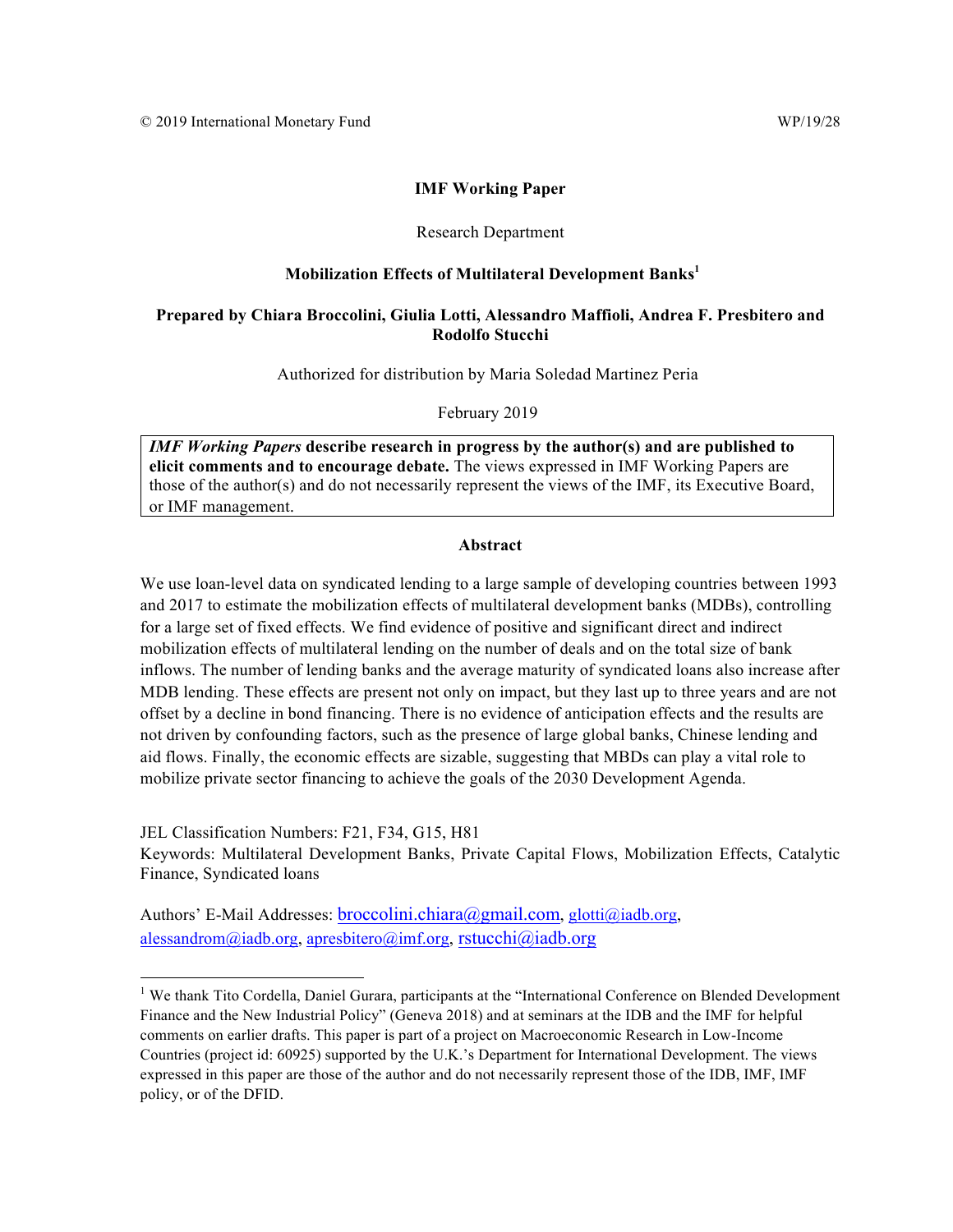# **Contents**

| $\mathbf{1}$ |                 | Introduction                          | 4  |
|--------------|-----------------|---------------------------------------|----|
| $\mathbf{2}$ | Data            |                                       | 8  |
| 3            |                 | <b>Empirical Strategy</b>             | 10 |
| 4            | <b>Results</b>  |                                       | 12 |
|              | 4.1             |                                       | 12 |
|              | 4.2             |                                       | 13 |
| 5            |                 | <b>Extensions</b>                     | 17 |
|              | 5.1             |                                       | 17 |
|              | 5.2             |                                       | 18 |
|              | 5.3             |                                       | 19 |
|              | 5.4             |                                       | 20 |
| 6            |                 | Conclusions                           | 23 |
|              |                 | A Figures                             | 30 |
|              | <b>B</b> Tables |                                       | 32 |
|              |                 | C Online Appendix—Not for publication | 44 |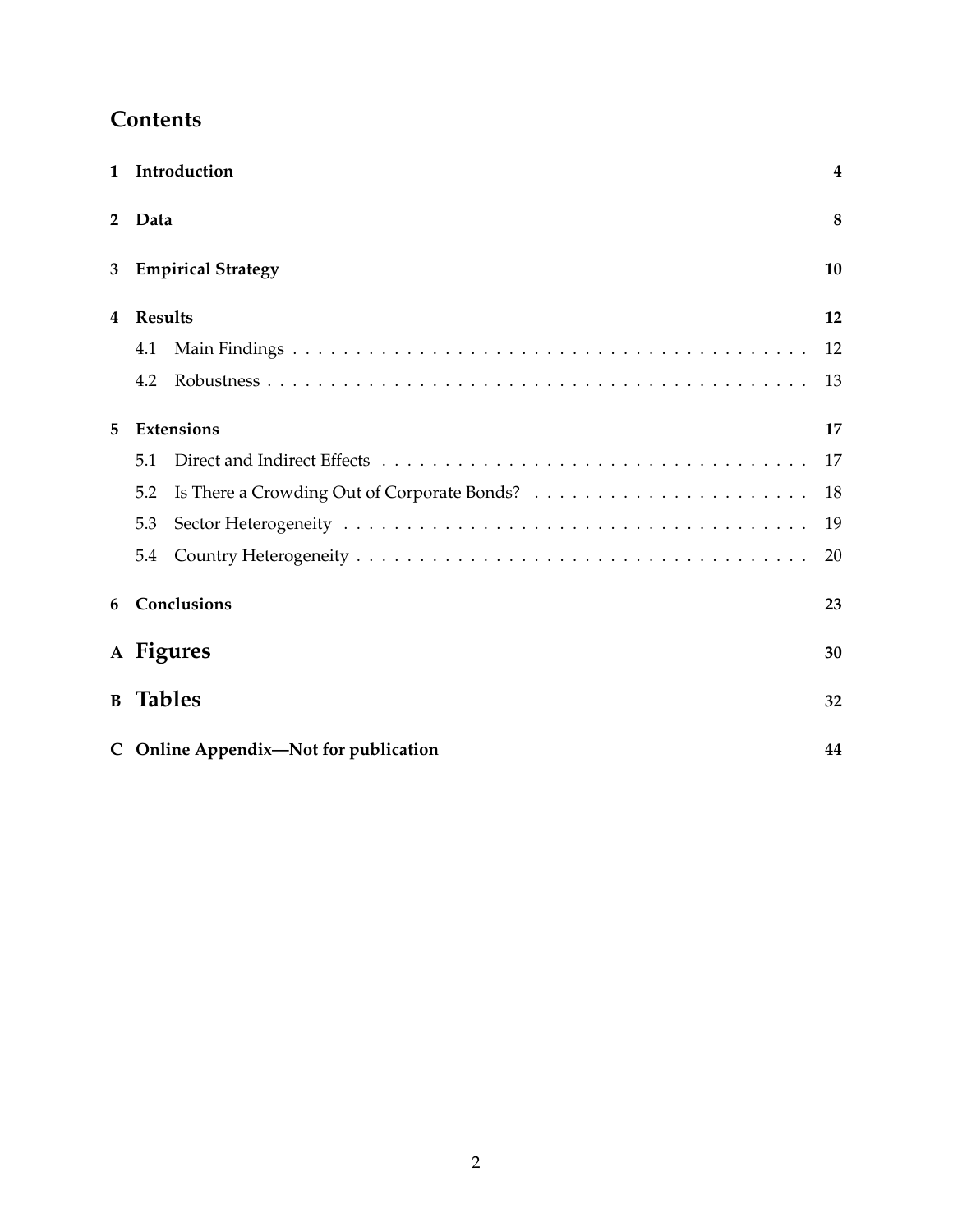## <span id="page-3-0"></span>**1 Introduction**

In 2015, 193 countries adopted the 2030 Sustainable Development Agenda, which set ambitious targets for poverty reduction and inclusive development. The United Nations estimates that achieving the Sustainable Development Goals (SDGs) will require investment up to USD 3.9 trillion per year. At current investment levels, the estimated annual investment gap in developing countries is at about USD 2.5 trillion [\(UNCTAD,](#page-27-0) [2014\)](#page-27-0). At the same time, total official development assistance (ODA) amounted to USD 143 billion in 2016, one order of magnitude smaller than the needs. This leaves a key role for the private sector.

An important question—for both policy and research—is how can the international community mobilize those additional resources for investment. In this respect, Multilateral Development Banks (MDBs), as international institutions that provide financial assistance (e.g. loans, grants, etc.) to developing countries to promote their economic and social development,<sup>[1](#page--1-0)</sup> can play a fundamental role, directly providing financial assistance in developing countries, but also mobilizing additional private sector resources. The first role, direct financial support to member countries, is part of the mandate of MDBs, which are expected to step in when private financing is scarce [\(Humphrey and Michaelowa,](#page-26-0) [2013\)](#page-26-0), possibly mitigating the pro-cyclicality of private capital inflows [\(Galindo and Panizza,](#page-25-0) [2018\)](#page-25-0). But direct financing is constrained by the fact that MDBs' loan capacity is small compared to countries' needs: demand for financing exceeds supply well be-yond what MDBs can finance directly [\(United Nations,](#page-27-1) [2015\)](#page-27-1). For this reason, MDBs have recently reaffirmed their pledge to catalyze more investment from private investors [\(World Bank,](#page-28-0) [2018\)](#page-28-0).

There are multiple examples from around the world of projects with MDBs' participation that had important catalytic effects in different settings. A prominent example is the Panama Canal expansion. The project to expand the canal and allow larger ships to transit to avoid market losses followed a referendum in 2006 and was financed by the Inter-American Development Bank Group (IDBG), other three Multilaterals, and the Japan Bank for International Cooperation. It is the largest infrastructure investment in the country since the Canal opened—amounting to 30% of GDP—and in the 5 years after its announcement it is estimated to have raised almost USD 9.9 billion in private investment, 1.8 times the project cost [\(Lanzalot et al.,](#page-26-1) [2018\)](#page-26-1). In 2017, IDBG also financed the operation of the 70 megawatt Uruguayan wind farm, *Campo Palomas*. The operation attracted interest towards the nascent renewable energy market in Uruguay, and international in-

<sup>&</sup>lt;sup>1</sup>See Table [A1](#page-43-1) for a list of MDBs in the analysis.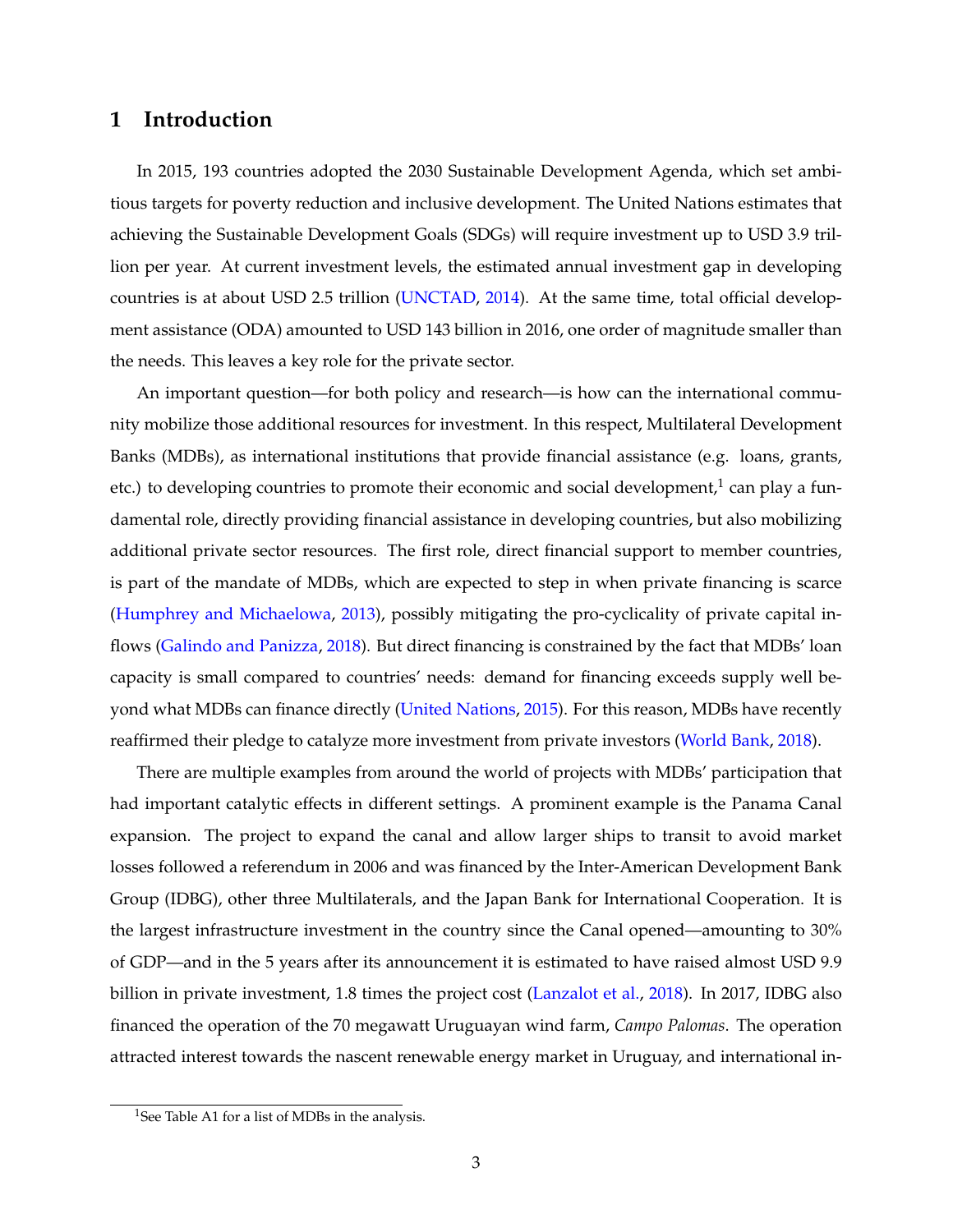stitutional investors oversubscribed. Eventually, five investors participated, of which four were new to Uruguay, and US\$135.8 million were mobilized. $^2$  $^2$  In Tanzania, the Tanzania Electric Supply Company (TANESCO), the European Investment Bank (EIB) and several other MDBs financed the Backbone Interconnector Project to enable better power distribution and the reliability of power supply. The project became active in 2017 and catalyzed private investment estimated at 0.5-0.8 times the total costs (USD 228 million, [World Bank,](#page-28-0) [2018\)](#page-28-0). In India, the International Finance Corporation (IFC) launched a rupee bond program in offshore markets, later named the Masala Bond Program, which allowed Indian entities to access international investors that they would have not reached otherwise. The currency risk was borne by foreign investors, that could in turn benefit from the strong fundamentals of the Indian emerging economy. The total private catalyzation from private institutional investors residing offshore was estimated to amount 6.2 USD billions [\(Shi,](#page-27-2) [2017;](#page-27-2) [World Bank,](#page-28-0) [2018\)](#page-28-0).

There are different channels through which MDBs can leverage additional resources from the private sector. For example, MDBs can *indirectly* mobilize additional private finance as their entrance in a given country/sector could signal future investment opportunities. Also, thanks to their long-term perspective, MDBs could promote macroeconomic stability, growth and an investment-friendly environment,<sup>[3](#page--1-0)</sup> all factors that can attract private creditors [\(Eichengreen and Mody,](#page-25-1) [2000;](#page-25-1) [Kidwelly,](#page-26-2) [2017\)](#page-26-2). In a similar vein, the presence of MDBs itself can signal to the private market the donors' trust in the country's institutional capacity and its commitment to reform, raising credit-worthiness and consequently private capital inflows [\(Morris and Shin,](#page-27-3) [2006;](#page-27-3) Basílio, [2014\)](#page-24-0). MDBs can also *directly* mobilize private resources thanks to the reduction of political and credit risks. In the first case, MDBs can use their leverage to influence governmental decisions and deter adverse events that would negatively affect the project outcome [\(Hainz and Kleimeier,](#page-26-3) [2012\)](#page-26-3). Credit risk could be reduced through multilateral guarantees and the extension of the MDBs' preferred creditor status, which implies that their loans are excluded from debt reschedulings [\(Arezki et al.,](#page-24-1) [2017;](#page-24-1) [Pereira dos Santos and Kearney,](#page-27-4) [2018;](#page-27-4) [Gurara et al.,](#page-26-4) [2018\)](#page-26-4). In addition, to overcome or mitigate information asymmetries, private creditors can be willing to co-invest in the loan syndication with an MDB to take advantage of its technical expertise, monitoring capacity and better knowledge of

<sup>&</sup>lt;sup>2</sup>See [https://www.iadb.org](https://www.iadb.org/en/news/news-releases/2017-08-03/iic-closes-b-bond-in-campo-palomas%2C11856.html) and [Inter-American Development Bank Group](#page-26-5) [\(2018\)](#page-26-5).

<sup>&</sup>lt;sup>3</sup>Through advisory and knowledge work MDBs can help governments identify and implement reforms to improve the investment environment and remove barriers to investments. Moreover, by encouraging countries experiencing balance of payments crises to pursue an IMF-supported program, or offering emergency financing to address macroeconomic vulnerabilities only after the IMF has assessed that an appropriate macroeconomic framework is in place, they can help restore macroeconomic stability [\(Group of Twenty,](#page-26-6) [2018\)](#page-26-6).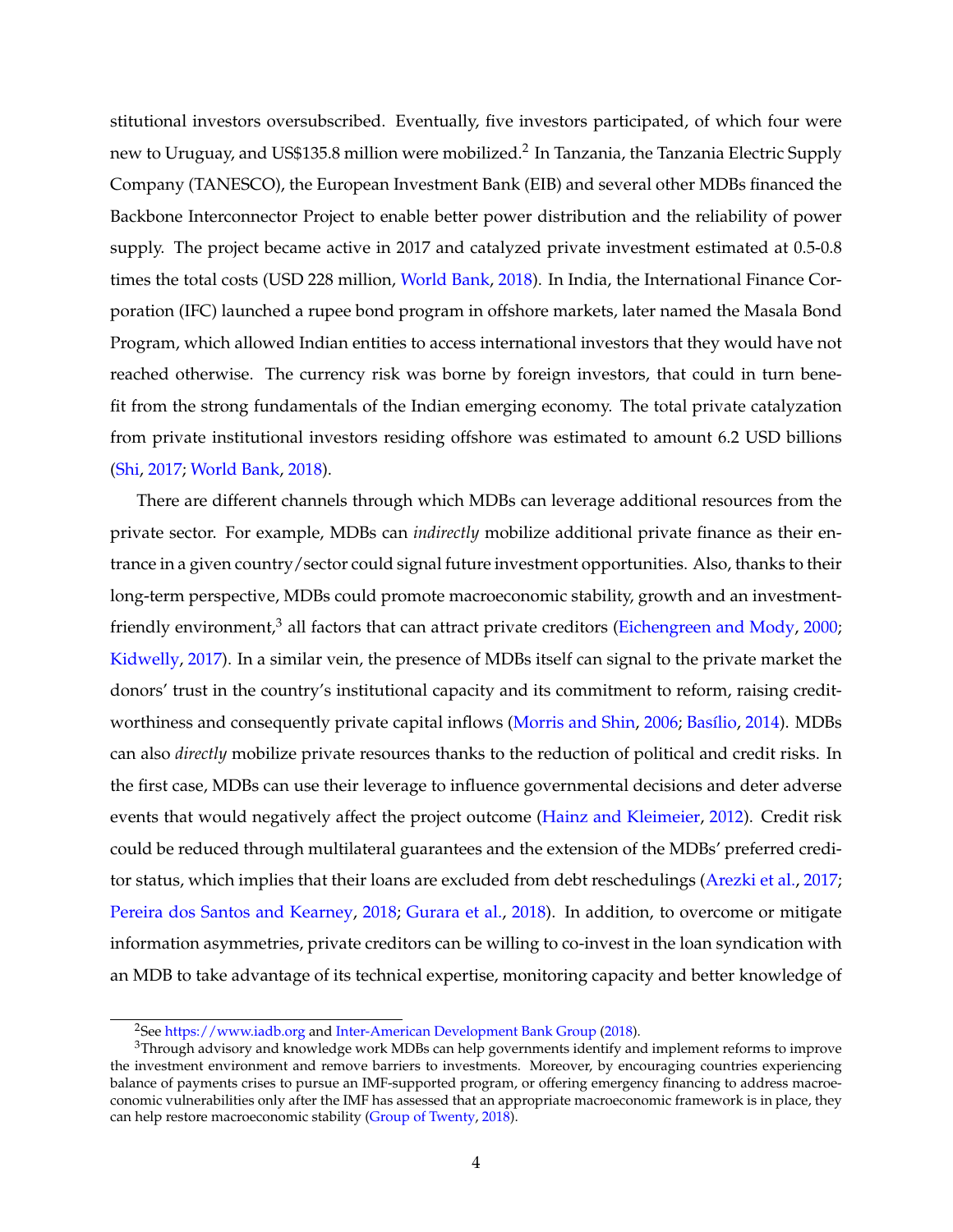the country/sector [\(Chelsky et al.,](#page-24-2) [2013;](#page-24-2) [Ratha,](#page-27-5) [2001;](#page-27-5) Gurría et al., [2001\)](#page-26-7).

However, MDB lending could be a substitute rather than a complement to private finance, leading to crowding out rather than crowding in of private capital inflows (Basílio, [2014;](#page-24-0) [Bird and](#page-24-3) [Rowlands,](#page-24-3) [2007\)](#page-24-3). Lack of additionality could simply be the result of the fact that MDB lending may displace private investors which would have invested anyway. Moreover, private inflows might also be discouraged if multilateral lending creates incentives for moral hazard, with borrowing governments financing low-returns projects, delaying reforms or using lending to repay old debt [\(Ratha,](#page-27-5) [2001;](#page-27-5) [Swaroop and Devarajan,](#page-27-6) [1999\)](#page-27-6). Crowding out could also originate from the fact that MDBs impose higher environmental, social, and governance standards, monitor development outcomes—which is costly—and may interfere with corporate strategy. Finally, countries may need to borrow from MDBs when they are excluded from private markets and MDB lending could signal severe economic distress, discouraging private investment.

In light of these arguments and the anecdotal evidence discussed above, in this paper we focus on MDBs' participation in syndicated lending to formally test whether MDBs crowd in private sector resources to finance investment in developing countries. The existing evidence is mostly focused on IMF lending, but its catalytic effect—the capacity to attract private investment after the provision of official assistance [\(Giannini and Cottarelli,](#page-26-8) [2002;](#page-26-8) [Morris and Shin,](#page-27-3) [2006\)](#page-27-3)—cannot be easily generalized to MDBs, given its nature of crisis lending.<sup>[4](#page--1-0)</sup> A smaller strand of literature has explicitly focused on MDBs and, using aggregate macroeconomic data, finds mixed results. [Rodrik](#page-27-7) [\(1995\)](#page-27-7) tests whether net transfers from multilateral sources to a country are a predictor of subsequent net private capital inflows, controlling for past private flows. Using country data averaged over four periods of six years (from 1970 to 1993), he does not find a significant association between past multilateral lending and current private flows. With a similar framework, [Ratha](#page-27-5) [\(2001\)](#page-27-5) finds instead that multilateral lending has a positive impact on private flows in a large sample of developing countries. Consistent with this result, [Dasgupta and Ratha](#page-25-2) [\(2000\)](#page-25-2) also find that private capital flows respond positively to past World Bank lending commitments.

As the studies on the catalytic effect of international financial institutions makes it clear, esti-

<sup>4</sup>Theoretically, [Corsetti et al.](#page-25-3) [\(2006\)](#page-25-3) and [Morris and Shin](#page-27-3) [\(2006\)](#page-27-3) show that IMF catalytic financing can reduce the incidence of panic-driven liquidity crises. Empirically, [Eichengreen and Mody](#page-25-4) [\(2001\)](#page-25-4), [Mody and Saravia](#page-27-8) [\(2006\)](#page-27-8) and [Eichengreen et al.](#page-25-5) [\(2006\)](#page-25-5) use transaction data of individual bonds issuances and find the IMF programs can have a catalytic effect, conditional on country fundamentals being only moderately bad. In a review of economics and politics of the IMF, [Bird](#page-24-4) [\(2007\)](#page-24-4) warns against any generalization from the empirical evidence, as results do not appear robust and consistent across methodologies, samples and economic conditions. More recently, [Erce and Riera-Crichton](#page-25-6) [\(2015\)](#page-25-6) use aggregate data on gross capital flows to show that while the IMF does not appear able to catalyze foreign capital, there is substantial evidence that it does affect the behavior of resident investors, who are less likely to place their savings abroad and more likely to repatriate their foreign assets.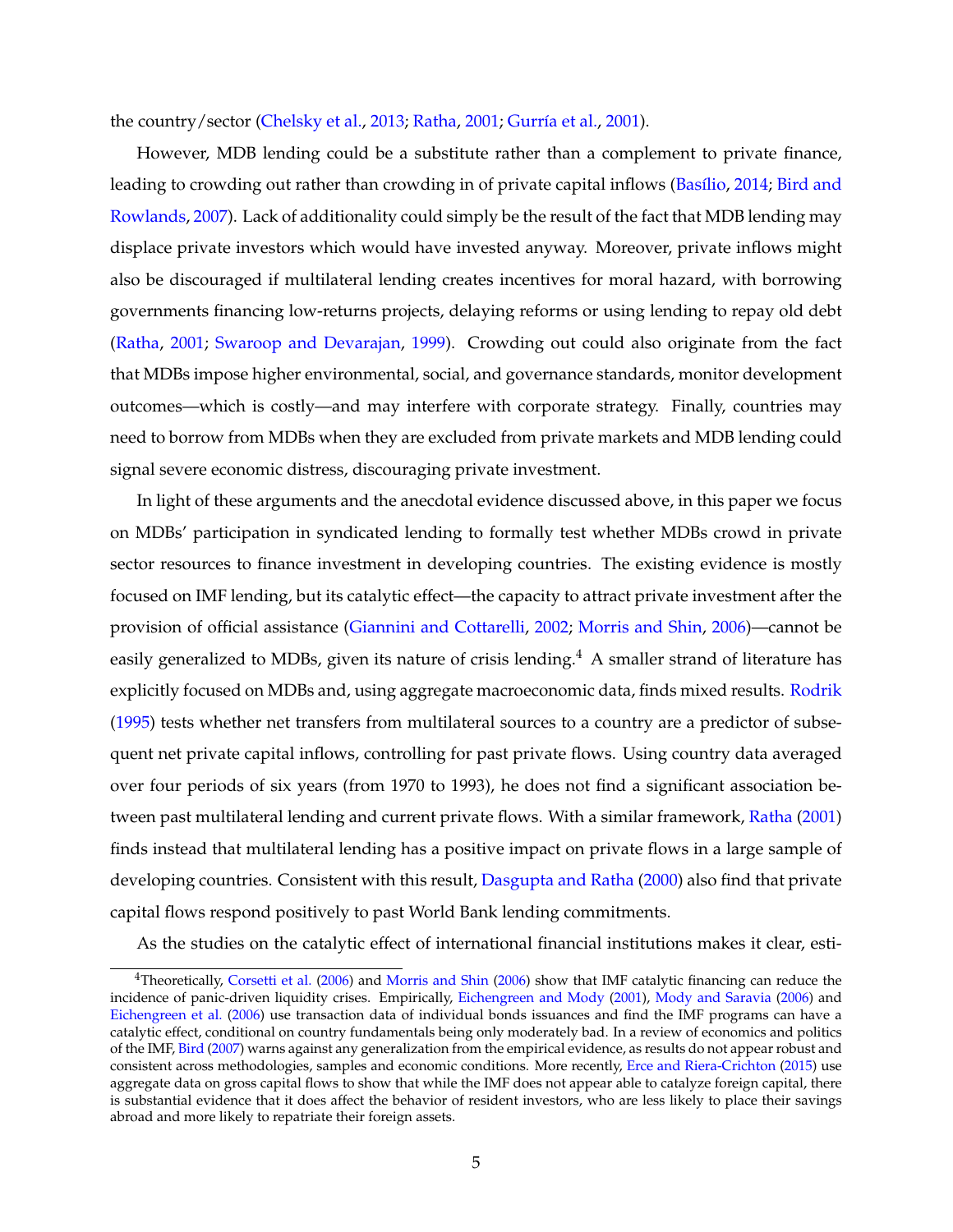mating the effect of the presence of MDBs on private capital flows requires to deal with selection bias and the endogeneity of MDB lending [\(Carter et al.,](#page-24-5) [2018\)](#page-24-5). In particular, as the choice by the MDBs to invest in a country/sector is not exogenous, the identification of causal effects is impaired by the fact that macro data do not allow to understand if private lending would have happened also without the MDBs' involvement. Our approach, based on more granular loan level data, has the advantage of absorbing all time-varying country- and sector-specific factors which could drive MDB lending via a large set of fixed effects. In particular, by exploiting country-sector level data, we are able to control not only for country- and year- fixed effects, but also for country-sector, country-year, and sector-year fixed effects; hence, we greatly diminish the possibility of omitted variable bias and increase accuracy in the estimation of the mobilization effects.

Our results—based on regressions at country-sector-year level—indicate that the number of loans, the amount of syndicated lending, the average number of lending banks per loan, and the average loan maturity increase in the years following the presence of a syndicated loan with MDBs' participation in a given country-sector-year. The average effects are economically sizable—and even larger when focusing on infrastructure loans—and last for at least up to three years, suggesting that MDBs can play a vital role to mobilize resources to help achieving the SDGs and meet the ambitious aims of the 2030 Development Agenda. To further mitigate lingering concerns of reverse causality and omitted variable bias, we show that there are no anticipation effects and that controlling for a set of confounding factors—the presence of the largest global banks, Chinese lending and aid flows in the country-sector pair—does not affect the significance and the size of the estimated MDBs' mobilization effects.

The granularity of the data allows us to estimate total mobilization effects too, which include direct and indirect effects. Looking at contemporaneous effects, we find evidence of direct mobilization effects, suggesting that MDBs can attract private flows both directly, through risk mitigation, and indirectly, thanks to signaling and demonstration effects. Nonetheless, since our baseline analysis looks exclusively at syndicated loans, one may argue that the mobilization effect could be partially or completely offset by a reduction in other debt flows. We deal with this concern looking at corporate bond issuances and we do not find any evidence that bond financing declines after an MDB starts lending in a given country-sector pair.<sup>[5](#page--1-0)</sup>

Finally, we perform a number of extensions, showing that the mobilization effects are stronger

 $5$ We focus on the potential substitution between corporate bonds and syndicated loans, as they constitute two simi-lar sources of financing from a firm's perspective (Altunbaş et al., [2010\)](#page-24-6), while the role of the equity market in developing countries is still relatively limited [\(World Bank,](#page-28-1) [2015;](#page-28-1) [Cortina et al.,](#page-25-7) [2018\)](#page-25-7).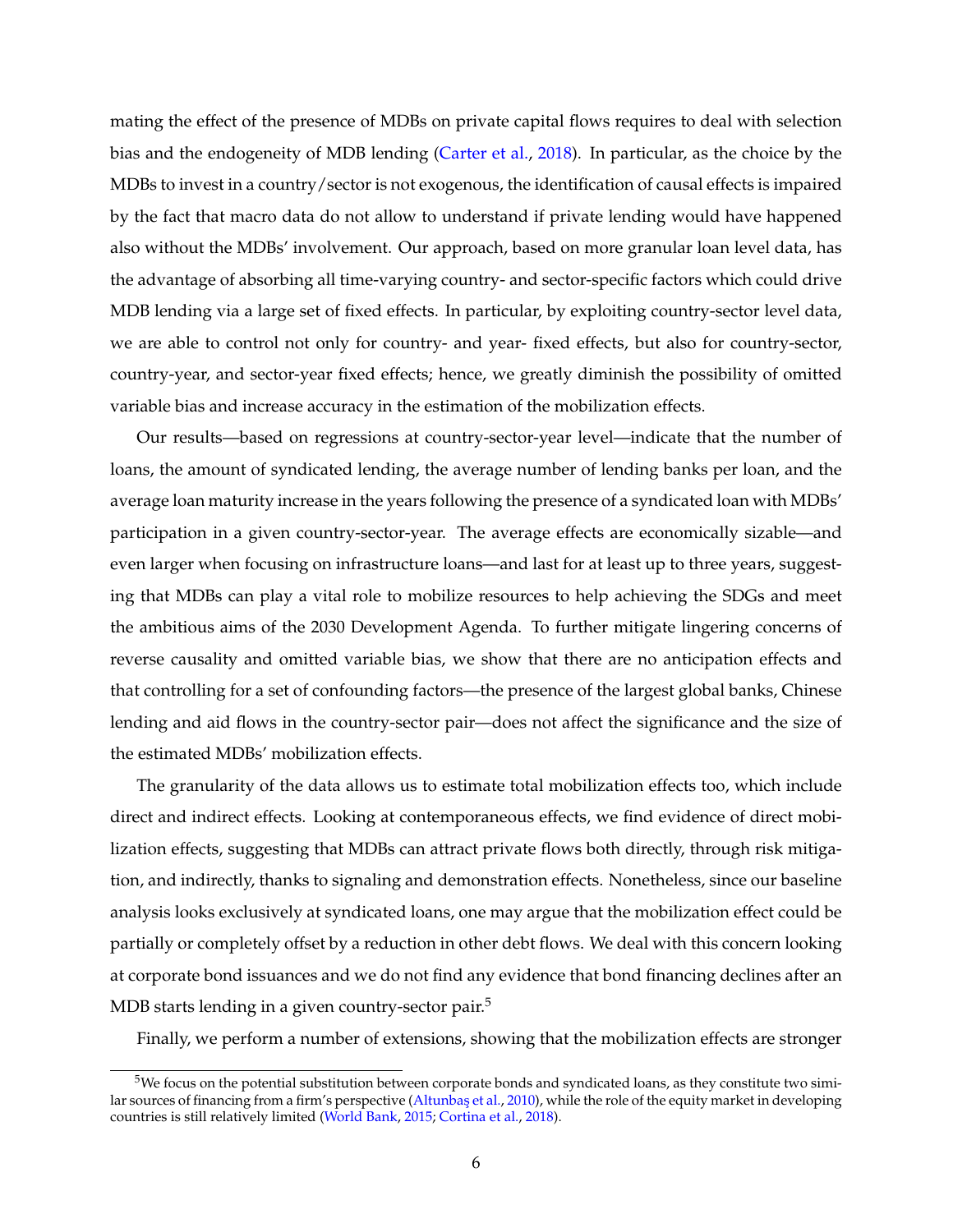for more financially developed countries and for those with better credit ratings. Consistent with this evidence, we find that mobilization effects are weaker and often non statistically significant if we restrict the analysis to low-income countries, while periods of low economic growth seem not to be a binding constraints, in line with the development mandate of MDBs.

Our contribution to the literature is twofold. First, we depart from the literature on catalytic finance that has mainly discussed the catalytic role of the IMF by focusing specifically on the role of MDBs, which have been greatly overlooked so far and can instead be an important player in light of the 2030 Development Agenda. Second, while the literature has mainly focused on case studies or country-aggregate data, our analysis is based on loan-level data from the international market of syndicated loans and covers a large sample of more than 100 countries from 1993 to 2017. In this way, we can better isolate the effect of MDBs' participation on subsequent bank flows (as well as loan terms), exploit heterogeneity across sectors to focus on infrastructure financing, and try to disentangle the mechanisms through which MDBs can mobilize private sector resources. To the best of our knowledge, we provide the first assessment, fully based on loan-level data, of the mobilization effects of MDBs, a key channel to catalyze the private sector and finance investment and growth in developing countries.

The remainder of this paper is organized as follows. Sections [2](#page-7-0) and [3](#page-9-0) describe the data and the empirical strategy, respectively. Results and a set of robustness checks are discussed in Section [4.](#page-11-0) Section [5](#page-16-0) introduces a number of extensions and Section [6](#page-22-0) concludes.

#### <span id="page-7-0"></span>**2 Data**

Our main source of data is the Dealogic Loan Analytics database, which contains micro data at the level of tranches of all syndicated loans of 127 developing countries from 1993 to 2017. Syndicated loans are provided by a syndicate, e.g. a group of lenders, that share risks by pooling together capital. They have been used for decades and are now becoming a dominant way to tap banks, finance companies and institutional investors [\(Miller,](#page-26-9) [2006\)](#page-26-9). Their relevance has been expanding dramatically and they have become a key source of funding for corporations in both developing countries and advanced economies [\(Bruche et al.,](#page-24-7) [2017;](#page-24-7) [Cortina et al.,](#page-25-7) [2018\)](#page-25-7).

In line with existing studies (e.g., [Nini,](#page-27-9) [2004;](#page-27-9) [Carey and Nini,](#page-24-8) [2007;](#page-24-8) [Cortina et al.,](#page-25-7) [2018\)](#page-25-7), we exclude loans to public authorities, as they are likely driven by different factors compared to loans to non-sovereign entities (private sector and public sector firms). As a result, we are left with 21,373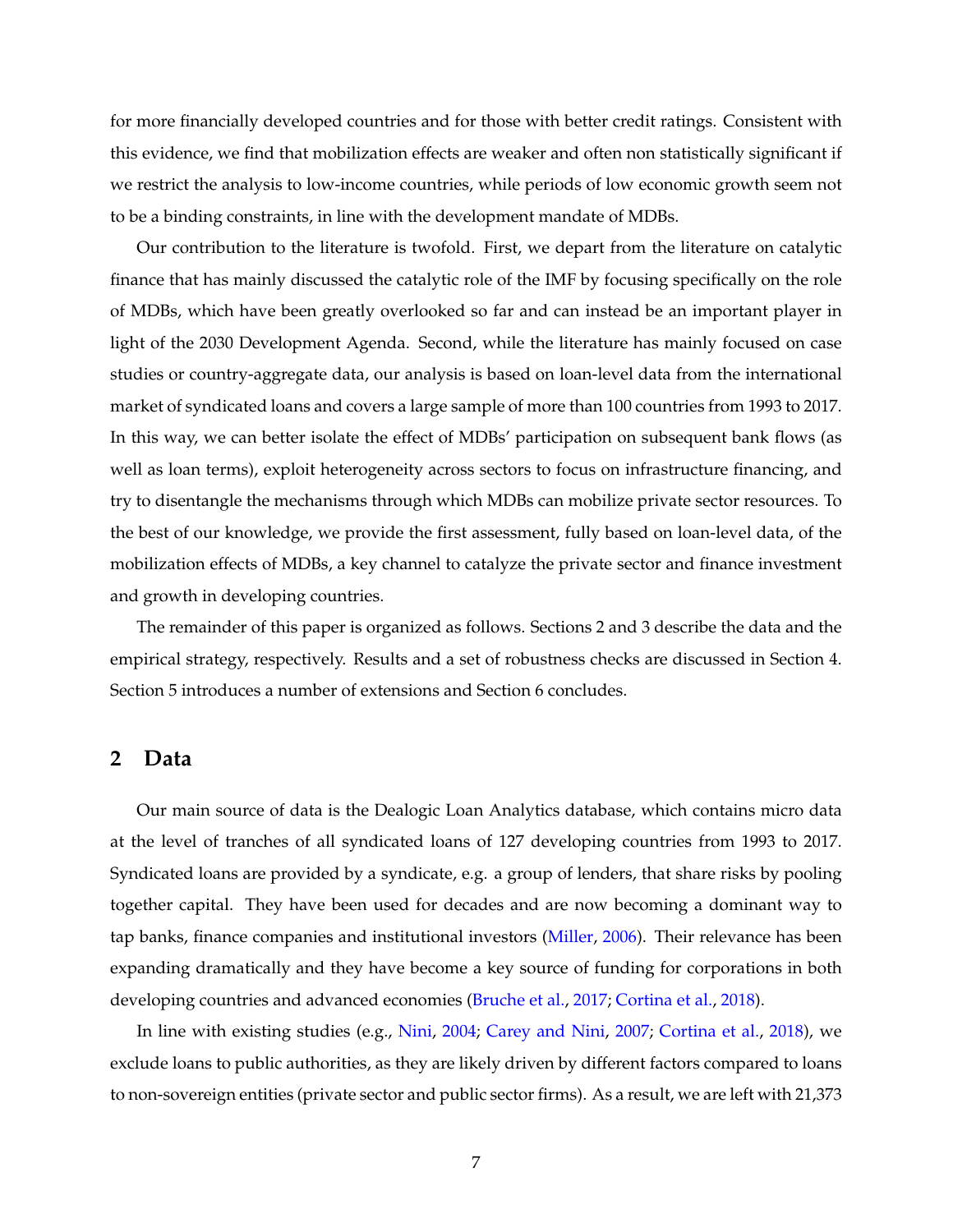syndicated loans to 117 countries: 51 percent of those loan deals are destined to Asia, 27 percent to the Americas, 15 percent to Europe, 7 percent to Africa, and 0.3 percent to Oceania. The countries with the majority of syndicated loans across the period are India, Brazil, Russia, Indonesia, Turkey and Mexico, as shown by the largest bubbles in Figure [1.](#page-29-1) The countries with the greatest share of loans supported by MDBs are Afghanistan, Tajikistan, Vanuatu, Belize, Kyrgyzstan and Moldova, as shown by the darker bubbles in the same chart. Over time the number of syndicated loans has increased, despite some drops during major financial crises, as shown in Figure [2.](#page-30-0)

The information in the data is comprehensive, including signing date, nationality of the borrower, total value of the deal in USD, maturity of each tranche, the general industry group of the deal and the name of the lending banks. We also have information on deal type, specifically, whether the syndicated loan is an investment grade, leveraged or highly leveraged loan.<sup>[6](#page--1-0)</sup> Thanks to the information on the lender, we are able to distinguish the syndicated loans in which there is the participation of at least one MDB. The MDBs participate in the syndicated loans markets at commercial terms through their private-sector windows to mobilize financing for domestic and foreign creditors. MDBs operate under a joint financial and development mandate, which differentiate them from commercial banks. In our sample, the largest players are the European Investment Bank (EIB), the European Bank for Reconstruction and Development (EBRD) and the International Finance Corporation (IFC)—see Table [A1.](#page-43-1) Deals that involve MDBs are 11.1 percent of the sample and they are, on average, significantly larger, with longer maturities, and with fewer non-MDB banks involved (Table [1\)](#page-31-1).

We group the information on the general industry of the syndicated loans into 9 sectors: agriculture, construction and real estate, finance, government, infrastructure, manufacturing, mining and metals, oil and gas, services. The majority of loans belong to the finance, infrastructure, and manufacturing sectors, which are also the sectors with the majority of loans with MDBs' participation.

To prevent large countries to drive the results, we use nominal GDP in USD from the World Economic Outlook (WEO) as a scaling factor for the total value of the syndicated loan. Scaling by GDP also gives us a better understanding of the relative magnitude of the loan size with respect to the country's economy. For data cleaning purposes we winsorize the top and bottom 1 percent of total amount scaled by GDP of syndicated loans.

 $6$ This characterization refers to the borrowers credit rating, with investment grade loans being issued to higher-rated borrowers, while leveraged loans are for below-investment-grade borrowers. Most are investment grade loans (62.94 percent), the rest are leveraged. There is a small percentage (4.62 percent) of syndicated loans that are highly leveraged.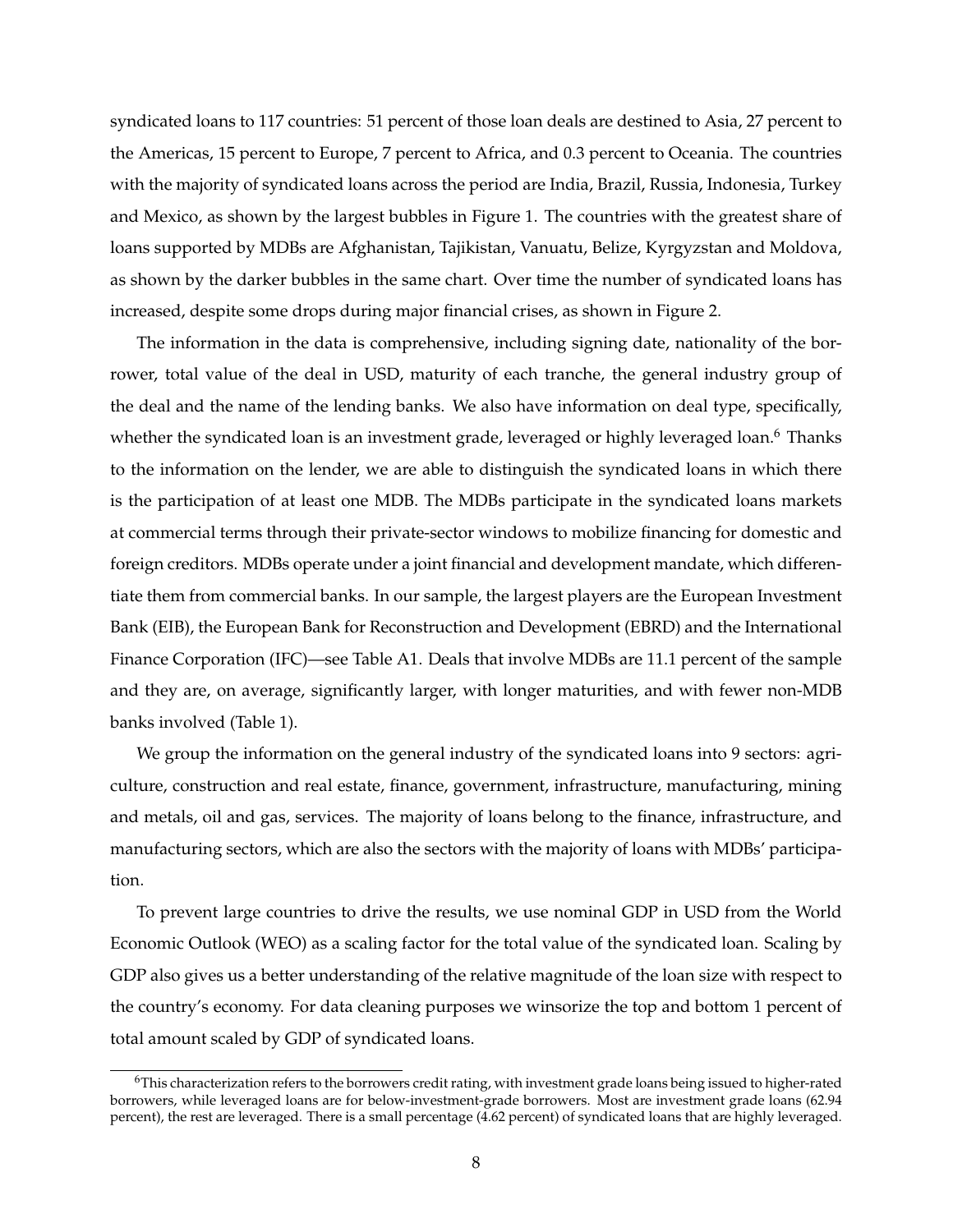With this information we build a balanced panel at the country-sector level. In total, we have 26,325 observations corresponding to 1,053 country-sectors (117 countries and 9 sectors) that we observe for 25 years.

Our main outcome variables of interest are: 1) the number of syndicated loans in the countrysector, excluding deals the with MDB participation; 2) the total size of the syndicated loans (as a share of GDP), excluding both the amount lent by the MDBs and by their partners in the syndicate; 3) the number of banks per loan excluding those partnering only in deals with MDBs' participa-tion; and 4) the average loan maturity.<sup>[7](#page--1-0)</sup> To shed light on the mechanisms that drive mobilization effects, we later also explore direct mobilization effects by looking at: 5) the number of banks that participate in syndicated lending per loan; and 6) the total size of the syndicated loans (as a share of GDP), excluding the amount lent by MDBs themselves, but including that lent by banks co-investing in a syndicated loan with MDBs' participation.

Table [2](#page-31-2) reports the summary statistics for the country-sector panel data. On average there are 0.7 syndicated loans in each country-sector-year (Panel A). The average total value of loans in a country-sector-year is 0.11 percent of GDP, which is only slightly higher that the average total value of loans excluding the ones supported by MDBs. The average number of banks (excluding MDBs) involved in syndicated loans is 1.56, similar to the average number of banks without counting the ones partnering in a syndicated loan with MDBs. The average maturity of loans, without counting loans with MDB participation, is 8.7 months.

Finally, to test whether MDB syndicated loans crowd out corporate bonds, we use the information on bond issuances provided by Dealogic for 67 developing countries over the period 1993- 2017. Panel B reports the summary statistics for corporate bond issuances, which refer to a smaller sample than that of syndicated loans. On average, bond issuances in the country-sector pair are more numerous than syndicated loans, but the size in percent of GDP is smaller.

## <span id="page-9-0"></span>**3 Empirical Strategy**

A key advantage of using loan-level data is that we can set-up our dataset at the country-sectoryear level and look at new loans in a given country-sector pair after an MDB has entered that country-sector co-financing a syndicate loan, controlling for time-varying unobservable factors

 $7$ The data provides the maturity of each tranche of syndicated loans. We calculate the weighted average of the maturities of syndicated loans by weighting the maturity of each tranche by its relative size within the loan. Once we collapse the dataset at the country-sector-year level, we calculate the average of weighted maturities of syndicated loans in the country-sector-year.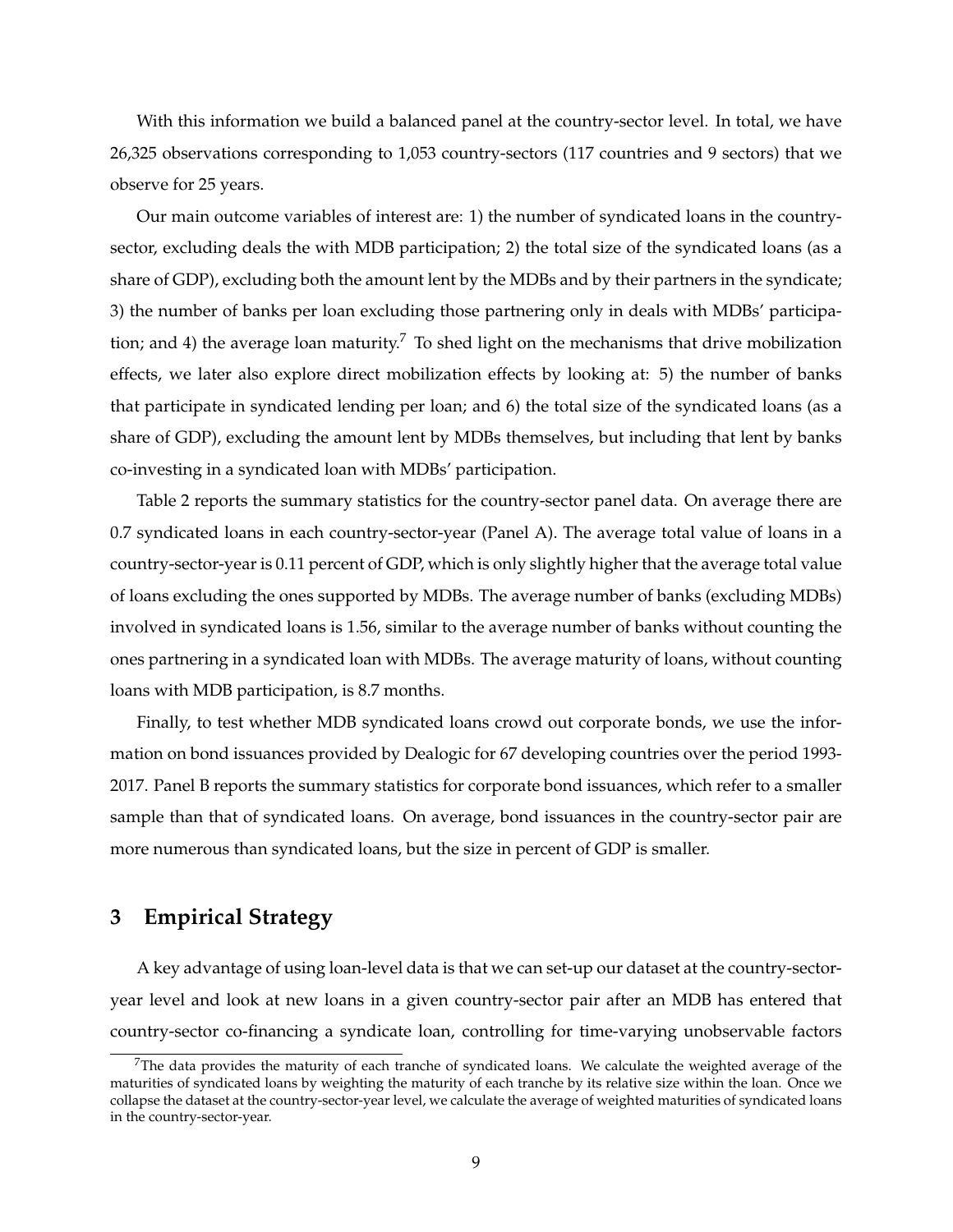both at the country and sector level. Thus, we evaluate whether the presence of an MDB attracts private capital by estimating the following equation:

<span id="page-10-0"></span>
$$
y_{cs,t} = \sum_{k=0}^{2} \beta_k MDB_{cs,t-k} + \delta_{c,t} + \zeta_{s,t} + \alpha_{cs} + \varepsilon_{cs,t}
$$
(1)

where *ycs*,*<sup>t</sup>* is the outcome variable in country-sector pair *cs* at time *t*. As anticipated in the previous section, in the paper we explore effects on different outcome variables defined at the countrysector-year level: 1) the number of syndicated loans; 2) the total size of syndicated loans, scaled by GDP; 3) the average number of banks involved per syndicated loans; and 4) the average loan maturity of syndicated loans, in years. When measuring the outcome variables, in the baseline analysis we focus on indirect mobilization and we always exclude the loans with MDBs' participation. In additional analyses, we exploit the richness of the dataset to disentangle direct and indirect mobilization effects and compute the number of banks and loan size including also the partners of the MDBs and the amount they lend in the loan with MDBs' participation; see Section [5.1.](#page-16-1)

Our key explanatory variable (*MDBcs*,*t*) is a dummy equal to one if there is at least one deal supported by MDBs in the country-sector pair *cs* at time *t*. The coefficient  $\beta_0$  of  $MDB_{cs,t}$  measures the contemporaneous MDBs' (indirect) mobilization effect. However, to allow for the possibility that mobilization effects show up with a lag, we include up to two lags of *MDBcs*,*t*−*<sup>k</sup>* and then calculate the cumulative effect between year  $t - 2$  and  $t (\beta_0 + \beta_1 + \beta_2)$ . To rule out that there is an increase in the outcome variables before MDBs' participation, in the robustness section we also test for the presence of any anticipation effect including up to two leads of the MDB dummy variable.

We saturate the model with a large set of fixed effects. Time-varying country (*δc*,*t*) and sector (*ζs*,*t*) fixed effects absorb any time-varying global shock, as well as country- and sector-specific unobserved factors which could drive bank lending, such as changes in credit demand and local economic conditions. The country×sector fixed effects (*αcs*) further reduces the threat of omitted variable bias by controlling for all time-invariant differences in observables and unobservables between country-sector pairs. Thus, our strategy relies on the assumption that there are no unobservable factors that vary over time within each country-sector pair and are also correlated with changes in the MDB dummy variable. That is, we have to assume that all the unobservables of country-sectors do not change in time, which seems a plausible assumption. $8$ 

We follow [Abadie et al.](#page-24-9) [\(2017\)](#page-24-9) and cluster the standard errors (*εcs*,*t*) at the country level, under

 $8$ We then relax this assumption controlling for a set of variables which vary at the country-sector-year level, including the presence of the top 10 banks in the syndicate market, aid flows and Chinese lending; see Section [4.2.](#page-12-0)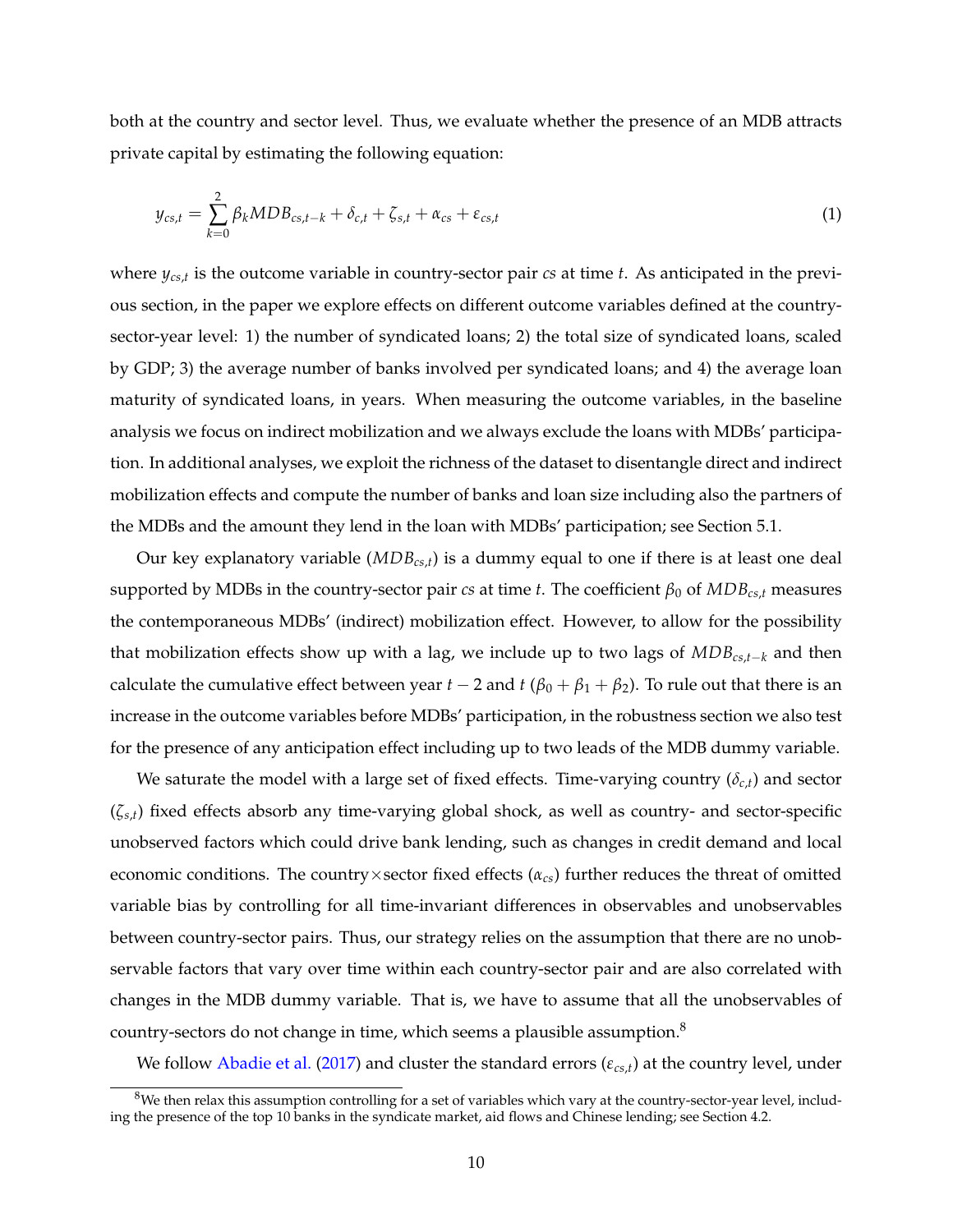the conservative assumption that MDBs' support is assigned at the country level and that mobilization effects vary by country. As a robustness check we also cluster standard errors at the country-sector level, to account for the possibility that in reality MDBs' support is assigned at the country-sector level; see Section [4.2.](#page-12-0)

### <span id="page-11-0"></span>**4 Results**

#### <span id="page-11-1"></span>**4.1 Main Findings**

Table [3](#page-32-0) shows the results of estimating equation [1](#page-10-0) for the different outcome variables. In each regression we control for country×sector, country×year and sector×year fixed effects. Column 1 shows that having at least one syndicated loan supported by at least one MDB is associated with an increase of 0.82 syndicated loans in the following year. The second lag of *MDBcs*,*<sup>t</sup>* indicates that the increase in the number of syndicated loans at the country-sector level is not limited to the year  $t + 1$ , but persists in the second year after the MDB participation. The contemporaneous effect is similar in magnitude, but not statistically significant. The cumulative effect from *t* to *t+2* is equal to 2.45 and is statistically significant. Given that there are on average 0.76 syndicated loans in a country-sector-year, the catalytic effect on the number of loans is economically large.

Column 2 reports the estimated effects of MDBs' participation on the total amount (in percent of GDP) lent to private borrowers in the country-sector pair. Loan size excludes the amount granted by the MDBs themselves and the amount lent by their partners in the syndicated loans—so that we are estimating the *indirect* mobilization effect of MDB lending. We find that country-sector pairs that have at least one MDB participating in syndicated loans experience a volume of syndicated loans in the same year which is 0.07% of GDP higher than country-sector pairs without MDBs' presence. There is no additional effect in the following year, but there is evidence of a smaller lagged effect after two years. The cumulative effect between year *t* − 2 and year *t* is equal to 0.16% of GDP, which corresponds to about 150 percent of the average size of syndicated loans to private creditors in a country-sector-year (which is equal to 0.11% of GDP, see Table [2\)](#page-31-2). If we scale this effect by the size of the average syndicated loan (also equal to 0.11% of GDP, see Table [1\)](#page-31-1), we still observe that the cumulative effect is economically large. Overall, these results are of the same order of magnitude as those reported by the anecdotal evidence on mobilization effects discussed in Section [1.](#page-3-0)

Column 3 assesses whether multilateral lending attracts other banks as lenders to the country-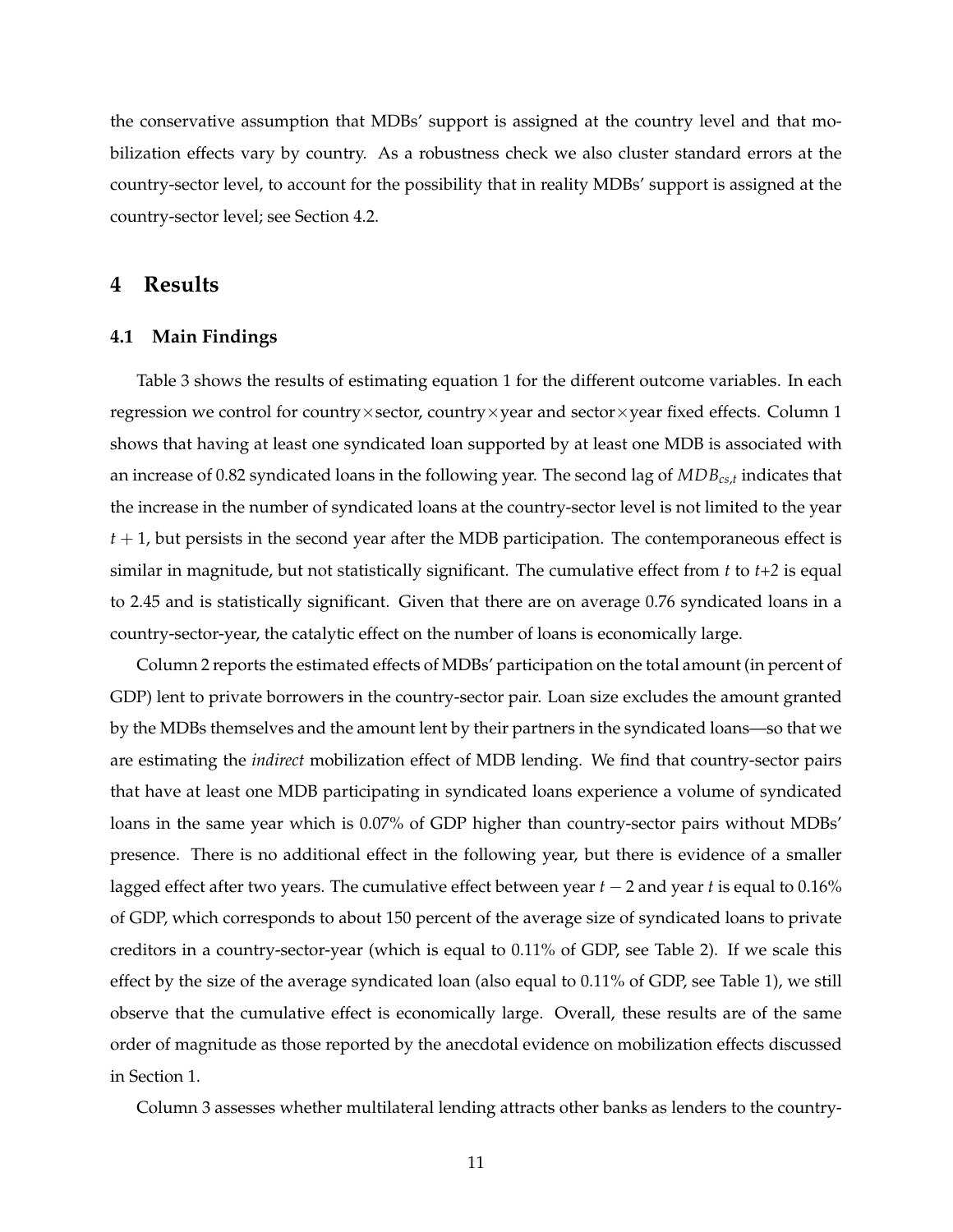sectors. We find that when MDBs participate, there are on average 0.55 extra banks participating in syndicated lending to the country-sector pair in the same year. The effect is persistent over time, with similar magnitudes each year. The cumulative effect over three years, equal to almost 2 additional lending banks per loan, is economically large, given that, on average, there are 1.52 banks per syndicated loans per year at the country-sector level.

Finally, in column 4 we look at loan maturity. The results indicate that when MDBs participate in syndicated loans, the average weighted loan maturity in a country-sector pair increases by 0.36 years in the same year. Similarly to the mobilization effects found for size, we also observe a significant lengthening of the average maturity at time *t+2*. The cumulative effect is precisely estimated and close to 0.8 years of additional length in loan maturity.

#### <span id="page-12-0"></span>**4.2 Robustness**

In this section we test the robustness of our baseline results to: i) two major threats to identification (the possible presence of anticipation effects and confounding factors), ii) the role of extreme values, iii) the choice of the model specification, and iv) an alternative clustering of the standard errors.

**Anticipation effects.** Even though our empirical setting controls for a large set of unobserved factors that could drive syndicated lending, reverse causality remains a concern, as MDBs could follow private capital inflows and enter country-sector pairs which have been receiving more and larger syndicated loans. Since in the baseline we only include time-invariant country×sector fixed effects, we are not able to completely rule out that reverse causality could drive our results. To mitigate this concern, we test for anticipation effects by adding up to 2 leads of the variable *MDBcs*,*<sup>t</sup>* to equation [1,](#page-10-0) so that we estimate the following model:

<span id="page-12-1"></span>
$$
y_{cs,t} = \sum_{k=-2}^{+2} \beta_k MDB_{cs,t-k} + \delta_{c,t} + \zeta_{s,t} + \alpha_{cs} + \varepsilon_{cs,t}
$$
 (2)

All our results are robust to the inclusion of leads of the MDB participation dummy and there are no anticipation effects, as reported in Table [4.](#page-33-0) The coefficients of *MDBcs*,*t*+<sup>1</sup> and *MDBcs*,*t*+<sup>2</sup> are not significantly different from zero for the number of loans, for the size of loans, for the average number of banks per loan and for the average maturity, indicating that MDBs do not enter in markets where the number, value of loans, number of banks per loan and maturity are already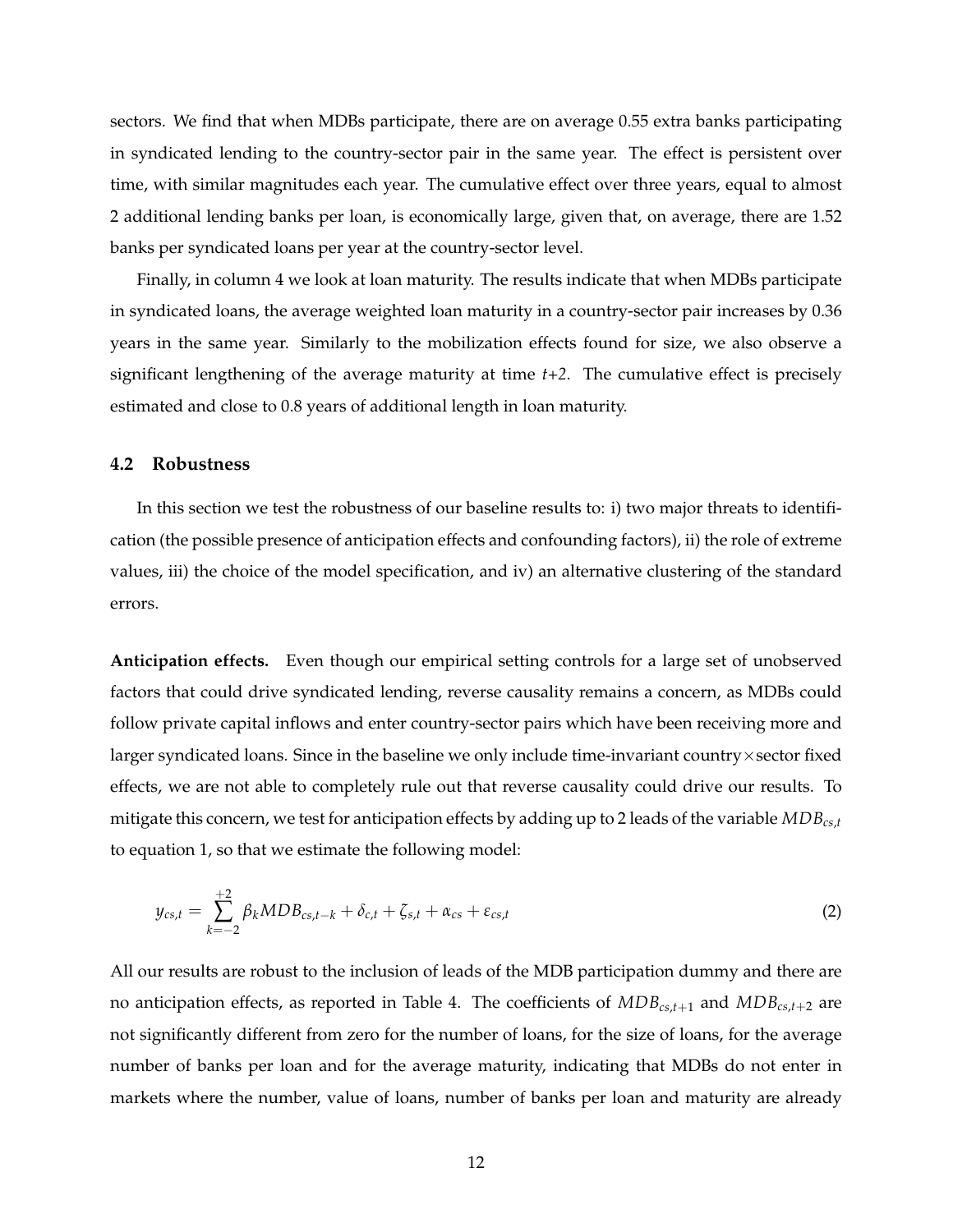increasing.

**Confounding factors.** In all our estimates we are able to control for unobserved time-varying country and sector factors that can drive private lending. Although we also include country×sector fixed effects, our baseline set of fixed effects cannot control for the possibility that other players enter a country-sector pair and attract further resources from private creditors. To address this concern, we run a set of additional regressions.

First, we want to rule out the possibility that the effect we capture is not driven by MDBs, but by the fact that some large global bank, very active in the syndicate loan market, starts lending to a given country-sector pair, and the presence of a large global player is what really drives subsequent private sector financing, as well as the presence of MDBs. To this end, we re-estimate our baseline model controlling for the presence of the top 10 largest private banks according to S&P.<sup>[9](#page--1-0)</sup> We do so by including in equation [1](#page-10-0) a dummy variable equal to 1 if at least one of the top 10 banks was present in the country-sector in the previous 2 years.<sup>[10](#page--1-0)</sup> Results are shown in Table [5.](#page-34-0) Even though, as one would expect, the presence of top banks has a predictive power for all our outcomes except the number of loans, the estimate of the mobilization effects of MDBs are not affected. In particular, the cumulative effects remain statistically significant and qualitatively similar to those of the baseline (Table [3\)](#page-32-0).

Second, we further control for other sources of financing that might affect the participation of private creditors at the country-sector level, zooming in on the role of Chinese lending and, more generally, on aid flows. In this way, we address lingering concerns that we are not capturing growth opportunities at the country-sector level which may jointly attract MDBs and private lenders.

Chinese lending to developing countries has grown considerably since the 2000s, reaching close to USD 40 billion per year between 2011 and 2014, more than US overseas flows [\(Dreher](#page-25-8) [et al.,](#page-25-8) [2017\)](#page-25-8). Since Chinese lending is primarily driven by economic interests and is correlated with higher economic growth [\(Dreher et al.,](#page-25-8) [2017,](#page-25-8) [2018\)](#page-25-9), the presence of Chinese-funded projects could also be associated with subsequent private sector lending (as well as MDBs participation). We can test this hypothesis thanks to the detailed project-level data collected by AidData on Chi-

<sup>&</sup>lt;sup>9</sup>We consider the top 10 banks by assets as classified by S&P. Banks were ranked by total assets as of December 31, 2017. The top 10 include: JPMorgan Chase & Co., Bank of America Corp., Wells Fargo & Co., Citigroup Inc., Goldman Sachs Group Inc., Morgan Stanley, Credit Suisse Group AG, U.S. Bancorp, Nomura Holdings Inc., PNC Financial Services Group Inc., Bank of New York Mellon Corp., Capital One Financial Corp., State Street Corp.

 $10$ We control for participation in the previous 2 years to avoid double counting, as the presence of the private banks at time *t* is included in our outcome variables on the left hand side of equation [1.](#page-10-0)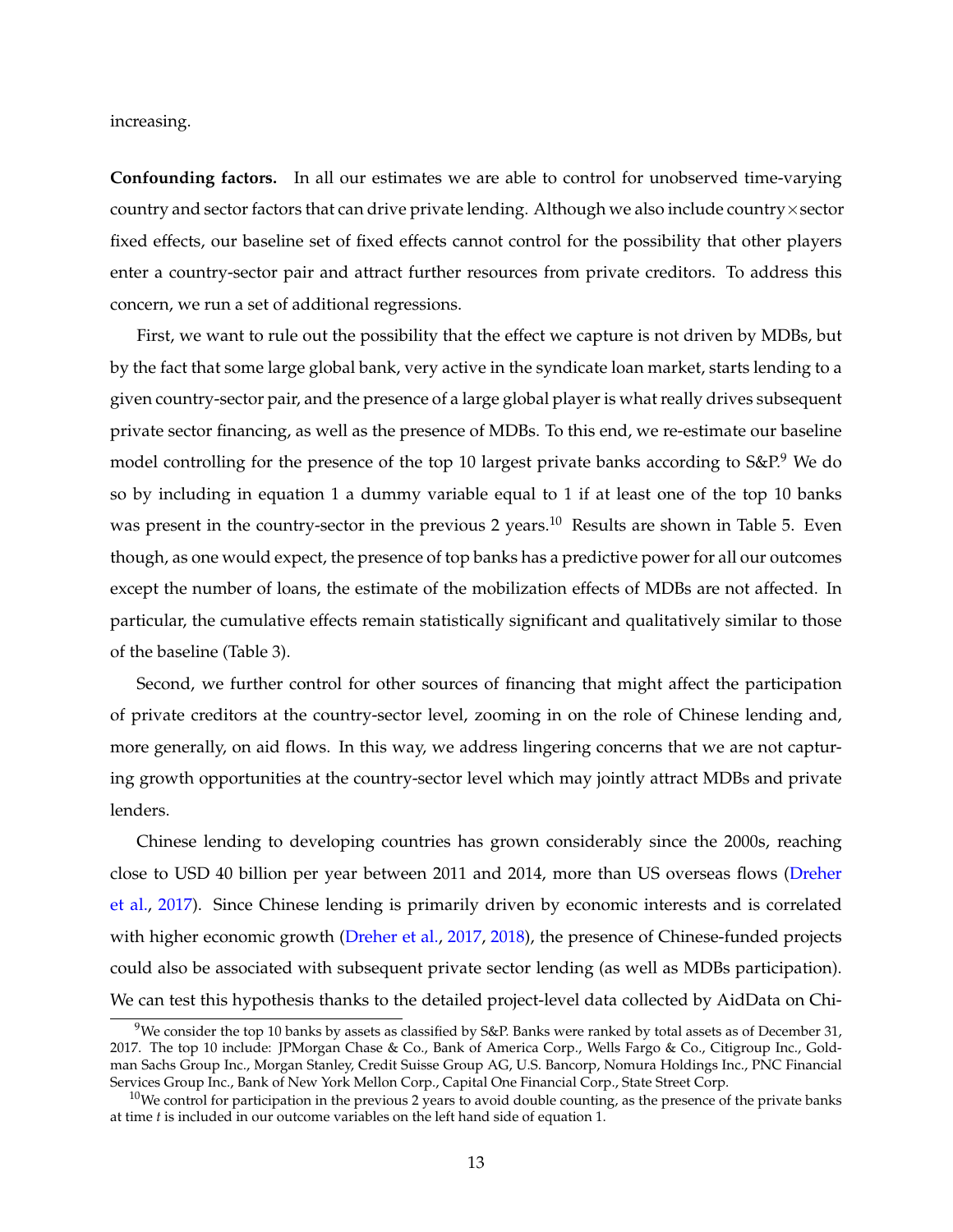nese concessional and non-concessional official financing between 2000 and 2014 [\(Dreher et al.,](#page-25-8) [2017\)](#page-25-8). Although most of the projects are in African countries and in infrastructure, Chinese official finance targets several countries and many sectors, from health and education to emergency response, agriculture, and social and physical infrastructures, making these data suitable for our purposes. As in the previous exercise, we re-estimate equation [1](#page-10-0) including a dummy equal to 1 if the country-sector received a project financed by China in the previous 2 years. Results, reported in Table [6,](#page-35-0) columns 1-4, show that there is no evidence that past Chinese lending is associated with an increase in syndicated lending, in the number of loans and lenders, and in the average maturity of syndicated loans (if anything, in column 4 the coefficient on the Chinese lending dummy is negative and significant). More important, the estimates of the MDBs mobilization effect are significant and similar in magnitude to those of the baseline (Table [3\)](#page-32-0).

A similar argument could be made for official aid flows, which could signal future growing opportunities, with possible catalytic effects on the private sector. We use [OECD](#page-27-10) [\(2018\)](#page-27-10) sectoral data on official development assistance from donor countries part of the Development Assistance Committee (DAC) between 1993 and 2015 to construct a dummy equal to 1 if the country-sector received aid flows in the previous 2 years, and zero otherwise. Augmenting our baseline model with this variable leaves again the estimates of the MDBs' mobilization effects statistically significant and qualitatively similar to the baseline. At the same time, we observe significant and positive—although small—effect of aid flows on the number of loans, but no other mobilization effects on volumes, number of lenders and loan maturity (Table [6,](#page-35-0) columns 5-8).<sup>[11](#page--1-0)</sup>

**Sensitivity to outliers.** Given that our dependent variables are characterized by a skewed distribution with a large share of zeros, we run several tests to make sure that our results are not driven by outliers. We start by identifying countries or sectors where there are few syndicated loans and exclude them from the analysis. First, we calculate the number of syndicated loans per country in the 1993-2017 period and exclude countries that have fewer than 100 syndicated loans in total. This selection leaves us with a sample of 32 countries. Even though the number of observations in the sample drops significantly, the results—shown in Table [A4—](#page-45-0)are mostly robust: the estimated coefficients on the MDB dummy when the outcome variable is the number of loans are not significantly different from zero (column 1), but the effects on loan size (column 2), banks per loan (column 3) and loan maturity (column 4) are not significantly different from the ones presented

 $11$ These findings are qualitatively similar if we jointly control for the top 10 banks, Chinese lending and sectoral foreign aid; the results not shown for the sake of brevity but are available upon request.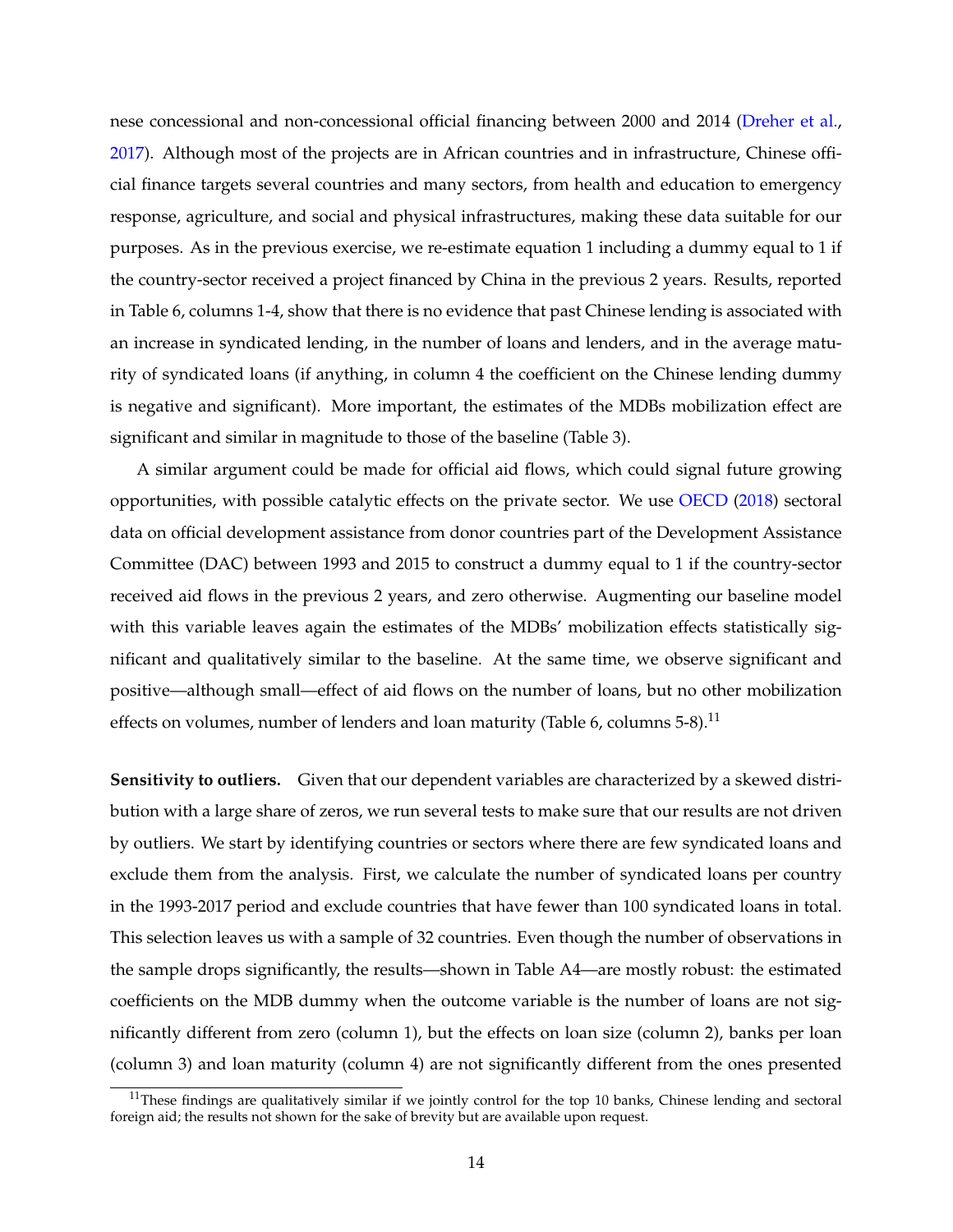in Table [3.](#page-32-0) Second, we exclude from the sample sectors with fewer than 1,000 syndicated loans in 1993-2017. We are left with 5 sectors: oil and gas, construction and real estate, manufacturing, infrastructure, and finance. As shown in Table [A5,](#page-46-0) results are mostly not significantly different from Table [3](#page-32-0) either. Finally, we combine the previous two exercises and exclude the outliers defined both in terms of countries and of sectors. As it can be seen in Table [A6,](#page-47-0) even though the sample size is about 15% of the whole sample, results are consistent with the baseline.<sup>[12](#page--1-0)</sup>

**Sensitivity to model specification.** To ensure that results are not driven by model specification, we also run Monte Carlo Simulations with 1,000 replications. To perform them, we create artificial datasets in which everything is the same, except for the treatment, which is randomly re-assigned to country-sectors-years. The original distribution of the treatment variable is then kept identical. Finally, we estimate equation [1](#page-10-0) in each of the 1,000 different samples, producing an averaged estimated cumulative effect and standard errors across the 1,000 replications. Average individual coefficients of interest are also estimated, but we do not report them for the sake of simplicity. Table [A7](#page-48-0) presents the cumulative effects from *t-2* to *t*. As expected, cumulative effects are never statistically significant from zero, indicating that the model by itself does not give mobilization effects.

**Clustering of standard errors.** As a final robustness check, we cluster standard errors at the country-sector level rather than at the country level. In our fixed effects setting, a clustering adjustment is necessary if the treatment assignment mechanism is clustered and if there is heterogeneity in the treatment effects [\(Abadie et al.,](#page-24-9) [2017\)](#page-24-9). Throughout the paper we have clustered standard errors at the country level, in line with the idea that MDB support is assigned at the country level and that mobilization effects are heterogeneous across countries. However, if the decision to provide MDB syndicated loans is made at the country-sector level, clustering at a more aggregate level gives estimates that are too conservative. As the level at which MDB support is assigned cannot be determined with certainty, we opted for the most conservative approach and clustered at the country level. Table [A8](#page-49-0) provides a robustness check with standard errors clustered at the country-sector level, in line with MDB support assigned at the country-sector level. Coefficients are more precisely estimated and more likely to be significantly different from zero compared to the baseline results in Table [3.](#page-32-0)

 $12$ These tables show the specification with two lags, but results are to robust to the inclusion of one lag only.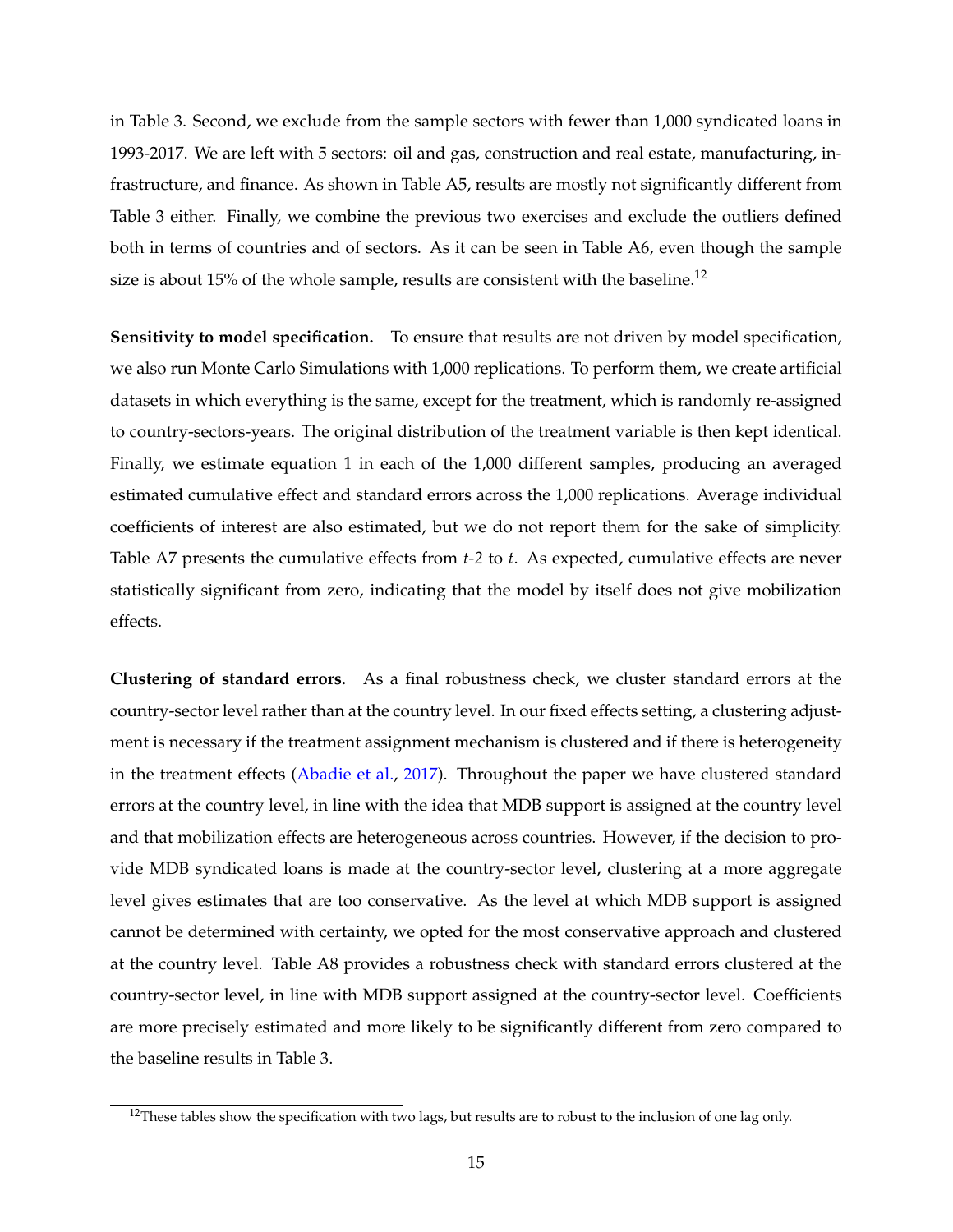## <span id="page-16-0"></span>**5 Extensions**

#### <span id="page-16-1"></span>**5.1 Direct and Indirect Effects**

The baseline results show that MDB lending attracts resources from private creditors. As discussed in the introduction, the mobilization effect could be the result of two main channels: 1) signaling and demonstration effects, and 2) risk mitigation and better information. In the first case, as investment decisions of the private-sector windows of MDBs are self-financing and their investment model is on commercial terms, their lending could signal to private creditors that there are good investment opportunities in the country-sector that could be exploited. Moreover, the presence of MDBs could attract the private sector because it encourages governments to adopt reforms that can improve macroeconomic stability and the investment climate. Mobilization effects would occur through the second channel when a private lender is encouraged to enter a market that it would have not entered otherwise because of high perceived risks, or due to a lack of knowledge of the counterpart. MDBs can extend their preferred credit status—which means that their loans have been excluded from sovereign debt reschedulings—, have close relationship and a constant engagement with countries, and can monitor closely a project's progress. Hence, partnering with MDBs that can fill the information gaps of private creditors and mitigate political risks is a major opportunity for private lenders [\(Hainz and Kleimeier,](#page-26-3) [2012\)](#page-26-3).<sup>[13](#page--1-0)</sup>

Both channels are consistent with our finding that MDBs are among the first banks to enter a country-sector. Hence, the baseline results and the lack of anticipation effects does not help us to discriminate between the two channels. However, looking separately at the mobilization effects through the syndicated loans with and without the loans with MDBs' participation can help disentangle the two channels. The signaling and demonstration effects can attract lenders which will be involved in syndicated loans different from those in which there is the MDB. This is the *indirect* mobilization effect that we tested in the baseline specification. If the mobilization happens through risk mitigation and information sharing, instead, the private investors would be direct partners of the MDB in the syndicated loan. In fact, the MDB can extend its preferred creditor status to them only. Similarly, the MDB's knowledge and monitoring of the project is beneficial to

<sup>&</sup>lt;sup>13</sup>For instance, "the EBRD's standing as an international institution and, particularly, its preferred creditor status are taken into account in assessing the risks. Loans by international institutions such as the EBRD are, by tradition, excluded from debt reschedulings. Banks participating in loans for which the EBRD remains the lender of record share the benefits of this preferred creditor status" —see [https://www.ebrd.com/work-with-us/loan-syndications.html.](https://www.ebrd.com/work-with-us/loan-syndications.html) Similarly, "participants fully benefit from IFC's status as a multilateral development institution. All payments including principal, interest, and fees gain the advantages of IFC's Preferred Creditor Status" —see [https://www.ifc.org.](https://www.ifc.org/wps/wcm/connect/corp_ext_content/ifc_external_corporate_site/solutions/products+and+services/syndications/b-loans)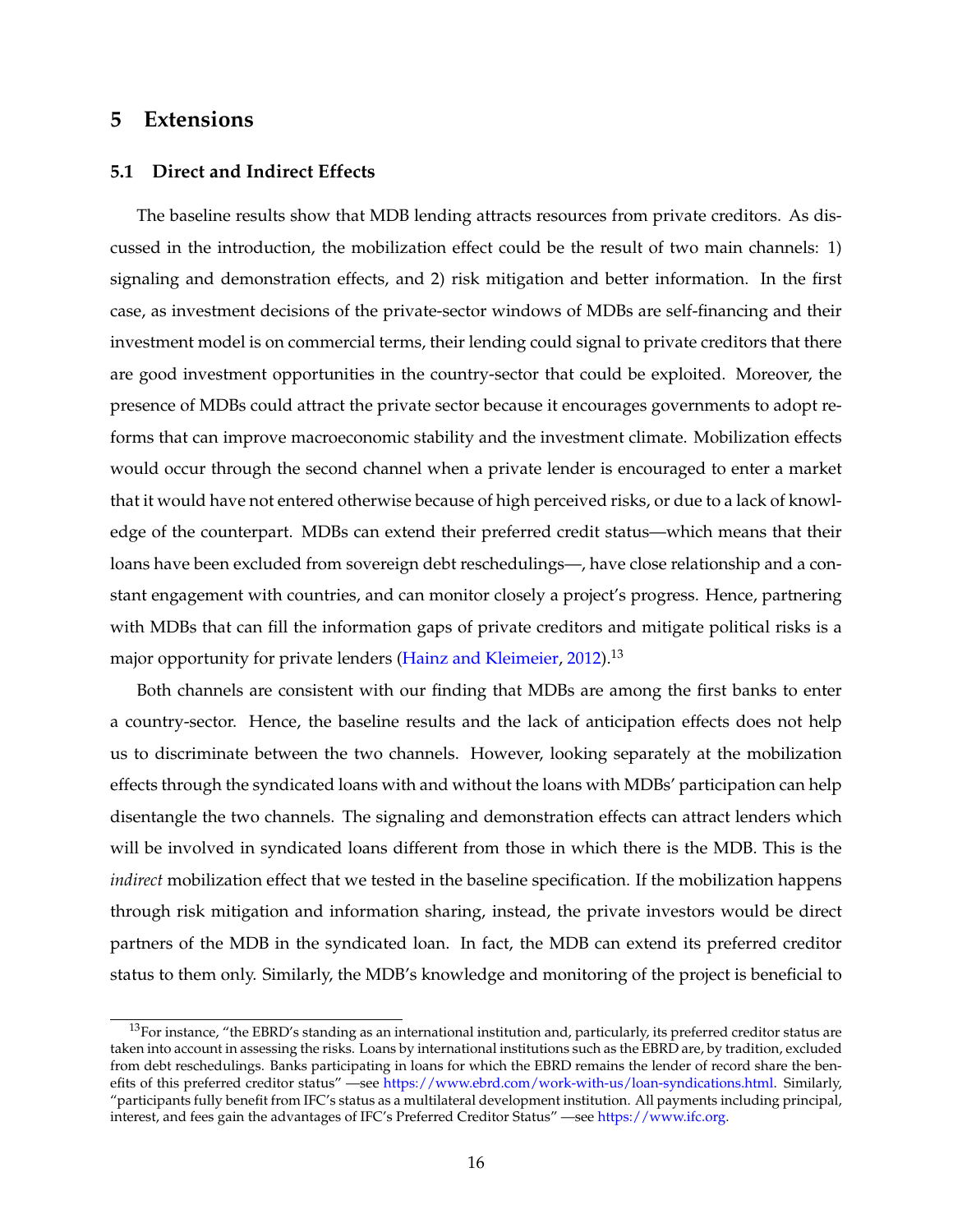them only, and the risk sharing with the MDB takes place only through the syndicated loan itself. This is the *direct* mobilization effect.

Thanks to the richness of the data, we are able to observe the total mobilization effects, which include both the direct and indirect mobilization effects. To disentangle indirect from direct effects, we re-estimate equation [1,](#page-10-0) but the outcome variables now measure total mobilization effects and include also the volume of the loan in which MDBs participate (excluding their share) and the number of private creditors partnering in the loan itself. Results are reported in the first two columns of Table [7,](#page-36-0) while columns 3 and 4 report only the indirect mobilization effects as estimated in the baseline, where the outcome variables exclude the loans with MDBs' participation. The table reports mobilization effects at time *t* only to make a clearer comparison between direct and indirect effects, as anything that happens from *t+1* onward is pure indirect mobilization. Results on total mobilization effects in columns 1 and 2 show that a country-sector with MDB lending experiences a volume of syndicated loans— including both the amount lent by MDB partners (direct mobilization) and the amounts lent through other loans (indirect mobilization)—which is 0.31% of GDP higher than in country-sectors without MDB participation.<sup>[14](#page--1-0)</sup> Moreover, in countrysectors with MDBs' participation there are almost 3 more banks, either partnering with the MDB (direct mobilization) or part of other deals (indirect mobilization). Comparing these findings with the indirect mobilization effects as estimated in the baseline (columns 3 and 4, where outcome variables exclude the loans with MDBs participation) shows that the total mobilization effects are larger than the indirect effects, suggesting that both channels—signaling and risk mitigation—are at play.

#### <span id="page-17-0"></span>**5.2 Is There a Crowding Out of Corporate Bonds?**

Our analysis looks exclusively at syndicated lending. In this respect, one may argue that the positive mobilization effects that we have documented so far could be partially (or fully) offset by a reduction in other capital inflows. To address this concern we look at corporate bond issuances, which represent the closest substitute to syndicated loans, as they have similar size and maturity (Altunbas et al., [2010\)](#page-24-6). Aggregate flows to developing countries highlights that corporate bond and syndicated loans are the largest source of long-term finance in developing countries, given the

 $14$ We cannot isolate direct mobilization effects, as direct mobilization effects will also include part of the indirect effects if an MDB was previously present in the country-sector. Indeed, when we restrict our analysis to 2000-2017, and we control for MDBs' participation in syndicated loans in the country-sector in 1993-1999, we find that MDB mobilization effects are even stronger if MDBs were already present. Findings are robust to reducing the sample period to 2005-2017 and controlling for MDB presence in the country-sector in 1993-2004.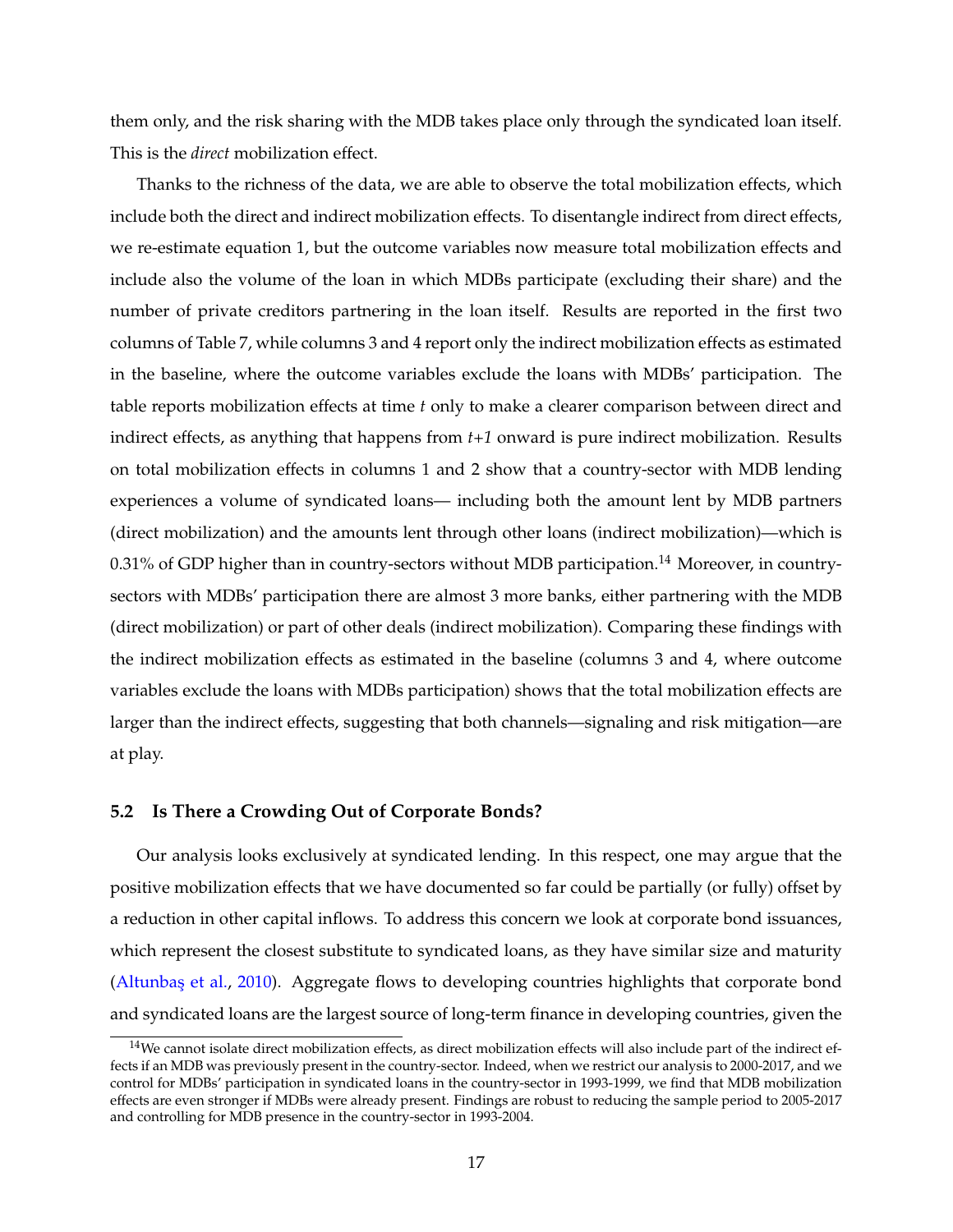still relatively limited size of equity markets [\(World Bank,](#page-28-1) [2015;](#page-28-1) [Cortina et al.,](#page-25-7) [2018\)](#page-25-7).

To test for any substitution effect, we estimate equation [1](#page-10-0) taking the number of bond issuances and the total amount of bond issuances (in percent of GDP) in the country-sector pair *cs* at time *t* as dependent variables.[15](#page--1-0) Results are reported in Table [8](#page-37-0) and show no significant effect in the number of bonds nor in the size of corporate bond financing at the same time and in the two years after MDBs' participation (columns 1 and 5). In the remaining columns we show that results are robust to the inclusion of controls for the presence of the top 10 banks and official development assistance in the previous 2 years. Only when we control for Chinese lending (columns 3 and 7), we observe some marginally significant increase in the number bonds and size of bond financing at *t+1*. The cumulative effects is also positive when considering the number of issuances, while it is not significantly different from zero for the size of inflows.<sup>[16](#page--1-0)</sup> Overall, the positive sign of all cumulative effects indicate that there is no evidence of crowding out and, if anything, there is some suggestive evidence that MDBs' participation in syndicated lending may also crowd in capital inflows in the corporate bond market.

#### <span id="page-18-0"></span>**5.3 Sector Heterogeneity**

**Spillover Effects.** Having been reassured that the mobilization effects do not crowd out other sources of firm financing, we exploit the sectoral dimension of the data to explore if there are spillover effects from the lending of MDBs in one sector to another.

If private resources are limited, a sector that attracts investment might crowd out investment to other sectors. [Cecchetti and Kharroubi](#page-24-10) [\(2015\)](#page-24-10), for example, show that industries that are in competition for financial resources are particularly damaged during credit booms. Specifically, they find that manufacturing sectors that are dependent on external finance can suffer disproportionate reductions in productivity growth. On the contrary, if investment in a sector increases opportunities in other sectors, there might be positive spillovers. Investments to build a road, for example, might attract new workers and the demand for new services or real estate in the location could increase. [Lanzalot et al.](#page-26-1) [\(2018\)](#page-26-1), for instance, find that the expansion of the Panama Canal supported by MDBs increased private investment in the construction sector, but also in machinery and equipment, in the transport sector, and in real estate.

 $15$ As for the size of syndicated loans, we winsorize the bond size variable at 1%.

<sup>&</sup>lt;sup>16</sup>Since the sample used to analyze effects on bonds is smaller, we test whether the absence of effects is driven by the sample construction, and re-estimate mobilization effects on syndicated loans in this same sample. Results are robust—see Table [A9.](#page-50-0)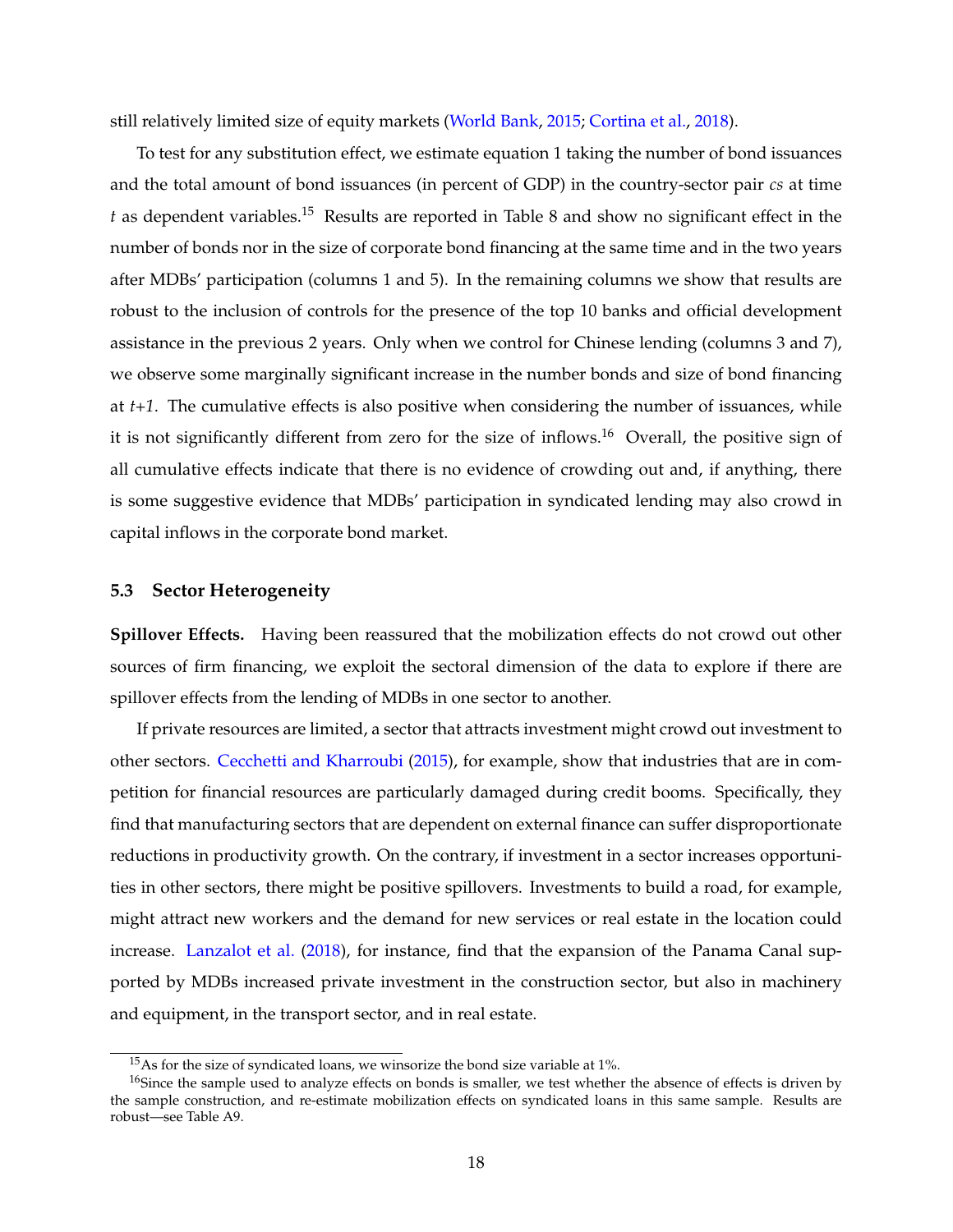Table [9](#page-38-0) reports MDB mobilization effects within the country-sector-year and also mobilization effects of MDB participation in another sector of the same country-year. Controlling for MDB presence in another sector leaves mobilization effects in the sector unaltered. At the same time, MDB participation in another sector does not seem to significantly prevent private resources from flowing into other sectors. On the contrary, when MDBs participate in a sector, there is evidence of positive spillovers on the number of creditors participating in other sectors, which might indicate that the participation of MDBs in a sector might create new opportunities in other sectors too, which, however, are not reflected in the number of loans, size or maturity.

**Infrastructure Lending.** We also assess whether mobilization effects take place in the infrastructure sector alone. We focus in particular on the latter sector for its relevance for development and for the urgent need of resources that characterizes it [\(Dobbs et al.,](#page-25-10) [2013;](#page-25-10) [World Bank,](#page-28-0) [2018\)](#page-28-0). According to UN estimates, total investment in economic infrastructure is currently under \$1 trillion per year, but will need to reach between \$1.6-2.5 trillion a year over the period 2015-30 [\(UNCTAD,](#page-27-0) [2014\)](#page-27-0). The sector can provide relatively high total returns with low correlations to traditional as-set classes (e.g. equities, real estate), but it is characterized by high perceived risks [\(JPMorgan,](#page-26-10) [2017;](#page-26-10) [Blended Finance Taskforce,](#page-24-11) [2018\)](#page-24-11). Moreover, given its long-term financing needs, the sector is more vulnerable to scarcity of resources [\(Chelsky et al.,](#page-24-2) [2013\)](#page-24-2), making the effect of multilateral lending in attracting private flows particularly relevant. Hence, we limit our analysis to a subsample of syndicated loans in infrastructure only (Table [10\)](#page-39-0). Perhaps due to a loss of power, we do not observe any significant effects on the number of loans nor on size. The effect on the number of creditors is similar to our baseline results. Given that investments in infrastructure are long-term, what is perhaps most interesting to note is the larger mobilization effect on maturity: MDB participation in the infrastructure sector of a country increases the average maturity of syndicated loans by 0.81 years, and results are substantial even in the years after.

#### <span id="page-19-0"></span>**5.4 Country Heterogeneity**

**The Role of Country Risk.** The institutional and regulatory setting is a key factor that is likely to affect the crowding in of private creditors. Analyzing syndicated lending to more than 40 countries, [Qian and Strahan](#page-27-11) [\(2007\)](#page-27-11) show that strong protection of creditor rights is associated with an increased participation of foreign banks and an expansion of credit supply as firms can borrow at longer-term and lower prices. Looking at syndicated loan pricing in developing countries,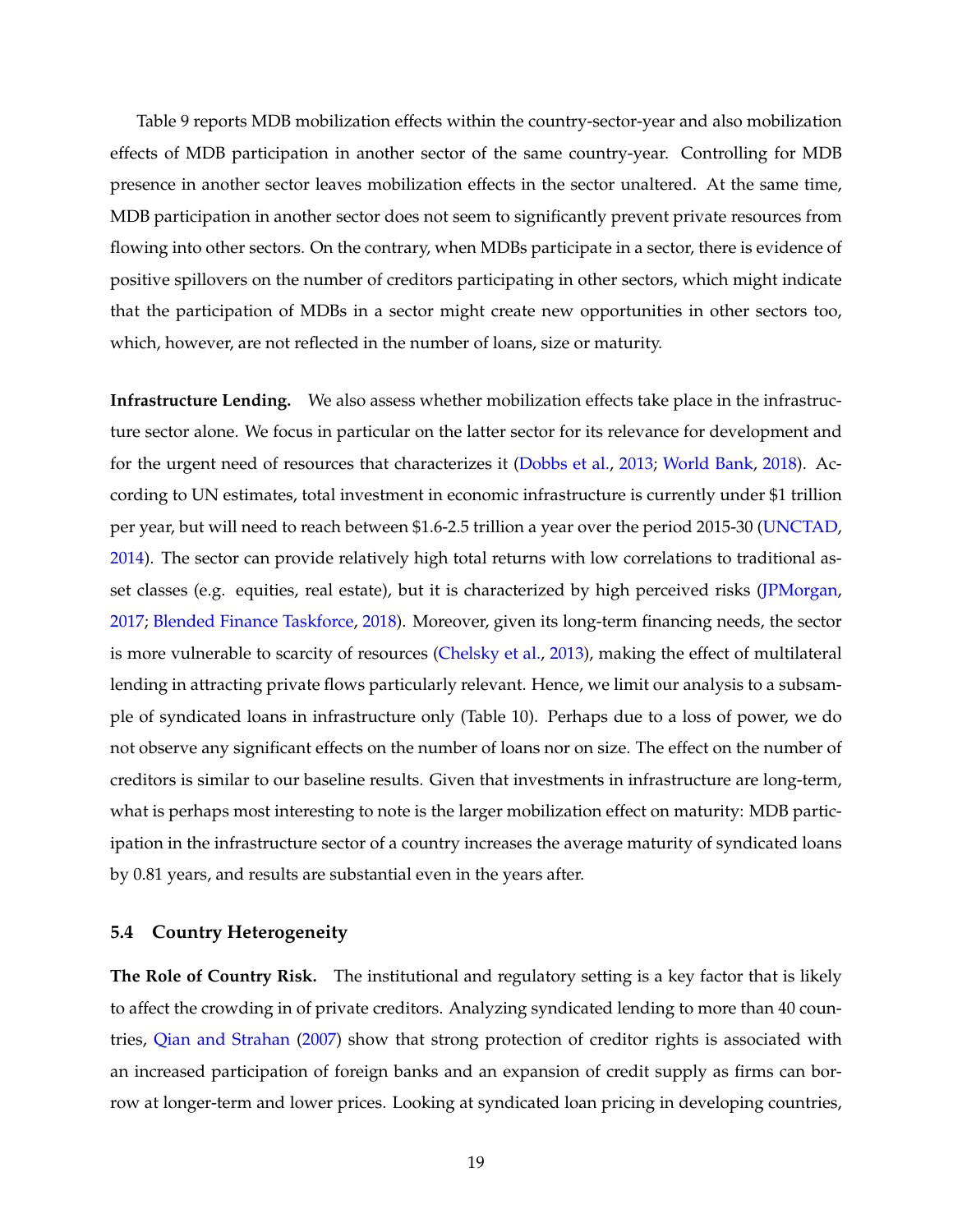[Boehmer and Megginson](#page-24-12) [\(1990\)](#page-24-12) argue that measures of country's solvency, which are associated with higher creditworthiness, significantly decrease loan prices.

To understand whether the creditworthiness of a country affects the mobilization effects of MDBs we look at credit ratings. Credit ratings are an important tool for investors and lenders to make decisions. Being upgraded to investment grade can affect the country's ability to borrow money on the market, as the investment grade rating means that a country is considered by major credit agencies capable and willing to meet its financial obligations fully and in a timely manner. However, if and how credit ratings might affect mobilization effects of MDBs is not clear *a priori*. On the one hand, it could be easier for MDBs to mobilize capitals in a time where the country enjoys higher ratings because the country itself is already attractive; on the other hand, it could be that exactly when the country is associated with higher risk and struggles to access funding in international bond markets, the presence of MDBs becomes crucial to catalyze additional resources. In line with this argument, [Hainz and Kleimeier](#page-26-3) [\(2012\)](#page-26-3) document that the participation of MDBs in the loan syndicate helps to mitigate political risk and [Gurara et al.](#page-26-4) [\(2018\)](#page-26-4) show that the presence of an MDB in the syndicate provides risk mitigation, since it is associated with significantly lower risk premium for companies headquartered in riskier countries. Moreover, if a country is upgraded to investment grade, a larger set of investors can hold its debt, like insurance companies, pension funds or specific mutual funds [\(Rigobon,](#page-27-12) [2002\)](#page-27-12). If the latter are substitutes to syndicated loans, the entrance of MDBs in the country-sector might be less effective in attracting loans, as financing need are smaller than before the upgrade.

We employ the investment grade rating provided by Standard & Poors  $(S\&P)$ , awarded when a country's long-term foreign currency sovereign credit rating is BBB- or higher. If the rating from S&P is missing, we replace it with Moody's, for which a country's sovereign debt retains investment grade if Baa3 or higher.<sup>[17](#page--1-0)</sup> A country that has never been rated by  $S\&P$  or Moody's is considered a non-investment grade country.

Table [11](#page-40-0) show that cumulative effects from time *t* to *t+2* are significantly larger from zero for all outcomes only when countries are rated as investment grade (columns 5-8), whereas for risky countries this is true only for the number of creditors and loan maturity (columns 1-4). These results imply that it is easier for MDBs to mobilize syndicated loans and larger credit flows to less risky countries. However, the evidence on the number of banks per loan and loan maturity suggests that MDBs' participation can help attracting other lender and improve loan terms through

 $17$ We use the Moody's ratings for 240 country-year observations.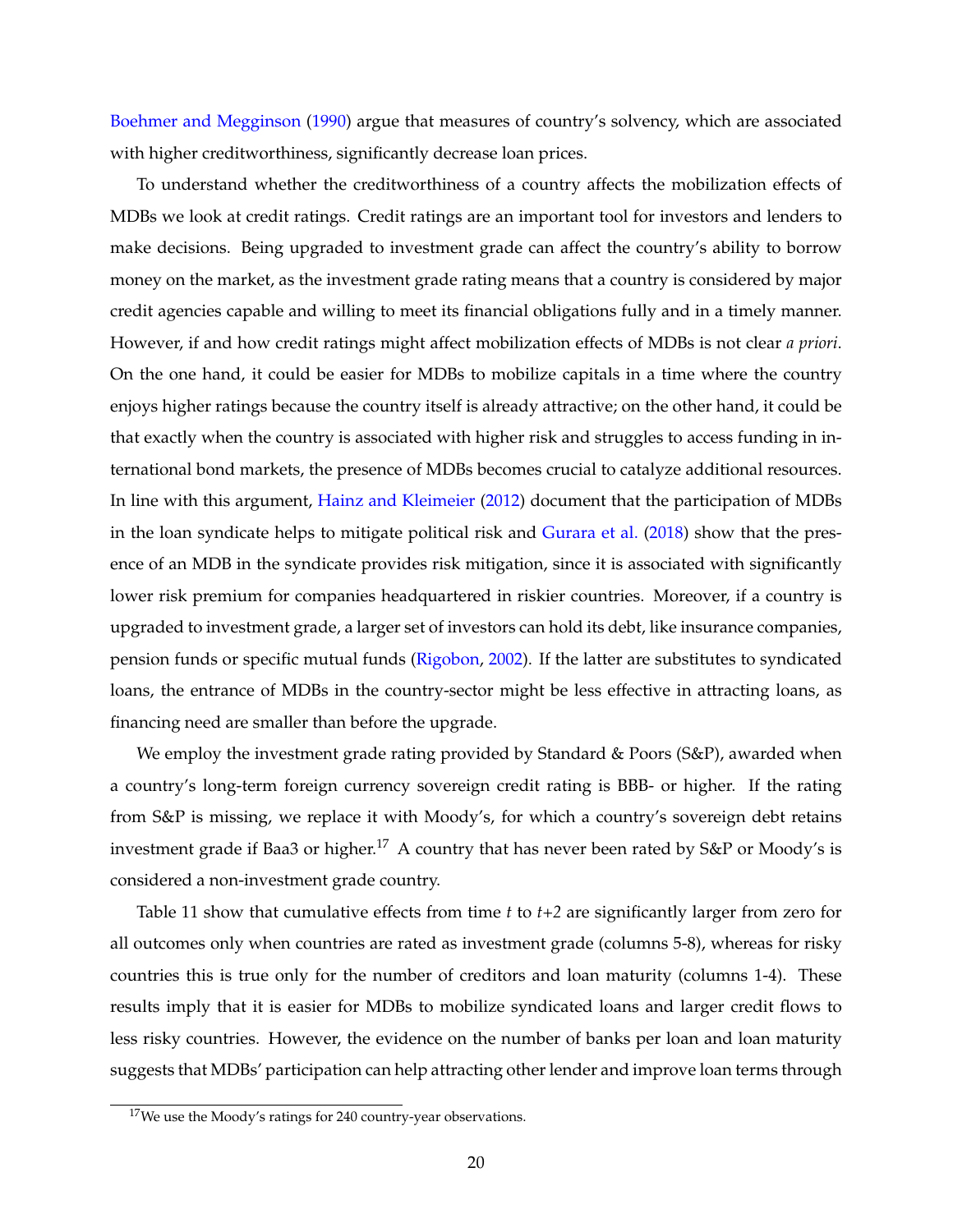risk mitigation. In particular, it is interesting to note that the cumulative mobilization effects on maturity are larger in countries without investment grade rating and, given that in these countries the average maturity of loans is significantly smaller, the effect on loan terms is larger in risky countries.

**The Role of Financial Development.** The capacity of MDBs to mobilize private credit through syndicated lending could also depend on the degree of financial development in the recipient countries, as a certain degree of market depths, as well as integration in the global financial markets are necessary conditions to gain access to credit syndications. For instance, [Godlewski and Weill](#page-26-11) [\(2008\)](#page-26-11) show that financial development, banking regulation, and legal institutions are key drivers to explain in the decision to syndicate a loan in emerging markets.

To assess whether mobilization effects differ depending on the financial development of the country, we calculate the average domestic credit to the private sector by banks (in percent of GDP) from the World Bank's World Development Indicators, and we divide countries in more and less financially developed according to the average domestic credit rate being above or below the sample median, respectively.<sup>[18](#page--1-0)</sup> Table [12](#page-41-0) assesses whether the mobilization effects of multilateral lending change with the level of financial development. Results show significantly larger mobilization effects in countries that are more financially developed, where we see significant mobilization effects on size, banks and maturity (columns 1-4). In less financially developed countries instead, most of MDB mobilization effects are nullified, with average maturity as the only exception, confirming that financial development affect the access to loan syndication (columns 5-8).

**Zooming in Low-Income and Low-Growth Countries.** Finally, we test whether MDBs' mobilization effects are limited to countries that are already attractive to private-sector creditors, or if MDBs can also attract private sector resources in less attractive countries. To this end, we restrict our attention first to a sub-sample of low income countries, as defined by the World Bank<sup>[19](#page--1-0)</sup>, and then to a sub-sample of countries characterized by low growth.

Columns 1-4 in Table [13](#page-42-0) show no mobilization effects in low income countries at time *t*, nor at *t+1*. However, two years after MDB participation there is a significant positive increase in the number of loans, in the number of creditors, and in the maturity of loans. However, the magnitude

<sup>&</sup>lt;sup>18</sup>Countries by average domestic credit to the private sector (% of GDP) are listed in Table [A2.](#page-44-0)

<sup>19</sup>See: [https://datahelpdesk.worldbank.org/knowledgebase/articles/906519-world-bank-country-and-lending](https://datahelpdesk.worldbank.org/knowledgebase/articles/906519-world-bank-country-and-lending-groups)[groups.](https://datahelpdesk.worldbank.org/knowledgebase/articles/906519-world-bank-country-and-lending-groups) The list of countries in the sub-samples of low income and middle and income countries is reported in Table [A3.](#page-44-1)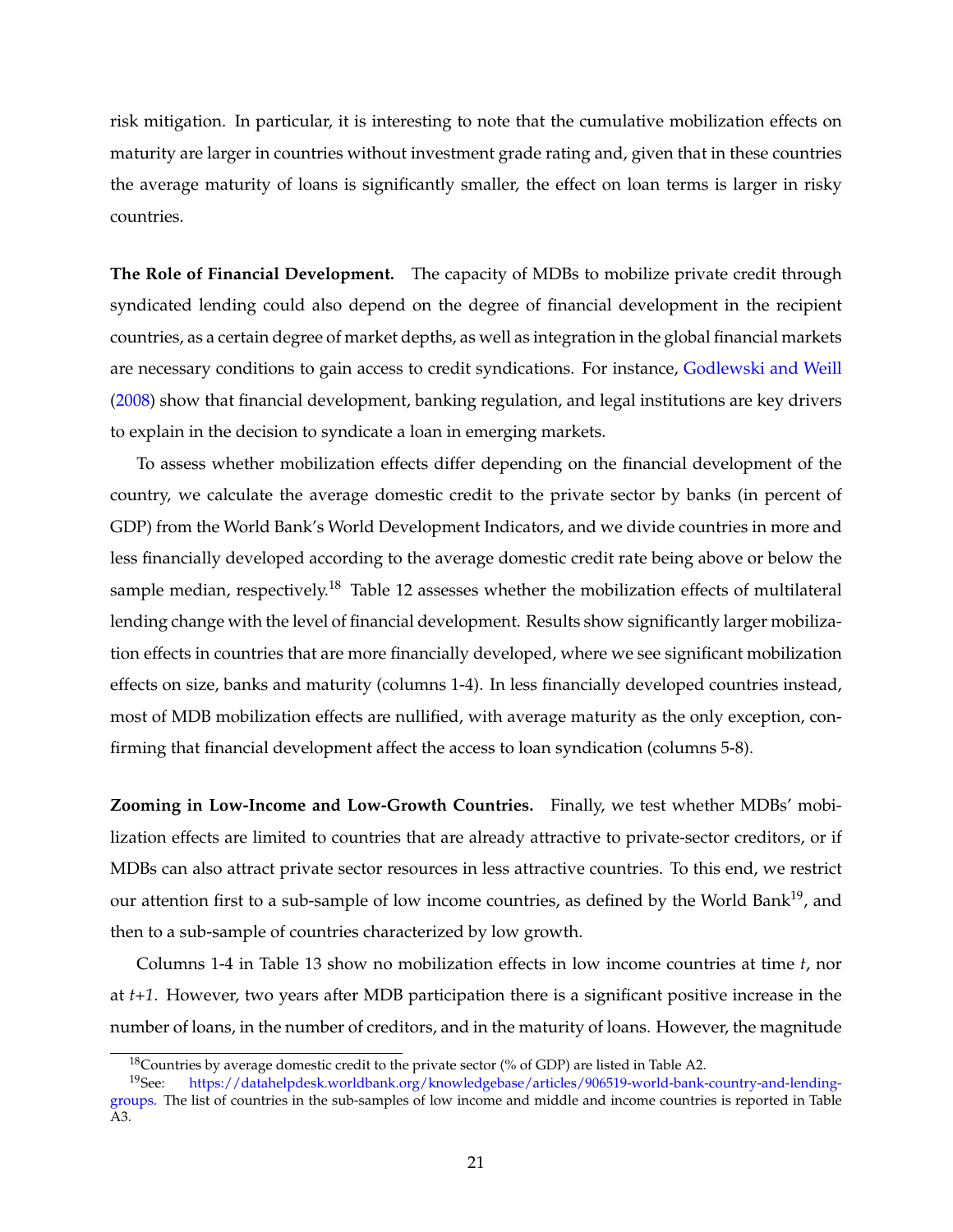of the latter is not enough to make cumulative effects significant. This result might indicate a greater difficulty to mobilize private capital in low income countries, a finding in line with the latest joint report by MDBs on mobilization, where the largest amounts mobilized are found in high income countries, given that most of private investors have little or no interest to take country risk, which is higher in low income countries [\(World Bank,](#page-28-0) [2018\)](#page-28-0).

For the second exercise, we divide the sample in two sub-samples of country-year observations according to real GDP growth being below or above the sample median, based on data from the IMF's World Economic Outlook. Results for the low-growth sample are reported in columns 5-8 (Table [13\)](#page-42-0). While there are no significant changes in the number of loans nor lending banks per loan in country-years where GDP growth is low, MDBs' participation is significantly associated with higher credit. Finally, the maturity of loans consistently increases over the three-year window by around 4 months per year, a sizable increase considering that the average maturity of syndicated loans without MDB support is almost 5.5 years.

Overall, these findings suggest that mobilization effects are less likely to be successful in poor countries, possibly because their higher country risk, which we have shown to be a barrier to attracting private capital. On the contrary, the growth performance seems less likely to be a constraint, a result in line with the idea that MDBs invest and catalyze development financing with a long-term horizon, and are therefore less affected by the business cycle.

## <span id="page-22-0"></span>**6 Conclusions**

Filling the investment gap to achieve the sustainable development goals is one of the most important development challenges. Official assistance and domestic revenue mobilization could be important options, but they will not be sufficient to fill the gap. Private sector investment will be key to make progresses towards inclusive growth. In this respect, multilateral development banks can play a fundamental role through a stronger engagement to attract additional resources from the private sector.

In this paper we use granular data on syndicated lending to evaluate whether MDBs can mobilize private capital inflows. Our main results indicate that once an MDB enter a country-sector pair through the participation in a loan syndication, the number of total syndicated loans and the associated capital inflows increase. In addition, access to credit improves as the average number of lending banks per loan and the average loan maturity increase too. These effects are economically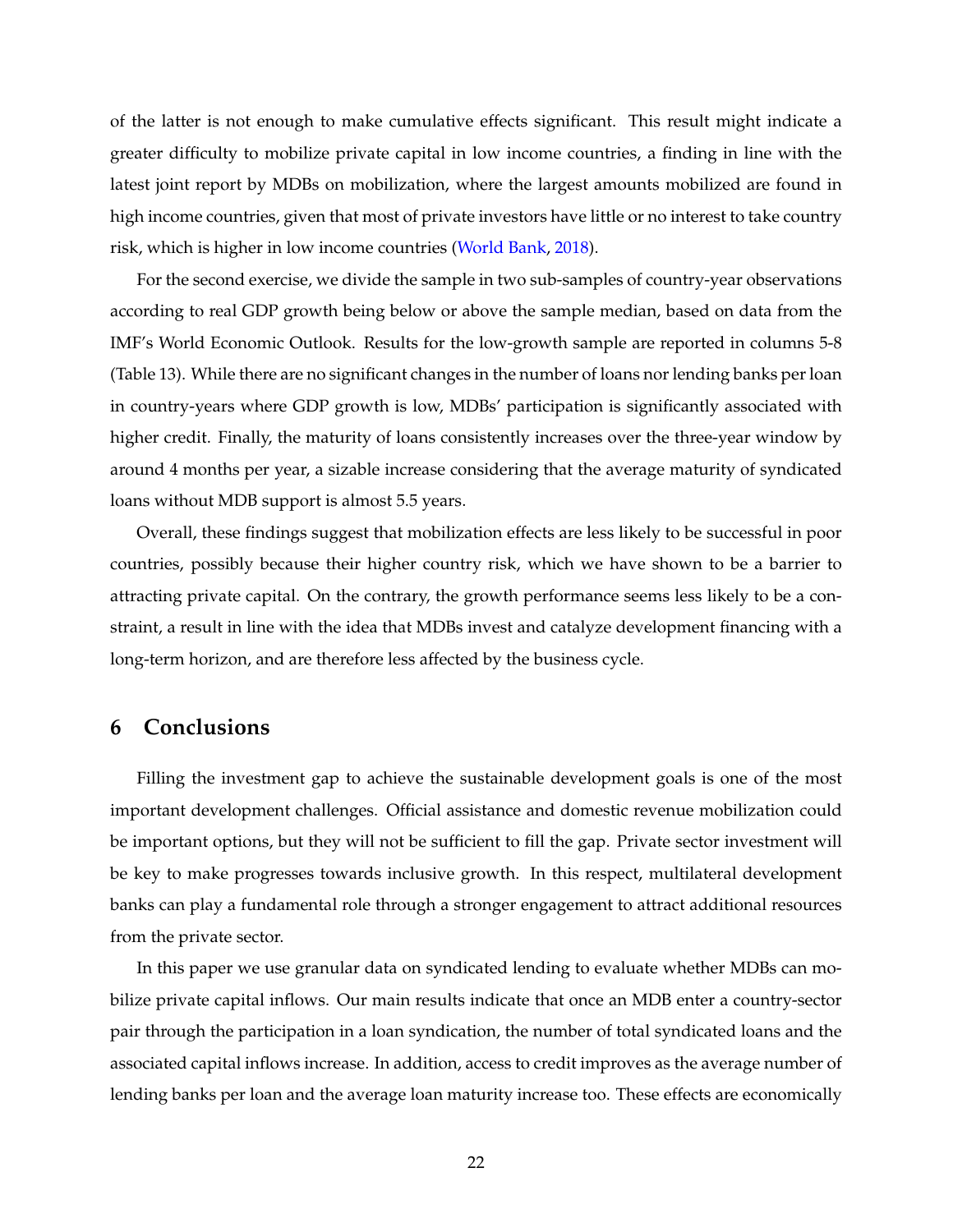sizable and last over at least up to three years. We also find evidence of indirect and direct mobilization effects, consistent with the fact that MDBs are able to mobilize resources through signaling and demonstration effects, as well as risk mitigation and the provision of better information.

Our results critically indicate that the mobilization effects are not homogeneous across countries. In particular, most of the effects are concentrated in countries which are more economically and financially developed, and have better credit ratings. By contrast, MDB lending is less effective in low-income, less financially developed and risky countries, suggesting that MDBs still face significant challenges to attract private resources especially in countries with larger financing needs.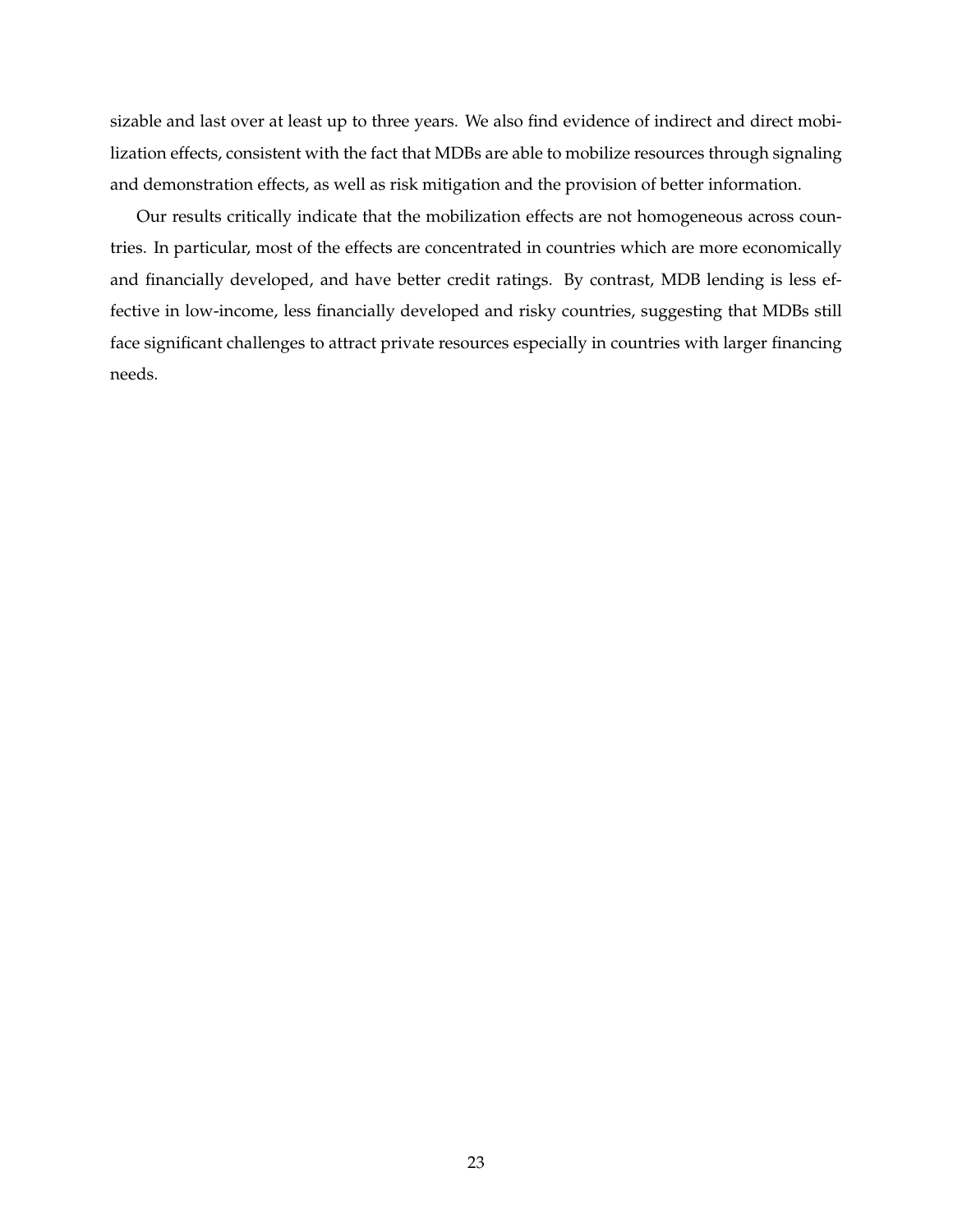# **References**

- <span id="page-24-9"></span>Abadie, A., Athey, S., Imbens, G. W., and Wooldridge, J. (2017). When should you adjust standard errors for clustering? Technical report, National Bureau of Economic Research.
- <span id="page-24-6"></span>Altunbas, Y., Kara, A., and Marqués-Ibáñez, D. (2010). Large debt financing: Syndicated loans versus corporate bonds. *The European Journal of Finance*, 16(5):437–458.
- <span id="page-24-1"></span>Arezki, R., Bolton, P., Peters, S., Samama, F., and Stiglitz, J. (2017). From Global Savings Glut to Financing Infrastructure. *Economic Policy*, 32(90):221–261.
- <span id="page-24-0"></span>Basílio, M. S. (2014). The determinants of multilateral development banks' participation in infrastructure projects. *Journal of Infrastructure Development*, 6(2):83–110.
- <span id="page-24-4"></span>Bird, G. (2007). The IMF: A Bird's Eye View of Its Role and Operations. *Journal of Economic Surveys*, 21(4):683–745.
- <span id="page-24-3"></span>Bird, G. and Rowlands, D. (2007). The imf and the mobilisation of foreign aid. *The Journal of Development Studies*, 43(5):856–870.
- <span id="page-24-11"></span>Blended Finance Taskforce (2018). Better Finance; Better World. Consultation Paper.
- <span id="page-24-12"></span>Boehmer, E. and Megginson, W. L. (1990). Determinants of Secondary Market Prices for Developing Country Syndicated Loans. *The Journal of Finance*, 45(5):1517–1540.
- <span id="page-24-7"></span>Bruche, M., Malherbe, F., and Meisenzahl, R. R. (2017). Pipeline Risk in Leveraged Loan Syndication. CEPR Discussion Paper 11956, Center for Economic and Policy Research (CEPR).
- <span id="page-24-8"></span>Carey, M. and Nini, G. (2007). Is the corporate loan market globally integrated? A pricing puzzle. *The Journal of Finance*, 62(6):2969–3007.
- <span id="page-24-5"></span>Carter, P., Van de Sijpe, N., and Calel, R. (2018). The Elusive Quest for Additionality. Working Paper 495, Center for Global Development, Washington DC.
- <span id="page-24-10"></span>Cecchetti, S. G. and Kharroubi, E. (2015). Why does financial sector growth crowd out real economic growth? Working Paper 490, Bank of International Settlements, Basel.
- <span id="page-24-2"></span>Chelsky, J., Morel, C., and Kabir, M. (2013). Investment financing in the wake of the crisis: The role of multilateral development banks. *World Bank - Economic Premise*, (121).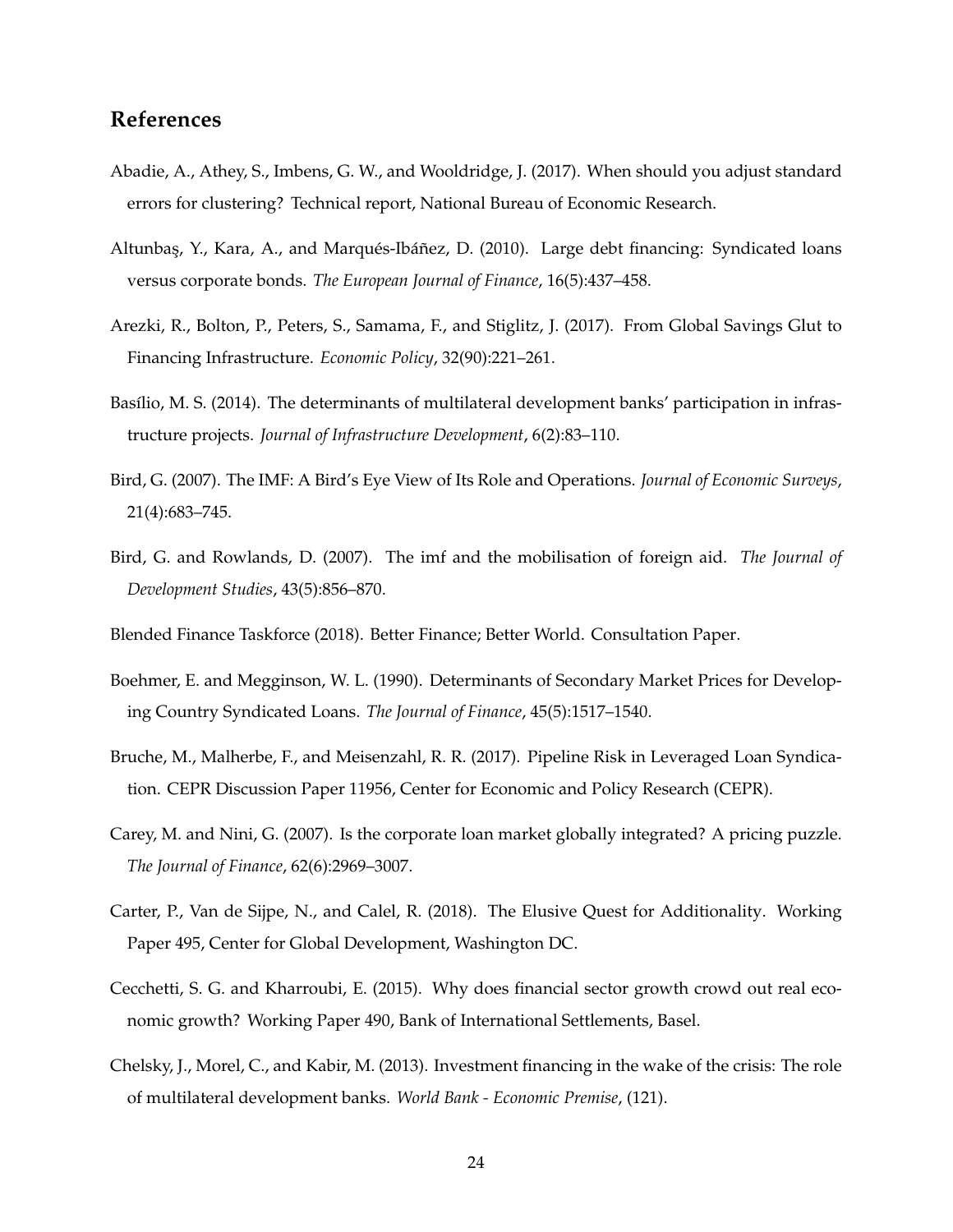- <span id="page-25-3"></span>Corsetti, G., Guimaraes, B., and Roubini, N. (2006). International lending of last resort and moral hazard: A model of IMF's catalytic finance. *Journal of Monetary Economics*, 53(3):441–471.
- <span id="page-25-7"></span>Cortina, J. J., Didier, T., and Schmukler, S. (2018). Corporate Borrowing and Debt Maturity: The Effects of Market Access and Crises. Discussion Paper 13008, Center for Economic and Policy Research (CEPR).
- <span id="page-25-2"></span>Dasgupta, D. and Ratha, D. (2000). What factors appear to drive private capital flows to developing countries? and how does official lending respond? Policy Research Working Paper Series 2392, The World Bank.
- <span id="page-25-10"></span>Dobbs, R., Pohl, H., Lin, D.-Y., Mischke, J., Garemo, N., Hexter, J., Matzinger, S., Palter, R., and Nanavatty, R. (2013). Infrastructure productivity: how to save 1 trillion a year. *McKinsey Global Institute*, 88.
- <span id="page-25-8"></span>Dreher, A., Fuchs, A., Parks, B., Strange, A. M., and Tierney, M. J. (2017). Aid, China, and growth: Evidence from a new global development finance dataset. Working Paper 46, AidData, Williamsburg, VA.
- <span id="page-25-9"></span>Dreher, A., Fuchs, A., Parks, B., Strange, A. M., and Tierney, M. J. (2018). Apples and dragon fruits: the determinants of aid and other forms of state financing from China to Africa. *International Studies Quarterly*, 62(1):182–194.
- <span id="page-25-5"></span>Eichengreen, B., Kletzer, K., and Mody, A. (2006). The imf in a world of private capital markets. *Journal of Banking & Finance*, 30(5):1335–1357.
- <span id="page-25-1"></span>Eichengreen, B. J. and Mody, A. (2000). What Explains Changing Spreads on Emerging Market Debt? In *Capital Flows and the Emerging Economies: Theory, Evidence, and Controversies*, pages 107–136. National Bureau of Economic Research.
- <span id="page-25-4"></span>Eichengreen, B. J. and Mody, A. (2001). Bail-Ins, Bailouts, and Borrowing Costs. *IMF Staff Papers*, 47:155–187.
- <span id="page-25-6"></span>Erce, A. and Riera-Crichton, D. (2015). Catalytic IMF? A Gross Flows Approach. Working Paper 9, European Stability Mechanism, Luxembourg.
- <span id="page-25-0"></span>Galindo, A. J. and Panizza, U. (2018). The cyclicality of international public sector borrowing in developing countries: Does the lender matter? *World Development*, 112(119-135).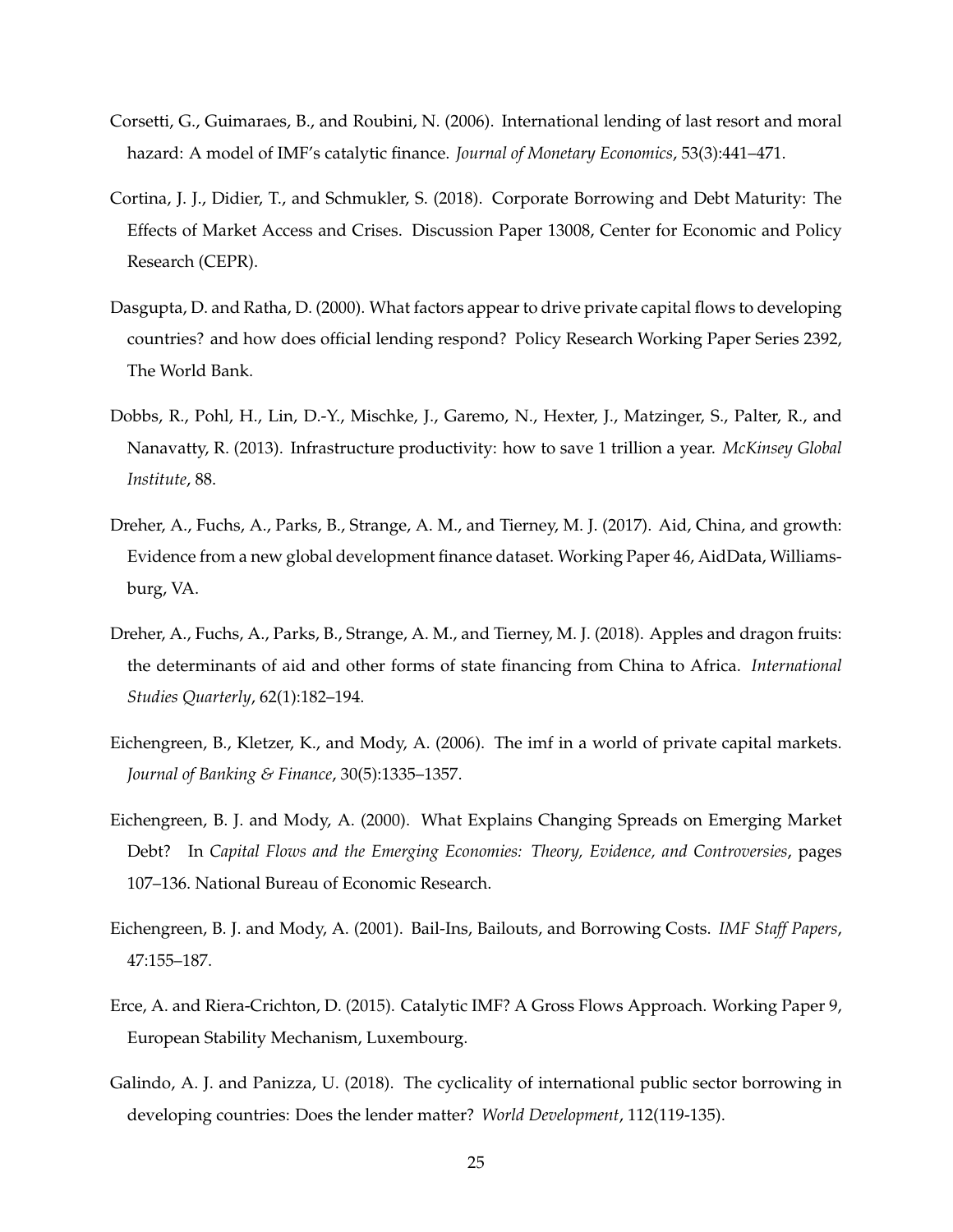- <span id="page-26-8"></span>Giannini, C. and Cottarelli, M. C. (2002). Bedfellows, hostages, or perfect strangers? Global capital markets and the catalytic effect of IMF crisis lending. Working Paper 02-193, International Monetary Fund, Washington DC.
- <span id="page-26-11"></span>Godlewski, C. J. and Weill, L. (2008). Syndicated loans in emerging markets. *Emerging Markets Review*, 9(3):206–219.
- <span id="page-26-6"></span>Group of Twenty (2018). Coordination Between the International Monetary Fund and Multilateral Development Banks on Policy-Based Lending: Update on the Implementation of the G20 Principles. Note.
- <span id="page-26-4"></span>Gurara, D., Presbitero, A. F., and Sarmiento, M. (2018). Borrowing costs and the role of multilateral development banks: Evidence from cross-border syndicated bank lending. IMF Working Paper 263, International Monetary Fund, Washington D.C.
- <span id="page-26-7"></span>Gurría, J. A., Volcker, P. A., and Birdsall, N. (2001). *The Role of the Multilateral Development Banks in Emerging Market Economies: Findings of the Commission on the Role of the MDBs in Emerging Markets*. Carnegie endowment for international Peace.
- <span id="page-26-3"></span>Hainz, C. and Kleimeier, S. (2012). Political risk, project finance, and the participation of development banks in syndicated lending. *Journal of Financial Intermediation*, 21(2):287–314.
- <span id="page-26-0"></span>Humphrey, C. and Michaelowa, K. (2013). Shopping for Development: Multilateral Lending, Shareholder Composition and Borrower Preferences. *World Development*, 44:142–155.
- <span id="page-26-5"></span>Inter-American Development Bank Group (2018). Development Effectiveness Overview (DEO). Annual Report.
- <span id="page-26-10"></span>JPMorgan (2017). The Infrastructure Moment; Insights and Research. Investment Insights.
- <span id="page-26-2"></span>Kidwelly, P., editor (2017). *Principles of MDBs' strategy for crowding-in Private Sector Finance for growth and sustainable development*. G20 International Financial Architecture Working Group.
- <span id="page-26-1"></span>Lanzalot, M. L., Maffioli, A., Stucchi, R., and Yanez-Pagans, P. (2018). Infrastructure investments and private sector catalyzation: The case of the panama canal expansion. Technical Note 9, Inter-American Investment Corporation, Washington DC.
- <span id="page-26-9"></span>Miller, S. (2006). A syndicated loan primer. *Standard & Poor's Guide to The Loan Market, New York*.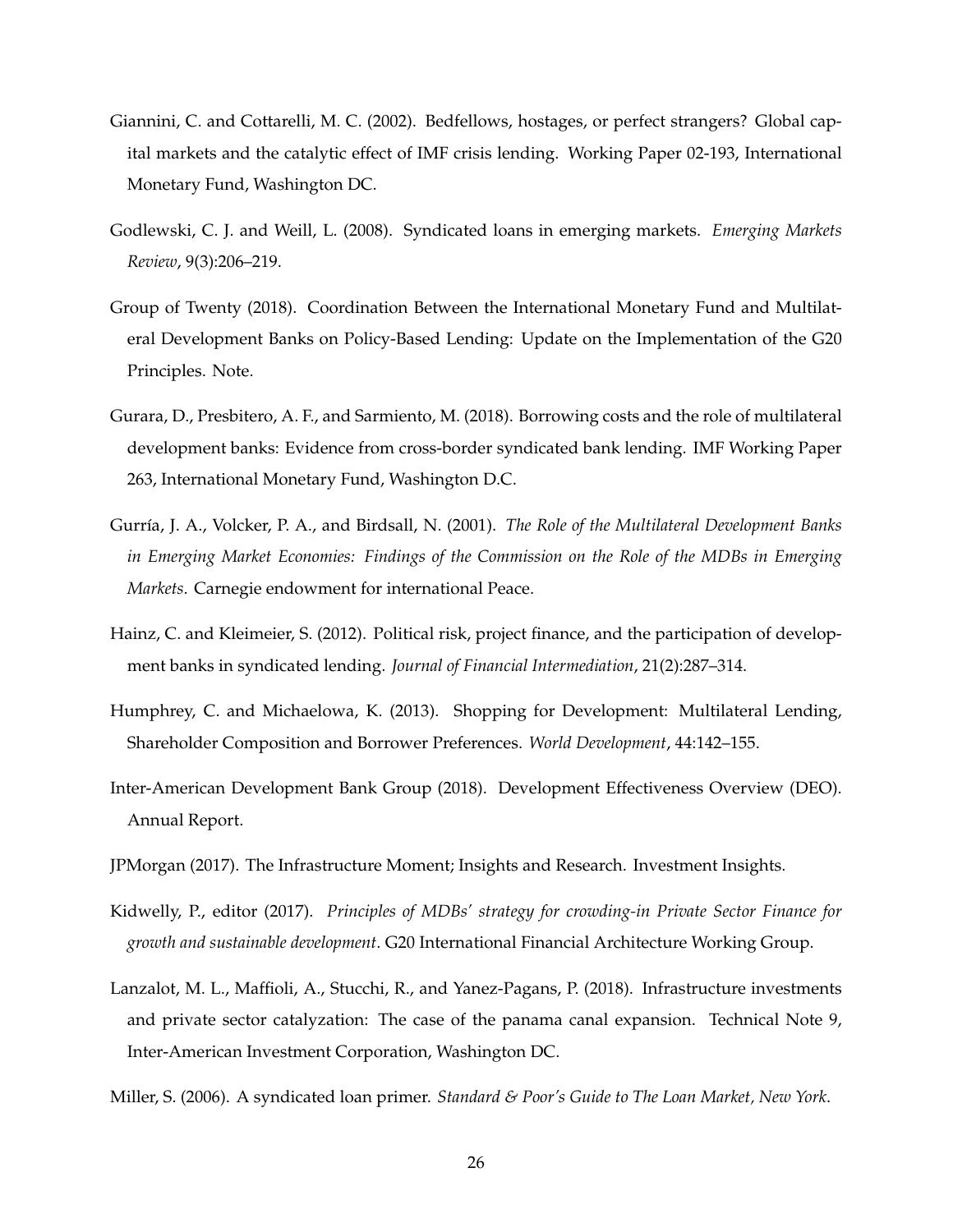- <span id="page-27-8"></span>Mody, A. and Saravia, D. (2006). Catalysing private capital flows: Do IMF programmes work as commitment devices? *Economic Journal*, 116(513):843–867.
- <span id="page-27-3"></span>Morris, S. and Shin, H. S. (2006). Catalytic finance: When does it work? *Journal of International Economics*, 70(1):161–177.
- <span id="page-27-9"></span>Nini, G. P. (2004). The Value of Financial Intermediaries: Empirical Evidence from Syndicated Loans to Emerging Market Borrowers. International Finance Discussion Paper 820, Board of Governors of the Federal Reserve System.
- <span id="page-27-10"></span>OECD (2018). Oda by sector (indicator). doi: 10.1787/a5a1f674-en (Accessed on 29 November 2018).
- <span id="page-27-4"></span>Pereira dos Santos, P. and Kearney, M. (2018). Multilateral Development Banks' risk mitigation instruments for infrastructure investment. IDB Technical Note 1358, Inter-American Development Bank.
- <span id="page-27-11"></span>Qian, J. and Strahan, P. E. (2007). How Laws and Institutions Shape Financial Contracts: The Case of Bank Loans. *The Journal of Finance*, 62(6):2803–2834.
- <span id="page-27-5"></span>Ratha, D. (2001). Complementary Between Multilateral Lending and Private Flows to Developing Countries: Some Empirical Results. Policy Research Working Paper 2746, The World Bank.
- <span id="page-27-12"></span>Rigobon, R. (2002). The curse of non-investment grade countries. *Journal of Development Economics*, 69(2):423–449.
- <span id="page-27-7"></span>Rodrik, D. (1995). Why is there multilateral lending? NBER Working Papers 5160, National Bureau of Economic Research.
- <span id="page-27-2"></span>Shi, L. (2017). Masala bond program–nurturing a local currency bond market.
- <span id="page-27-6"></span>Swaroop, V. and Devarajan, S. (1999). *The implications of foreign aid fungibility for development assistance*. The World Bank.
- <span id="page-27-0"></span>UNCTAD (2014). *World Investment Report 2014. Investing in the SDGs: An Action Plan*. United Nations Conference on Trade and Development, Geneva.
- <span id="page-27-1"></span>United Nations (2015). *Addis Ababa Action Agenda of the Third International Conference on Financing for Development*. New York. United Nations.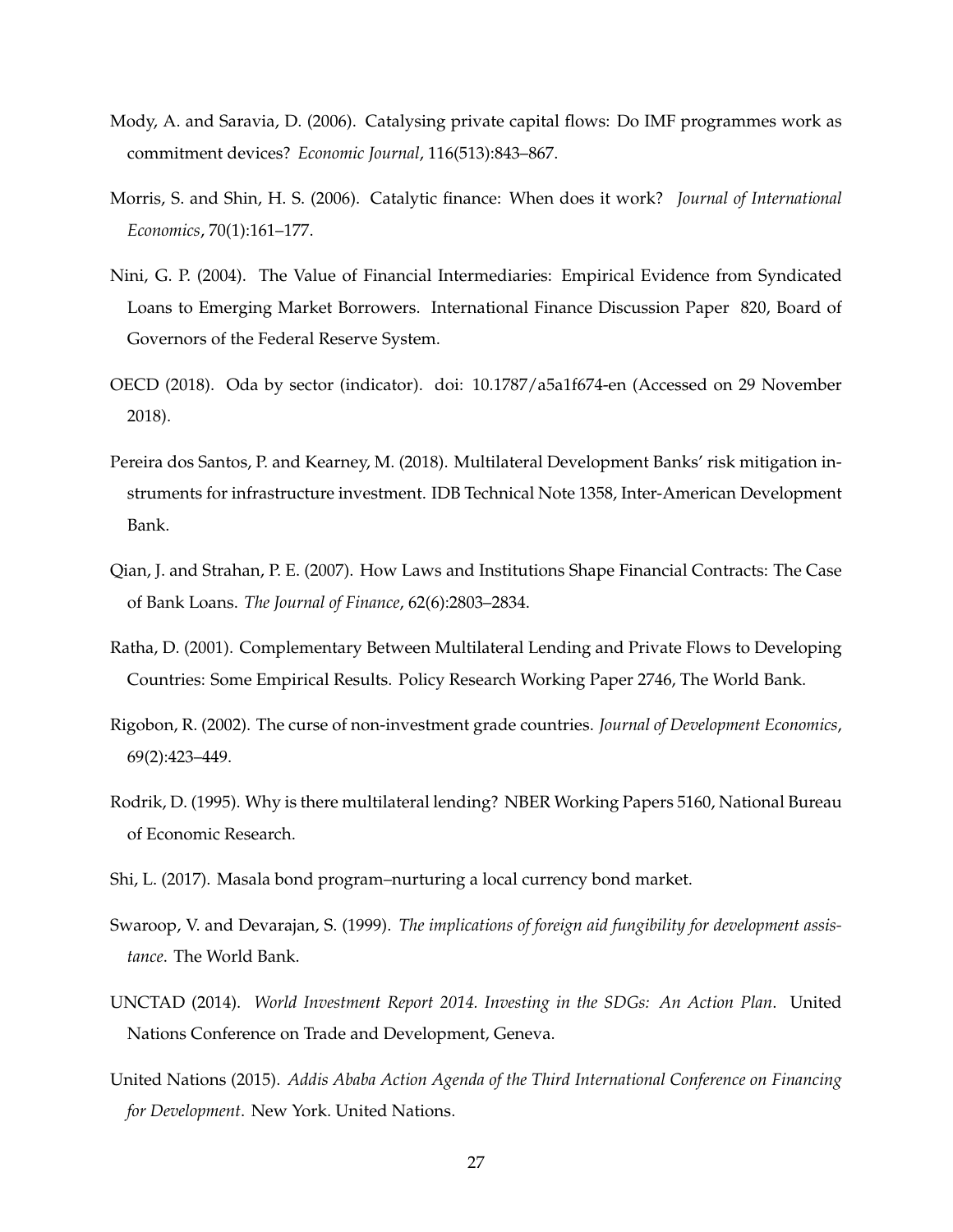- <span id="page-28-1"></span>World Bank (2015). *Global Financial Development Report 2015-2016: Long-Term Finance*. The World Bank, Washington DC.
- <span id="page-28-0"></span>World Bank (2018). Mobilization of private finance by multilateral development banks and development finance institutions 2017. Technical report, Washington, D.C. : World Bank Group.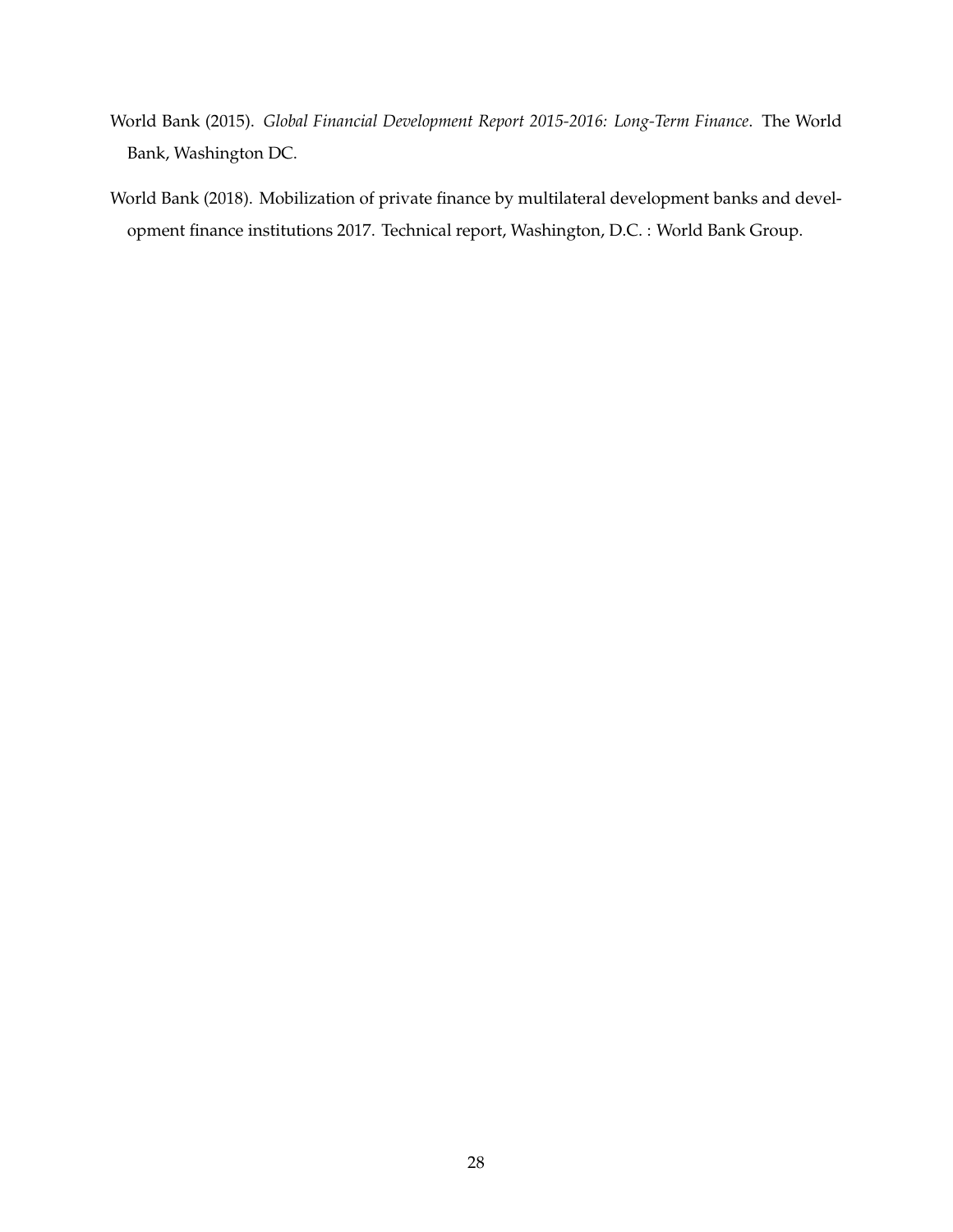# <span id="page-29-0"></span>**A Figures**

<span id="page-29-1"></span>Figure 1: Number of Syndicated Loans and Share with MDB Support by Country, 1993-2017



*Notes*: The bubbles in the map represent the number of syndicated loans by country in 1993-2017. The area represents the number of total syndicated loans in the period: the larger the bubble, the more syndicated loans. The color represents the share of syndicated loans supported by at least one MDB in the period: the darker the blue, the more the syndicated loans receive MDB support.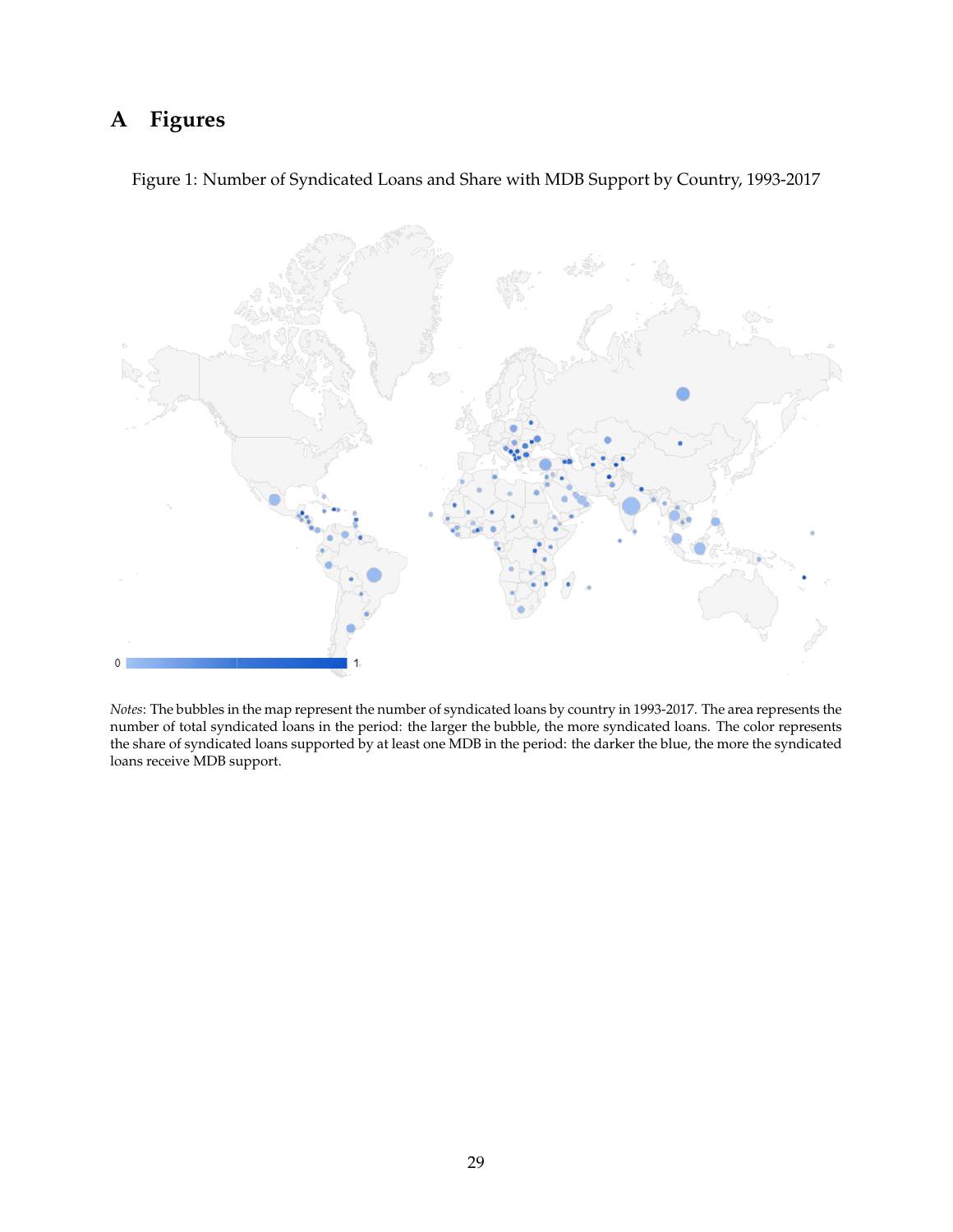

<span id="page-30-0"></span>

*Notes*: The chart shows the trend in total number of syndicated loans over time. Source: Dealogic Loan Analytics.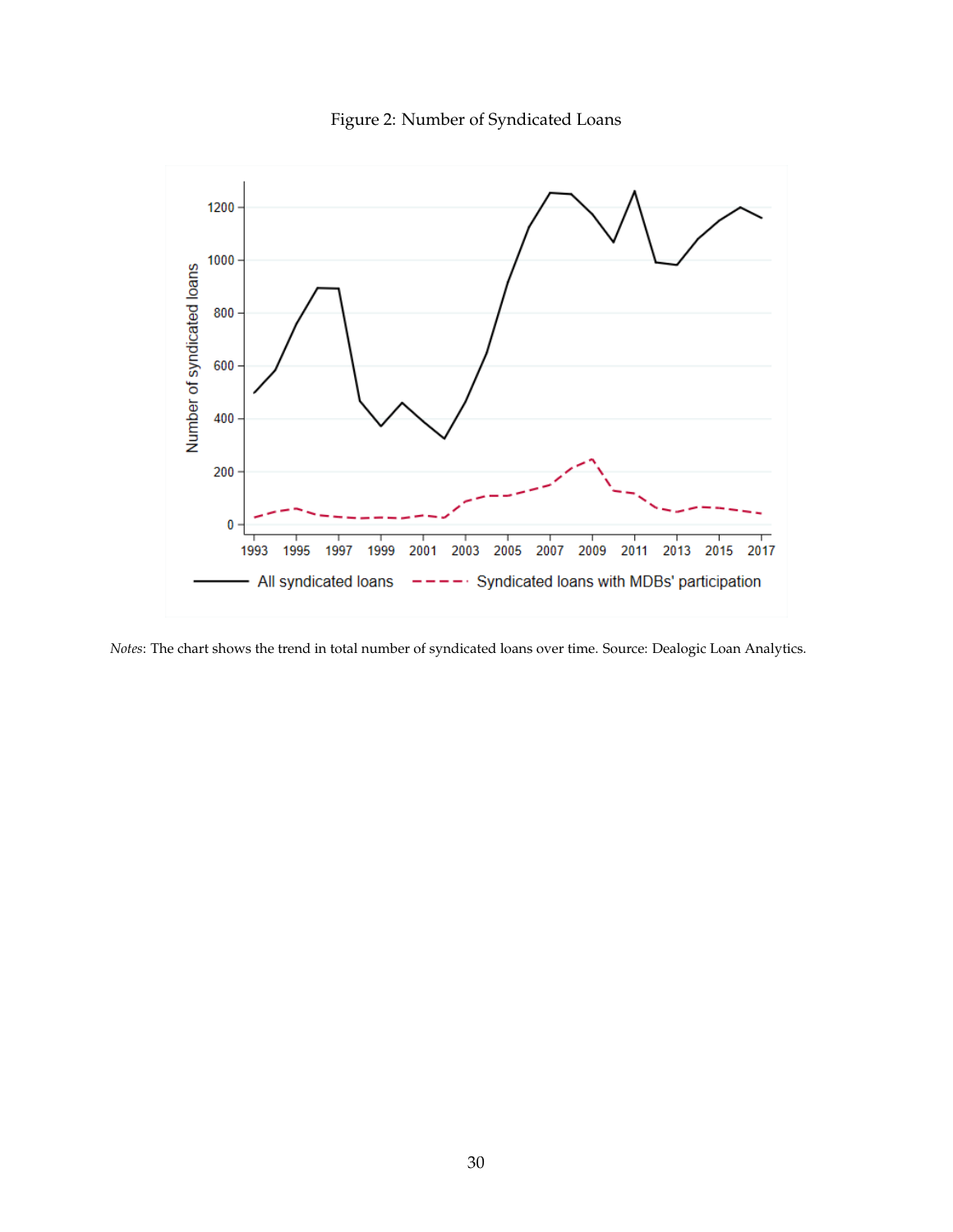# <span id="page-31-1"></span><span id="page-31-0"></span>**B Tables**

|                                                  | Mean  | <b>SD</b> | Min   | Max    | N      |
|--------------------------------------------------|-------|-----------|-------|--------|--------|
| Panel A. All Syndicated Loans                    |       |           |       |        |        |
| Size $(\%$ GDP)                                  | 0.108 | 0.319     | 0.001 | 4.295  | 21,164 |
| Number of participating banks                    | 6.153 | 7.498     | 1     | 80     | 21,373 |
| Maturity (years)                                 | 5.458 | 4.476     | 0.083 | 35.083 | 18,603 |
| Panel B. Syndicated Loans with MDB Participation |       |           |       |        |        |
| Size $(\%$ GDP)                                  | 0.169 | 0.403     | 0.001 | 3.938  | 1,946  |
| Number of participating banks                    | 4.487 | 5.976     | 1     | 59     | 1,967  |
| Maturity (years)                                 | 7.489 | 4.499     | 0.2   | 30     | 1,111  |

Table 1: Summary Statistics of Syndicated Loans

*Notes*: The table provides summary statistics for the main outcome variables in the analysis: size of syndicated loans (% of GDP), number of banks participating in syndicated loans, and average weighted maturity (in years, averaged across tranches, where weights are the relatives sizes of the tranches) of syndicated loans. Panel A refers to the full sample of syndicated loans at the individual level. Panel B refers only to those syndicated loans where there is at least one MDB that supports a syndicated loan.

<span id="page-31-2"></span>

|                                  | Mean  | <b>SD</b> | Min      | Max    | N      |
|----------------------------------|-------|-----------|----------|--------|--------|
|                                  |       |           |          |        |        |
| Panel A. Syndicates Loans        |       |           |          |        |        |
| Number of Loans                  | 0.737 | 4.518     | $\theta$ | 188    | 26,325 |
| Size $(\%$ GDP)                  | 0.109 | 0.693     | 0        | 41.514 | 26,325 |
| Size $w/$ o Loan $w/MDB$ (% GDP) | 0.101 | 0.672     | $\Omega$ | 41.514 | 26,325 |
| Banks                            | 1.474 | 5.185     | $\theta$ | 80     | 26,325 |
| Banks w/o MDB partners           | 1.562 | 5.309     | 0        | 80     | 26,325 |
| Maturity (years)                 | 0.724 | 2.174     | 0        | 35     | 26,096 |
| Panel B. Corporate Bonds         |       |           |          |        |        |
| Number of Bonds                  | 1.245 | 8.801     | $\Omega$ | 336    | 15,075 |
| Bond Size (% GDP)                | 0.037 | 0.18      | 0        | 6.187  | 15,075 |

Table 2: Summary Statistics in the Aggregate Data

*Notes*: The table provides summary statistics for the main outcome variables in the analysis in the full sample of countrysector-years. Panel A reports summary statistics for number of loans, size of syndicated loans (% of GDP) including the amount brought by MDB partners, size of syndicated loans (% of GDP) excluding the amount brought by MDB partners, average banks per loan including MDB partners, average banks per loan excluding MDB partners, and maturity of syndicated loans (in years) in country-sector-years. Size outcomes are winsorized at the 1% level. Maturity is the average weighted maturity (averaged across tranches, where weights are the relatives sizes of the tranches) of syndicated loans. Panel B reports summary statistics for number of corporate bonds and size of bonds (% of GDP) in country-sector-years. Size is winsorized at the 1% level.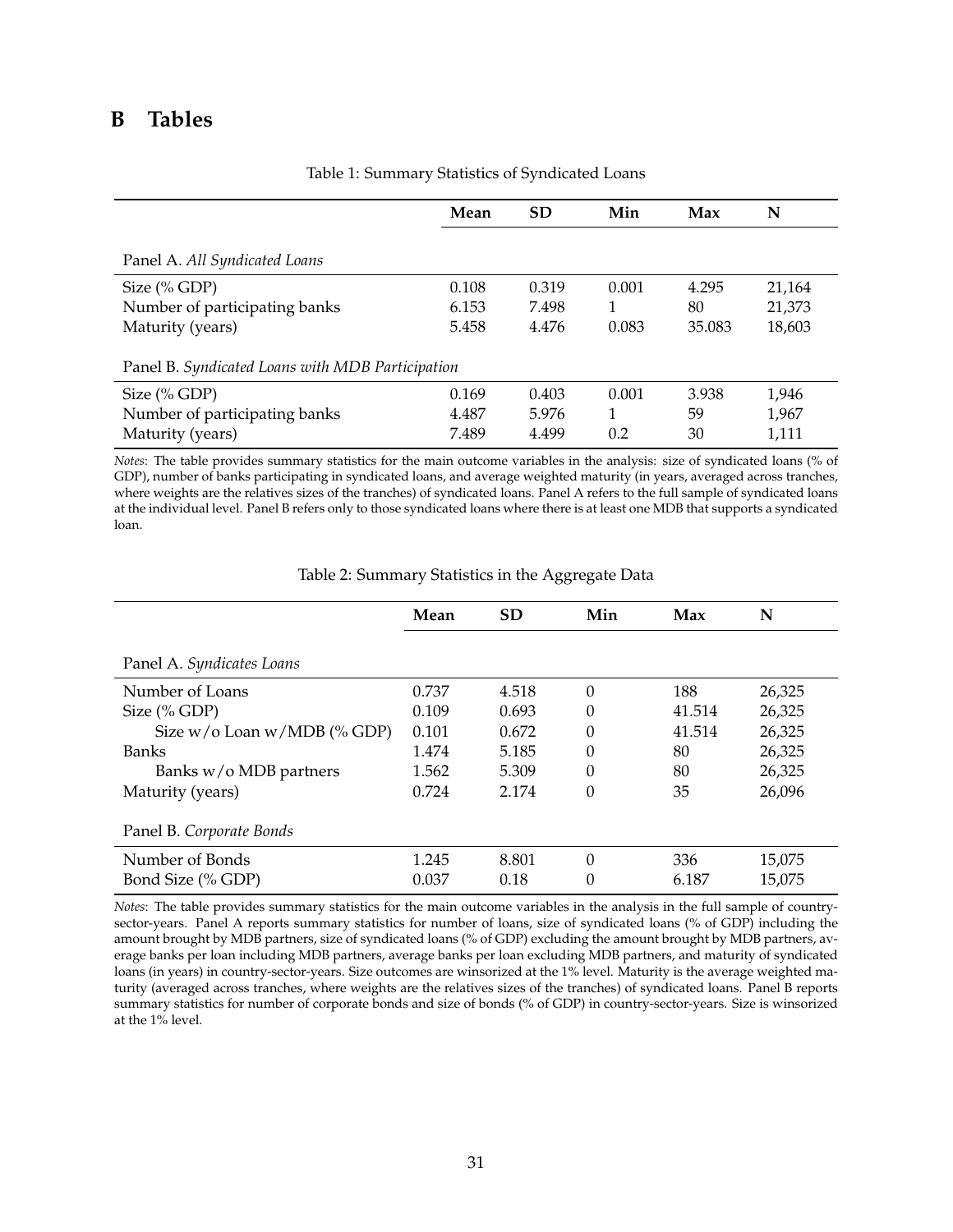<span id="page-32-0"></span>

|                                 | Number    | Size (% GDP) | <b>Banks</b> | Maturity    |
|---------------------------------|-----------|--------------|--------------|-------------|
|                                 | of loans  |              |              |             |
|                                 | (1)       | (2)          | (3)          | (4)         |
| $MDB_{cs,t}$                    | 0.8514    | $0.0724***$  | $0.5475**$   | $0.3581***$ |
|                                 | (0.535)   | (0.022)      | (0.223)      | (0.093)     |
| $MDB_{cs,t-1}$                  | $0.8166*$ | 0.0293       | $0.7406***$  | 0.1413      |
|                                 | (0.453)   | (0.025)      | (0.219)      | (0.103)     |
| $MDB_{cs,t-2}$                  | $0.7803*$ | $0.0561***$  | $0.6865**$   | $0.2908***$ |
|                                 | (0.439)   | (0.019)      | (0.270)      | (0.092)     |
|                                 |           |              |              |             |
| 2<br>$\sum MDB_{\text{cs,t-k}}$ | $2.448*$  | $0.158***$   | 1.975***     | $0.790***$  |
| $k=0$                           |           |              |              |             |
| Wald test : p value             | 0.0841    | 0.00324      | 0.00185      | 2.40e-06    |
|                                 |           |              |              |             |
| Observations                    | 24,219    | 24,219       | 24,219       | 24,023      |
| R-squared                       | 0.607     | 0.381        | 0.659        | 0.522       |
| Sector-country FE               | Yes       | Yes          | Yes          | Yes         |
| Sector-year FE                  | Yes       | Yes          | Yes          | Yes         |
| Country-year FE                 | Yes       | Yes          | Yes          | Yes         |
| <b>Average MDB</b>              | 0.0483    | 0.0483       | 0.0483       | 0.0477      |
| Average Number of Loans         | 0.760     |              |              |             |
| Average Size (%GDP)             |           | 0.105        |              |             |
| <b>Average Banks</b>            |           |              | 1.526        |             |
| <b>Average Maturity</b>         |           |              |              | 0.755       |

Table 3: MDB Mobilization Effects

*Notes*: The table presents estimates of equation [1.](#page-10-0) The dependent variables are number of loans (column 1), size of syndicated loans (% of GDP) (column 2), banks per loan (column 3), and maturity of syndicated loans (in years) (column 4) in the country-sector-year.  $MDB_{cs,t}$  is a dummy equal to 1 if there is at least one MDB providing a syndicated loan in country-sector *cs* at time *t*. The cumulative effect of MDBcs,t between year *t* − 2 and *t*, and the the p-value of a Wald test showing its significance, are also reported. The last rows show the averages of MDB<sub>cs,t</sub> and the outcome variables in the estimation. Standard errors clustered at country level are in parentheses: \* p<0.1, \*\* p<0.05, \*\*\* p<0.01.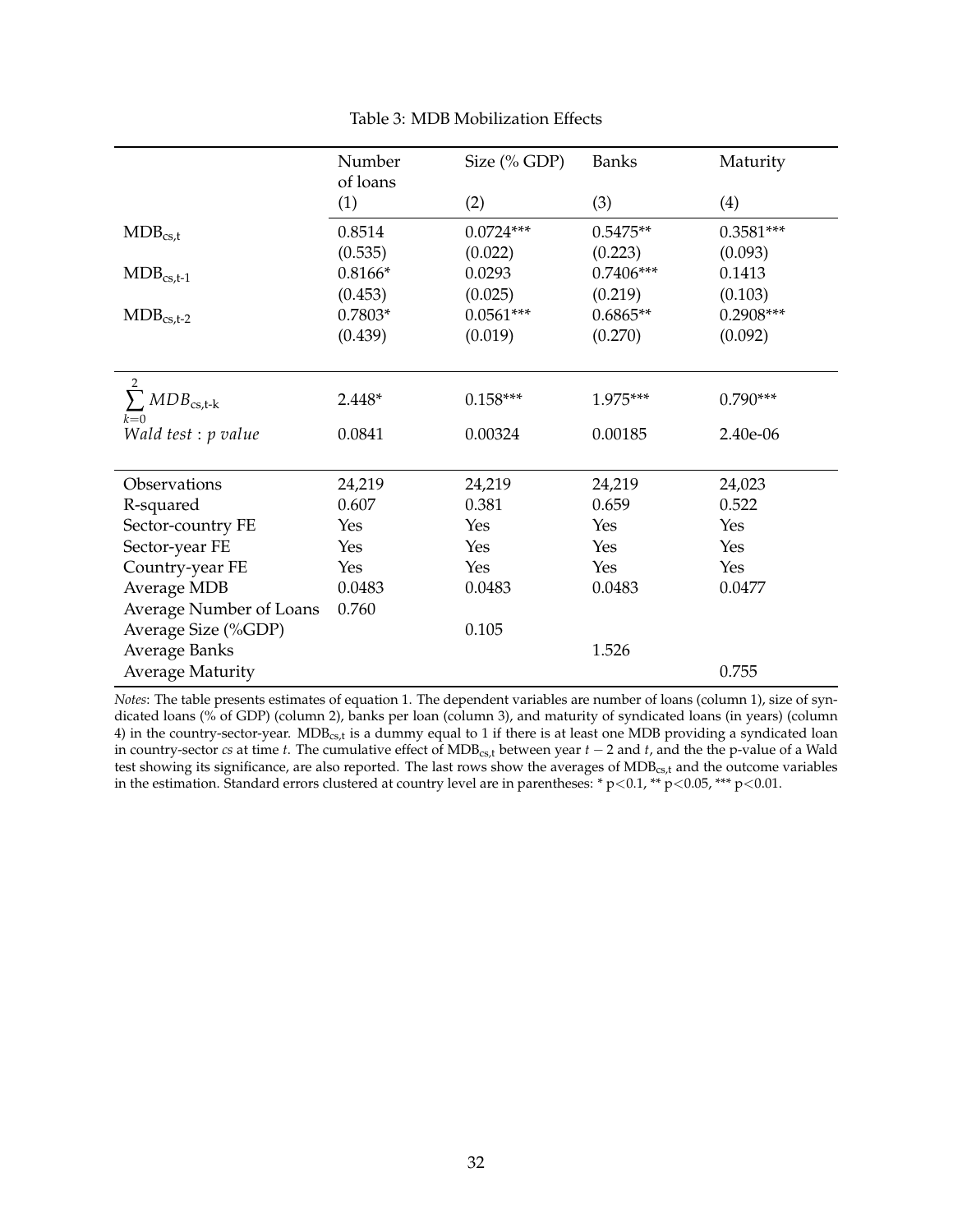<span id="page-33-0"></span>

|                         | Number      | Size (% GDP) | <b>Banks</b> | Maturity    |
|-------------------------|-------------|--------------|--------------|-------------|
|                         | of loans    |              |              |             |
|                         | (1)         | (2)          | (3)          | (4)         |
| $MDB_{cs,t}$            | $0.8176**$  | $0.0703***$  | $0.5065**$   | $0.3366***$ |
|                         | (0.373)     | (0.025)      | (0.239)      | (0.102)     |
| $MDB_{cs,t-1}$          | $0.9013***$ | 0.0245       | $0.6947***$  | 0.0781      |
|                         | (0.296)     | (0.027)      | (0.220)      | (0.107)     |
| $MDB_{cs,t-2}$          | $0.8960***$ | $0.0563***$  | $0.6318**$   | $0.2038**$  |
|                         | (0.308)     | (0.020)      | (0.277)      | (0.093)     |
| $MDB_{cs,t+1}$          | 0.4407      | 0.0410       | 0.3179       | 0.1260      |
|                         | (0.379)     | (0.027)      | (0.233)      | (0.104)     |
| $MDB_{cs,t+2}$          | 0.3091      | 0.0602       | 0.3627       | 0.1634      |
|                         | (0.253)     | (0.052)      | (0.268)      | (0.100)     |
|                         |             |              |              |             |
| Observations            | 22,113      | 22,113       | 22,113       | 21,938      |
| R-squared               | 0.670       | 0.378        | 0.664        | 0.523       |
| Sector-country FE       | Yes         | Yes          | Yes          | Yes         |
| Sector-year FE          | Yes         | Yes          | Yes          | Yes         |
| Country-year FE         | Yes         | Yes          | Yes          | Yes         |
| <b>Average MDB</b>      | 0.049       | 0.049        | 0.049        | 0.049       |
| Average Number of Loans | 0.730       |              |              |             |
| Average Size (% GDP)    |             | 0.105        |              |             |
| <b>Average Banks</b>    |             |              | 1.545        |             |
| <b>Average Maturity</b> |             |              |              | 0.738       |

Table 4: Controlling for Anticipation Effects

*Notes*: The table presents estimates of equation [2.](#page-12-1) The dependent variables are number of loans (column 1), size of syndicated loans (% of GDP) (column 2), banks per loan (column 3), and maturity of syndicated loans (in years) (column 4) in the country-sector-year.  $MDB_{cs,t}$  is a dummy equal to 1 if there is at least one MDB providing a syndicated loan in country-sector *cs* at time *t*. The last rows show the averages of MDB<sub>cs,t</sub> and the outcome variables in the estimation. Standard errors clustered at country level are in parentheses: \* p<0.1, \*\* p<0.05, \*\*\* p<0.01.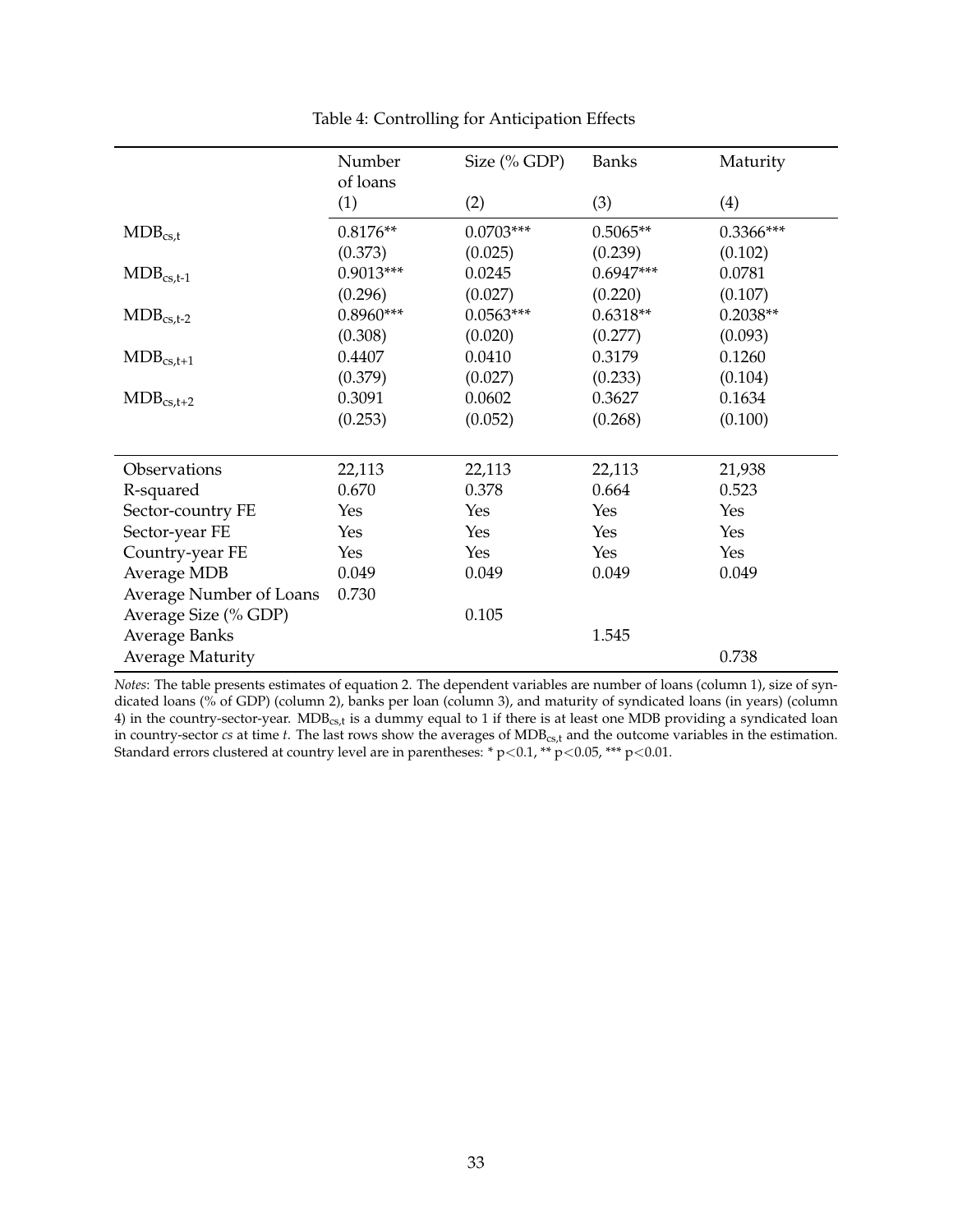<span id="page-34-0"></span>

|                                     | Number          | Size $(\%$ GDP) | <b>Banks</b> | Maturity    |
|-------------------------------------|-----------------|-----------------|--------------|-------------|
|                                     | of loans<br>(1) | (2)             | (3)          | (4)         |
| $MDB_{cs,t}$                        | 0.8491          | $0.0705***$     | $0.5303**$   | $0.3551***$ |
|                                     | (0.536)         | (0.022)         | (0.214)      | (0.093)     |
| $MDB_{cs,t-1}$                      | $0.8058*$       | 0.0207          | $0.6603***$  | 0.1272      |
|                                     | (0.460)         | (0.025)         | (0.217)      | (0.102)     |
| $MDB_{cs,t-2}$                      | $0.7680*$       | $0.0463**$      | $0.5952**$   | $0.2753***$ |
|                                     | (0.451)         | (0.020)         | (0.264)      | (0.092)     |
| Top 10 Banks                        | 0.1629          | $0.1290***$     | 1.2066***    | $0.2143*$   |
|                                     | (0.321)         | (0.044)         | (0.265)      | (0.109)     |
|                                     |                 |                 |              |             |
|                                     |                 |                 |              |             |
| $\sum MDB_{\text{cs,t-k}}$<br>$k=0$ | $2.423*$        | $0.138**$       | 1.786***     | $0.758***$  |
| Wald test : p value                 | 0.0915          | 0.0101          | 0.00352      | 3.83e-06    |
|                                     |                 |                 |              |             |
| Observations                        | 24,219          | 24,219          | 24,219       | 24,023      |
| R-squared                           | 0.607           | 0.382           | 0.661        | 0.523       |
| Sector-country FE                   | Yes             | Yes             | Yes          | Yes         |
| Sector-year FE                      | Yes             | Yes             | Yes          | Yes         |
| Country-year FE                     | Yes             | Yes             | Yes          | Yes         |
| <b>Average MDB</b>                  | 0.0483          | 0.0483          | 0.0483       | 0.0477      |
| Average Number of Loans             | 0.760           |                 |              |             |
| Average Size (%GDP)                 |                 | 0.105           |              |             |
| <b>Average Banks</b>                |                 |                 | 1.526        |             |
| <b>Average Maturity</b>             |                 |                 |              | 0.755       |

Table 5: Mobilization Effects Controlling for Top 10 Banks

*Notes*: The table presents estimates of equation [1](#page-10-0) controlling for the top 10 banks according to S&P. The dependent variables are number of loans (column 1), size of syndicated loans (% of GDP) (column 2), banks per loan (column 3), and maturity of syndicated loans (in years) (column 4) in the country-sector-year.  $MDB_{cs,t}$  is a dummy equal to 1 if there is at least one MDB providing a syndicated loan in country-sector *cs* at time *t*. To control for the top 10 banks, we include a dummy equal to 1 if at least 1 of the top banks was present in the country-sector in the previous 2 years. The cumulative effect of MDBcs,t between year *t* − 2 and *t*, and the the p-value of a Wald test showing its significance, are also reported. The last rows show the averages of MDB<sub>cs,t</sub> and the outcome variables in the estimation. Standard errors clustered at country level are in parentheses,  $*$   $p$  < 0.1,  $**$   $p$  < 0.05,  $***$   $p$  < 0.01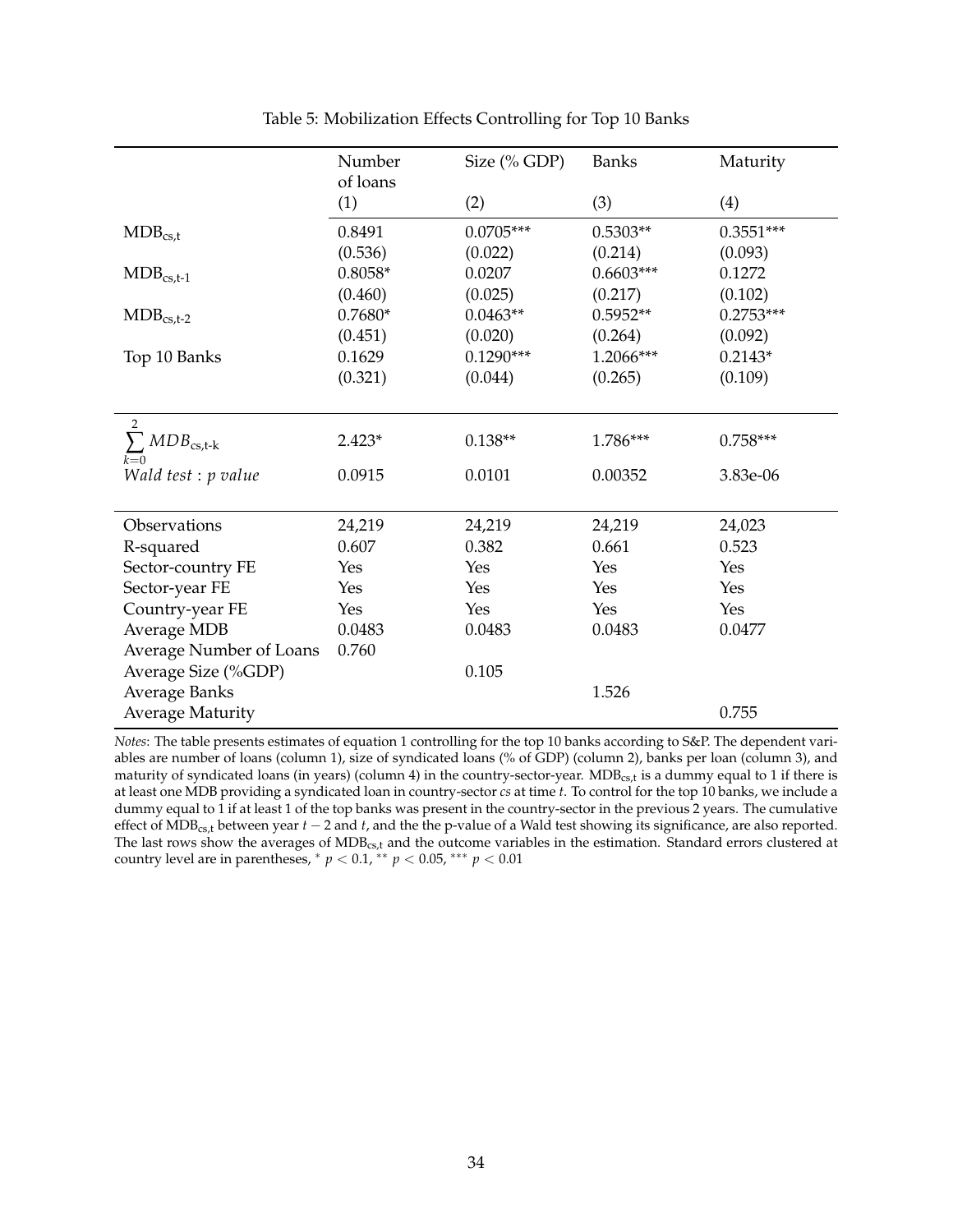|                                                                                                                                                                                                                                                                                                                                                                                                                                                                                                                                                                                 | Number<br>of loans | Size (%GDP)                                                                                                                 | Banks             | Maturity               | Number<br>of loans | Size (%GDP)     | Banks          | Maturity                      |
|---------------------------------------------------------------------------------------------------------------------------------------------------------------------------------------------------------------------------------------------------------------------------------------------------------------------------------------------------------------------------------------------------------------------------------------------------------------------------------------------------------------------------------------------------------------------------------|--------------------|-----------------------------------------------------------------------------------------------------------------------------|-------------------|------------------------|--------------------|-----------------|----------------|-------------------------------|
|                                                                                                                                                                                                                                                                                                                                                                                                                                                                                                                                                                                 | $\bigoplus$        | $\widehat{\Omega}$                                                                                                          | $\odot$           | $\bigoplus$            | $\overline{5}$     | $\odot$         | $\overline{C}$ | $\circledS$                   |
| $\text{MDB}_{\text{cs,t}}$                                                                                                                                                                                                                                                                                                                                                                                                                                                                                                                                                      | $0.5779***$        | 0.0657                                                                                                                      | $0.7655***$       | $0.3630***$            | $0.9670**$         | $0.0826***$     | $0.5872**$     | $0.3945***$                   |
|                                                                                                                                                                                                                                                                                                                                                                                                                                                                                                                                                                                 | (0.178)            | (0.044)                                                                                                                     | (0.296)           | (0.109)                | (0.455)            | (0.029)         | (0.281)        | (0.113)                       |
| $\text{MDB}_{\text{cs,t-1}}$                                                                                                                                                                                                                                                                                                                                                                                                                                                                                                                                                    | $0.8569***$        | 0.0482                                                                                                                      | 0.9972***         | 0.1342                 | 0.9391***          | 0.0163          | $0.5686**$     | 0.0671                        |
|                                                                                                                                                                                                                                                                                                                                                                                                                                                                                                                                                                                 | (0.232)            | (0.041)                                                                                                                     | (0.292)           | (0.126)                | (0.347)            | (0.030)         | (0.240)        | (0.119)                       |
| $\text{MDB}_{\text{cs,t-2}}$                                                                                                                                                                                                                                                                                                                                                                                                                                                                                                                                                    | $0.8006**$         | $0.0653**$                                                                                                                  | 0.7380**          | $0.1748*$              | $0.9420***$        | $0.0512***$     | 0.4228         | $0.1907*$                     |
|                                                                                                                                                                                                                                                                                                                                                                                                                                                                                                                                                                                 | (0.330)            | (0.028)                                                                                                                     | (0.288)           | (0.100)                | (0.350)            | (0.021)         | (0.299)        | (0.099)                       |
| Chinese lending                                                                                                                                                                                                                                                                                                                                                                                                                                                                                                                                                                 | (0.055)<br>0.0039  | $-0.0170$<br>(0.039)                                                                                                        | (0.116)<br>0.0807 | $-0.1576**$<br>(0.064) |                    |                 |                |                               |
| <b>ODA</b>                                                                                                                                                                                                                                                                                                                                                                                                                                                                                                                                                                      |                    |                                                                                                                             |                   |                        | $0.0997**$         | $-0.0202$       | $-0.0925$      | $-0.0381$<br>$(0.050)$        |
|                                                                                                                                                                                                                                                                                                                                                                                                                                                                                                                                                                                 |                    |                                                                                                                             |                   |                        | (0.049)            | (0.016)         | (0.144)        |                               |
| $\sum_{k} MDB_{\text{cst-k}}$                                                                                                                                                                                                                                                                                                                                                                                                                                                                                                                                                   | 2.235***           | $0.179*$                                                                                                                    | $2.501***$        | $0.672***$             | $2.848**$          | $0.150**$       | $1.579**$      | $0.652***$                    |
| $\frac{1}{\text{Wald test}: p \text{ value}}$                                                                                                                                                                                                                                                                                                                                                                                                                                                                                                                                   | 0.000621           | 0.0797                                                                                                                      | 0.000973          | 0.00251                | 0.0103             | 0.0246          | 0.0315         | 0.000651                      |
|                                                                                                                                                                                                                                                                                                                                                                                                                                                                                                                                                                                 |                    |                                                                                                                             |                   |                        |                    |                 |                |                               |
| Observations                                                                                                                                                                                                                                                                                                                                                                                                                                                                                                                                                                    | 11,934             | 11,934                                                                                                                      | 11,934            | 11,854                 | 21,168<br>0.672    | 21,168<br>0.378 | 21,168         | 21,007<br>0.522               |
| R-squared                                                                                                                                                                                                                                                                                                                                                                                                                                                                                                                                                                       | 0.753              | 0.413                                                                                                                       | 0.721             | 0.567                  |                    |                 | 0.661          |                               |
| Sector-country FE                                                                                                                                                                                                                                                                                                                                                                                                                                                                                                                                                               | Yes                | Yes                                                                                                                         | Yes               | Yes                    | Yes<br>Yes         | Yes             | Yes            | $\operatorname{\mathsf{Yes}}$ |
| Sector-year FE                                                                                                                                                                                                                                                                                                                                                                                                                                                                                                                                                                  | Yes                | Yes                                                                                                                         | Yes               | Yes                    |                    | Yes             | Yes            | Yes                           |
| Country-year FE                                                                                                                                                                                                                                                                                                                                                                                                                                                                                                                                                                 | Yes                | Yes                                                                                                                         | Yes               | Yes                    | Yes                | Yes             | Yes            | Yes                           |
| Average MDB                                                                                                                                                                                                                                                                                                                                                                                                                                                                                                                                                                     | 0.0631             | 0.0631                                                                                                                      | 0.0631            | 0.0623                 | 0.0425             | 0.0425          | 0.0425         | 0.0420                        |
| Average Number of Loans                                                                                                                                                                                                                                                                                                                                                                                                                                                                                                                                                         | 0.855              |                                                                                                                             |                   |                        | 0.670              |                 |                |                               |
| Average Size (%GDP)                                                                                                                                                                                                                                                                                                                                                                                                                                                                                                                                                             |                    | 0.104                                                                                                                       |                   |                        |                    | 0.104           |                |                               |
| Average Banks                                                                                                                                                                                                                                                                                                                                                                                                                                                                                                                                                                   |                    |                                                                                                                             | 1.522             |                        |                    |                 | 1.415          |                               |
| Average Maturity                                                                                                                                                                                                                                                                                                                                                                                                                                                                                                                                                                |                    |                                                                                                                             |                   | 0.790                  |                    |                 |                | 0.693                         |
| equal to 1 if there is at least one MDB providing a syndicated loan in country-sector cs at time t. To control for Chinese official financing and official development<br>Notes: The table presents estimates of equation 1 controlling for Chinese lending (columns 1-4) and aid flows (columns 5-8). The dependent variables are number of<br>assistance (ODA), we include a dummy equal to 1 if the country-sector received them in the previous 2 years. The cumulative effect of MDB <sub>cst</sub> between year $t-2$<br>loans, size of syndicated loans (% of GDP), numb |                    | er of banks per loan, and maturity of syndicated loans (in years) in the country-sector-year. MDB <sub>est</sub> is a dummy |                   |                        |                    |                 |                |                               |
| and t, and the the p-value of a Wald test showing its significance, are also reported. The last rows show the averages of MDB <sub>cst</sub> , and the outcome variables in the                                                                                                                                                                                                                                                                                                                                                                                                 |                    |                                                                                                                             |                   |                        |                    |                 |                |                               |

<span id="page-35-0"></span>Table 6: Mobilization Effects Controlling for Chinese Lending and Aid Flows Table 6: Mobilization Effects Controlling for Chinese Lending and Aid Flows

estimation. Standard errors clustered at country level are in parentheses,

[\(2018\)](#page-27-10).

∗

*p* < 0.1, ∗∗ *p* < 0.05, ∗∗∗ *p* < 0.01. *Sources:* AidData [\(Dreher](#page-25-8) et al., [2017\)](#page-25-8) and [OECD](#page-27-10)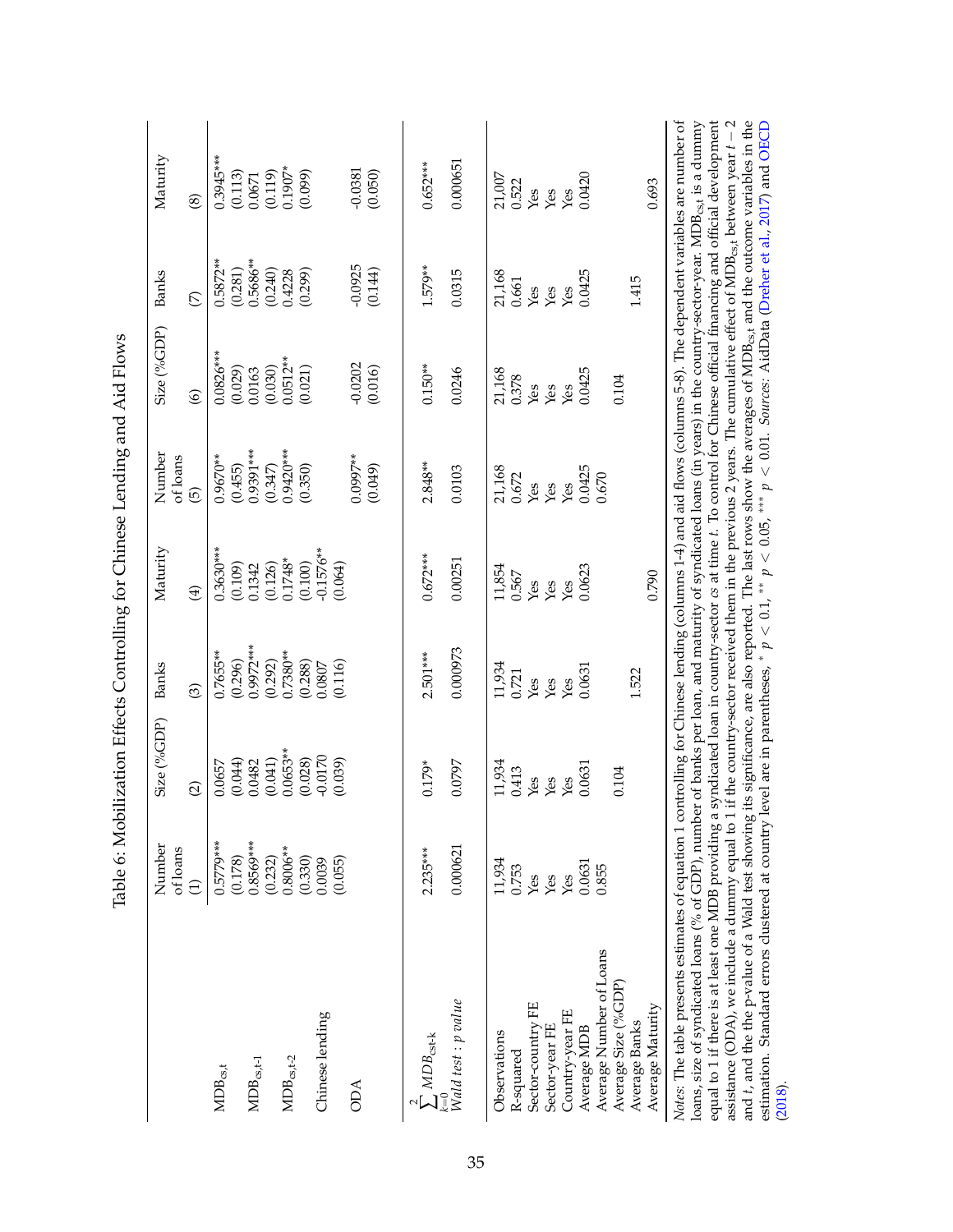<span id="page-36-0"></span>

|                                     | Direct + Indirect Effects                      |                                              | <b>Indirect Effects</b>                        |                                              |
|-------------------------------------|------------------------------------------------|----------------------------------------------|------------------------------------------------|----------------------------------------------|
|                                     | Size $(\%GDP)$<br>including<br>MDB loan<br>(1) | <b>Banks</b><br>including<br>MDB loan<br>(2) | Size $(\%GDP)$<br>excluding<br>MDB loan<br>(3) | <b>Banks</b><br>excluding<br>MDB loan<br>(4) |
| $MDB_{cs,t}$                        | $0.3107***$<br>(0.044)                         | 2.8218***<br>(0.281)                         | $0.0785***$<br>(0.024)                         | $0.6971***$<br>(0.230)                       |
| Observations                        | 26,325                                         | 26,325                                       | 26,325                                         | 26,325                                       |
| R-squared                           | 0.372                                          | 0.653                                        | 0.367                                          | 0.647                                        |
| Sector-country FE                   | Yes                                            | Yes                                          | Yes                                            | Yes                                          |
| Sector-year FE                      | Yes                                            | Yes                                          | Yes                                            | Yes                                          |
| Country-year FE                     | Yes                                            | Yes                                          | Yes                                            | <b>Yes</b>                                   |
| Average MDB<br>Average Size (% GDP) | 0.0467<br>0.109                                | 0.0467                                       | 0.0467<br>0.101                                | 0.0467                                       |
| <b>Average Banks</b>                |                                                | 1.562                                        |                                                | 1.474                                        |

Table 7: Total Mobilization Effects

*Notes*: The table presents estimates of equation [1,](#page-10-0) without additional lags of MDB<sub>cs,t</sub>. Columns 1-2 report total mobilization effects (direct + indirect); columns 3-4 report indirect mobilization effects only. The dependent variables are size of syndicated loans (% of GDP) and number of banks per loan in the country-sector-year. In columns (1)-(2) the outcome variables include the amount lent by MDBs' partners and the number of those partners, respectively. In columns (3)- (4) the outcome variables exclude the amount brought by MDBs' partners and the number of the banks. MDB $_{cst}$  is a dummy equal to 1 if there is at least one MDB providing a syndicated loan in country-sector *cs* at time *t*. The last rows show the averages of MDB<sub>cs,t</sub> and the outcome variables in the estimation. Standard errors clustered at country level are in parentheses: \* p<0.1, \*\* p<0.05, \*\*\* p<0.01.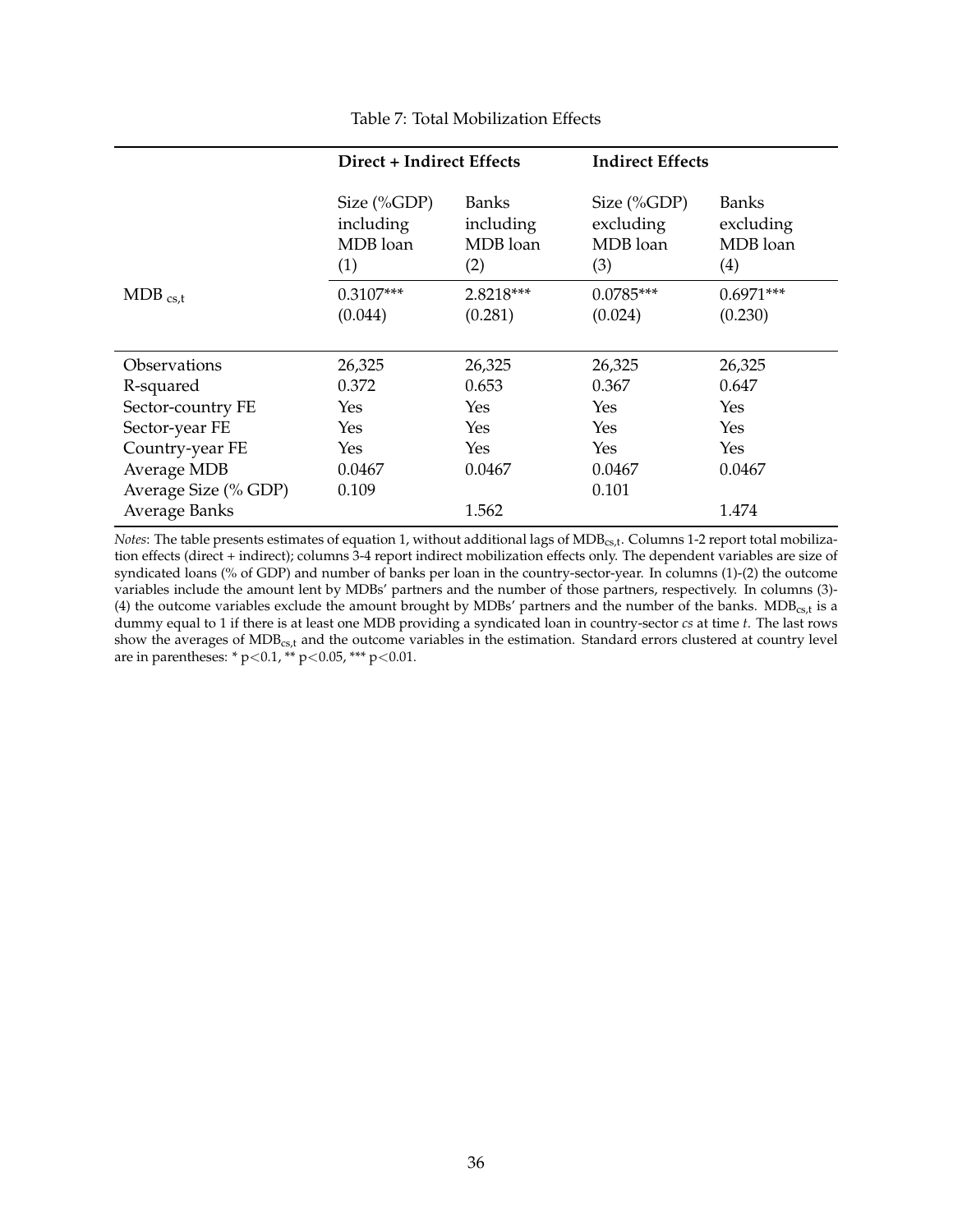|                                                                                                                                                                                                                                                                                                                                                                  | Number of B       | onds              |                    |                   | 3 and Size $(% \mathcal{O}_{A}\rightarrow \mathcal{O}_{A})$ |                        |                         |                                                                                                                |
|------------------------------------------------------------------------------------------------------------------------------------------------------------------------------------------------------------------------------------------------------------------------------------------------------------------------------------------------------------------|-------------------|-------------------|--------------------|-------------------|-------------------------------------------------------------|------------------------|-------------------------|----------------------------------------------------------------------------------------------------------------|
|                                                                                                                                                                                                                                                                                                                                                                  |                   | $\odot$           | $\widehat{\odot}$  | $\widehat{E}$     | $\widehat{\Theta}$                                          | $\circledcirc$         | $\widehat{\mathcal{L}}$ | $\circledS$                                                                                                    |
| $MDB_{cs,t}$                                                                                                                                                                                                                                                                                                                                                     | 0.3260            | 0.3147            | 1.3724             | 0.5797            | 0.0125                                                      | 0.0122                 | 0.0271                  | 0.0129                                                                                                         |
| $\text{MDB}_{\text{cs,t-1}}$                                                                                                                                                                                                                                                                                                                                     | (0.608)<br>0.3702 | 0.3249<br>(0.597) | 1.1752*<br>(1.045) | 0.4984<br>(0.777) | (0.013)<br>0.0153                                           | (0.013)<br>0.0139      | $0.0350*$<br>(0.023)    | 0.0146<br>(0.017)                                                                                              |
|                                                                                                                                                                                                                                                                                                                                                                  | (0.427)           | (0.411)           | (0.643)            | (0.470)           | (0.013)                                                     | (0.012)                | (0.018)                 | (0.016)                                                                                                        |
| $\text{MDB}_{\text{cs,t-2}}$                                                                                                                                                                                                                                                                                                                                     | $-0.1260$         | $-0.1765$         | $-0.1503$          | $-0.4550$         | 0.0143                                                      | 0.0127                 | 0.0237                  | 0.0169                                                                                                         |
|                                                                                                                                                                                                                                                                                                                                                                  | (0.593)           | (0.627)           | (0.671)            | (0.753)           | (0.014)                                                     | (0.014)                | (0.023)                 | (0.017)                                                                                                        |
| Top 10 Banks                                                                                                                                                                                                                                                                                                                                                     |                   | (0.758)<br>0.7251 |                    |                   |                                                             | $0.0226***$<br>(0.010) |                         |                                                                                                                |
| Chinese lending                                                                                                                                                                                                                                                                                                                                                  |                   |                   | 0.5055             |                   |                                                             |                        | 0.0104                  |                                                                                                                |
| <b>OECD ODA</b>                                                                                                                                                                                                                                                                                                                                                  |                   |                   | (0.521)            | $-0.0970$         |                                                             |                        | (0.010)                 | 0.0027                                                                                                         |
|                                                                                                                                                                                                                                                                                                                                                                  |                   |                   |                    | (0.289)           |                                                             |                        |                         | (0.005)                                                                                                        |
| $\sum_{k=0}^{n} MDB\text{-}Support_{\text{cs},k-k}$                                                                                                                                                                                                                                                                                                              | 0.570             | 0.463             | 2.397*             | 0.623             | 0.0421                                                      | 0.0388                 | 0.0858                  | 0.0444                                                                                                         |
| $\sum_{N}^{n=0}$<br>Wald test : p value                                                                                                                                                                                                                                                                                                                          | 0.640             | 0.699             | 0.0900             | 0.570             | 0.281                                                       | 0.308                  | 0.171                   | 0.356                                                                                                          |
| Observations                                                                                                                                                                                                                                                                                                                                                     | 13,869            | 13,869            | 6,318              | 11,718            | 13,869                                                      | 13,869                 | 6,318                   | 11,718                                                                                                         |
| R-squared                                                                                                                                                                                                                                                                                                                                                        | 0.638             | 0.638             | 0.763              | 0.610             | 0.563                                                       | 0.564                  | 0.654                   | 0.551                                                                                                          |
| Sector-country FE                                                                                                                                                                                                                                                                                                                                                | Yes               | Yes               | Yes                | Yes               | Yes                                                         | Yes<br>Yes             | Yes                     | Yes<br>Yes                                                                                                     |
| Sector-year FE                                                                                                                                                                                                                                                                                                                                                   | Yes               | Yes               | Yes                | Yes               | Yes                                                         |                        | Yes                     |                                                                                                                |
| Country-year FE                                                                                                                                                                                                                                                                                                                                                  | Yes               | Yes               | Yes                | Yes               | Yes                                                         | Yes                    | Yes                     | Yes                                                                                                            |
| Average MDB                                                                                                                                                                                                                                                                                                                                                      | 0.0713            | 0.0713            | 0.0954             | 0.0621            | 0.0713                                                      | 0.0713                 | 0.0954                  | 0.0621                                                                                                         |
| Average Number of Bonds                                                                                                                                                                                                                                                                                                                                          | 1.331             | 1331              | 1.934              | 1.080             |                                                             |                        |                         |                                                                                                                |
| Average Bond Size (%GDP)                                                                                                                                                                                                                                                                                                                                         |                   |                   |                    |                   | 0.0396                                                      | 0.0396                 | 0.0538                  | 0.0368                                                                                                         |
| Notes: The table presents estimates of equation 1                                                                                                                                                                                                                                                                                                                |                   |                   |                    |                   |                                                             |                        |                         | on corporate bonds. The dependent variables are number of bonds (columns $1-4$ ), and size of bonds (% of GDP) |
| trol for the top 10 banks according to S&P, we include a dummy equal to 1 if at least 1 of the top banks was present in the country-sector in the previous 2 years. To<br>columns 5-8) in the country-sector-year. MDB <sub>cst</sub> is a dummy equal to 1 if there is at least one MDB providing a syndicated loan in country-sector cs at time t. To con-     |                   |                   |                    |                   |                                                             |                        |                         |                                                                                                                |
| control for Chinese official financing and official development assistance (ODA), we include a dummy equal to 1 if the country-sector received them in the previous                                                                                                                                                                                              |                   |                   |                    |                   |                                                             |                        |                         |                                                                                                                |
| 2 years. The cumulative effect of MDB $_{cs,t}$ between year $t-2$ and $t$ , and the the p-value of a Wald test showing its significance, are also reported. The last rows show<br>the averages of MDB <sub>est</sub> and the outcome variables in the estimation. Standard errors clustered at country level are in parentheses: * p<0.1, ** p<0.05, *** p<0.01 |                   |                   |                    |                   |                                                             |                        |                         |                                                                                                                |
|                                                                                                                                                                                                                                                                                                                                                                  |                   |                   |                    |                   |                                                             |                        |                         |                                                                                                                |

<span id="page-37-0"></span>Table 8: Effects on Bonds

Table 8: Effects on Bonds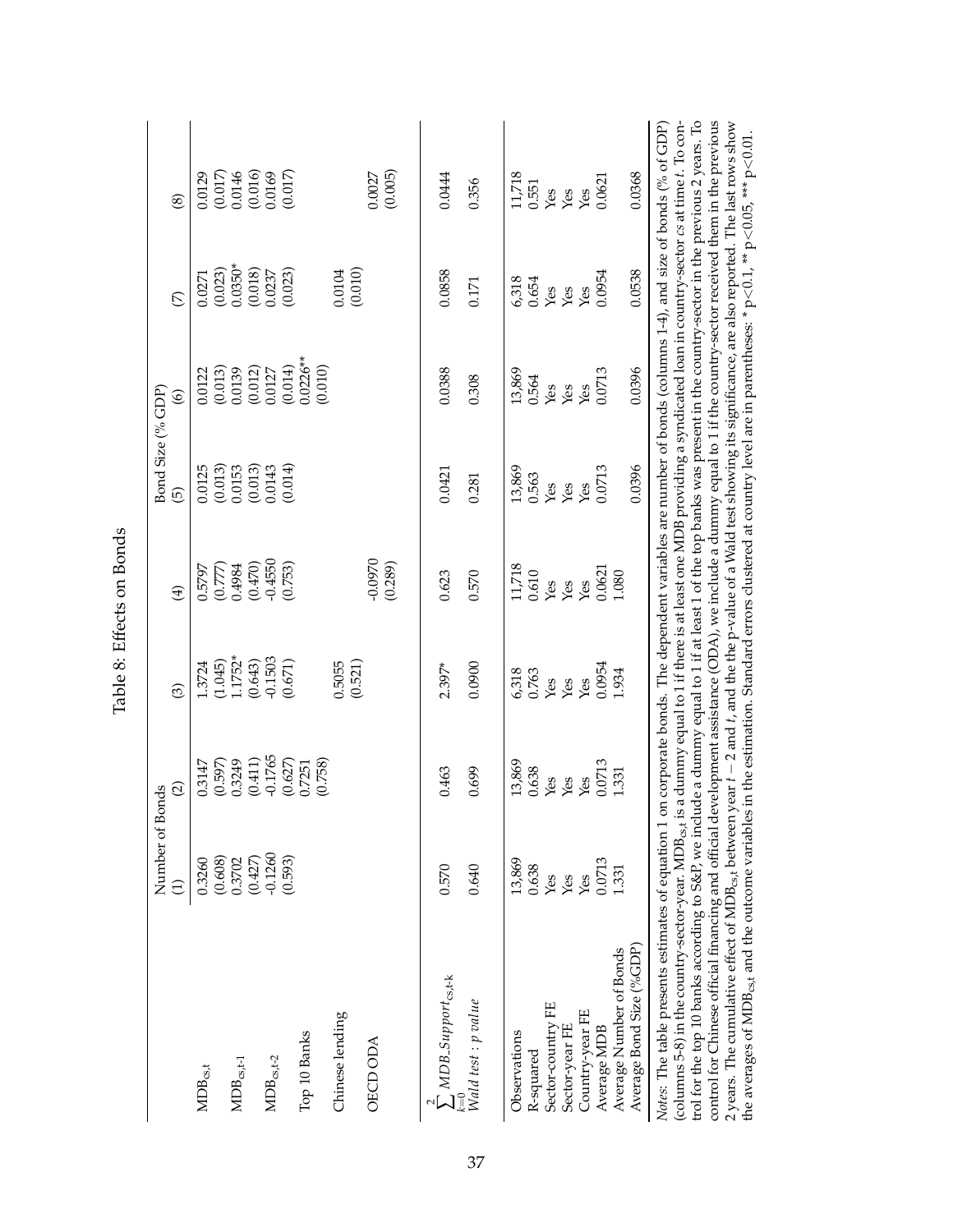<span id="page-38-0"></span>

|                                     | Number<br>of loans | Size $(\%$ GDP) | <b>Banks</b> | Maturity    |
|-------------------------------------|--------------------|-----------------|--------------|-------------|
|                                     | (1)                | (2)             | (3)          | (4)         |
| $MDB_{cs,t}$                        | 0.7293             | $0.0839**$      | 0.8992***    | $0.3585***$ |
|                                     | (0.614)            | (0.032)         | (0.321)      | (0.121)     |
| $MDB_{cs,t-1}$                      | $0.8225*$          | 0.0287          | $0.7237***$  | 0.1413      |
|                                     | (0.458)            | (0.025)         | (0.212)      | (0.103)     |
| $MDB_{cs,t-2}$                      | $0.7850*$          | $0.0556***$     | $0.6731**$   | $0.2908***$ |
|                                     | (0.447)            | (0.019)         | (0.267)      | (0.093)     |
| MDB in other sector <sub>cs,t</sub> | $-0.2700$          | 0.0256          | $0.7779**$   | 0.0008      |
|                                     | (1.023)            | (0.050)         | (0.341)      | (0.181)     |
|                                     |                    |                 |              |             |
| 2                                   |                    |                 |              |             |
| $\sum MDB_{\text{cs,t-k}}$<br>$k=0$ | $2.337*$           | $0.168***$      | $2.296***$   | $0.791***$  |
| Wald test : p value                 | 0.0858             | 0.00609         | 0.00138      | 1.62e-05    |
|                                     |                    |                 |              |             |
| Observations                        | 24,219             | 24,219          | 24,219       | 24,023      |
| R-squared                           | 0.607              | 0.381           | 0.659        | 0.522       |
| Sector-country FE                   | Yes                | Yes             | Yes          | Yes         |
| Sector-year FE                      | Yes                | Yes             | Yes          | Yes         |
| Country-year FE                     | Yes                | Yes             | Yes          | Yes         |
| Average MDB                         | 0.0483             | 0.0483          | 0.0483       | 0.0477      |
| Average Number of Loans             | 0.760              |                 |              |             |
| Average Size (%GDP)                 |                    | 0.105           |              |             |
| <b>Average Banks</b>                |                    |                 | 1.526        |             |
| <b>Average Maturity</b>             |                    |                 |              | 0.755       |

Table 9: Inter-sectoral Spillover Effects

*Notes*: The table presents estimates of equation [1,](#page-10-0) controlling for the presence of MDBs in another sector. The dependent variables are number of loans (column 1), size of syndicated loans (% of GDP) (column 2), banks per loan (column 3), and maturity of syndicated loans (in years) (column 4) in the country-sector-year.  $MDB_{cs,t}$  is a dummy equal to 1 if there is at least one MDB providing a syndicated loan in country-sector *cs* at time *t*. The cumulative effect of MDB<sub>cs,t</sub> between year  $t - 2$  and  $t$ , and the the p-value of a Wald test showing its significance, are also reported. MDB in other sector<sub>cs,t</sub> is a dummy equal to 1 if there is at least one MDB providing a syndicated loan in another sector *s* of country *c* at time *t*. The last rows show the averages of MDB<sub>cs,t</sub> and the outcome variables in the estimation. Standard errors clustered at country level are in parentheses:  $* p < 0.1$ ,  $* p < 0.05$ ,  $** p < 0.01$ .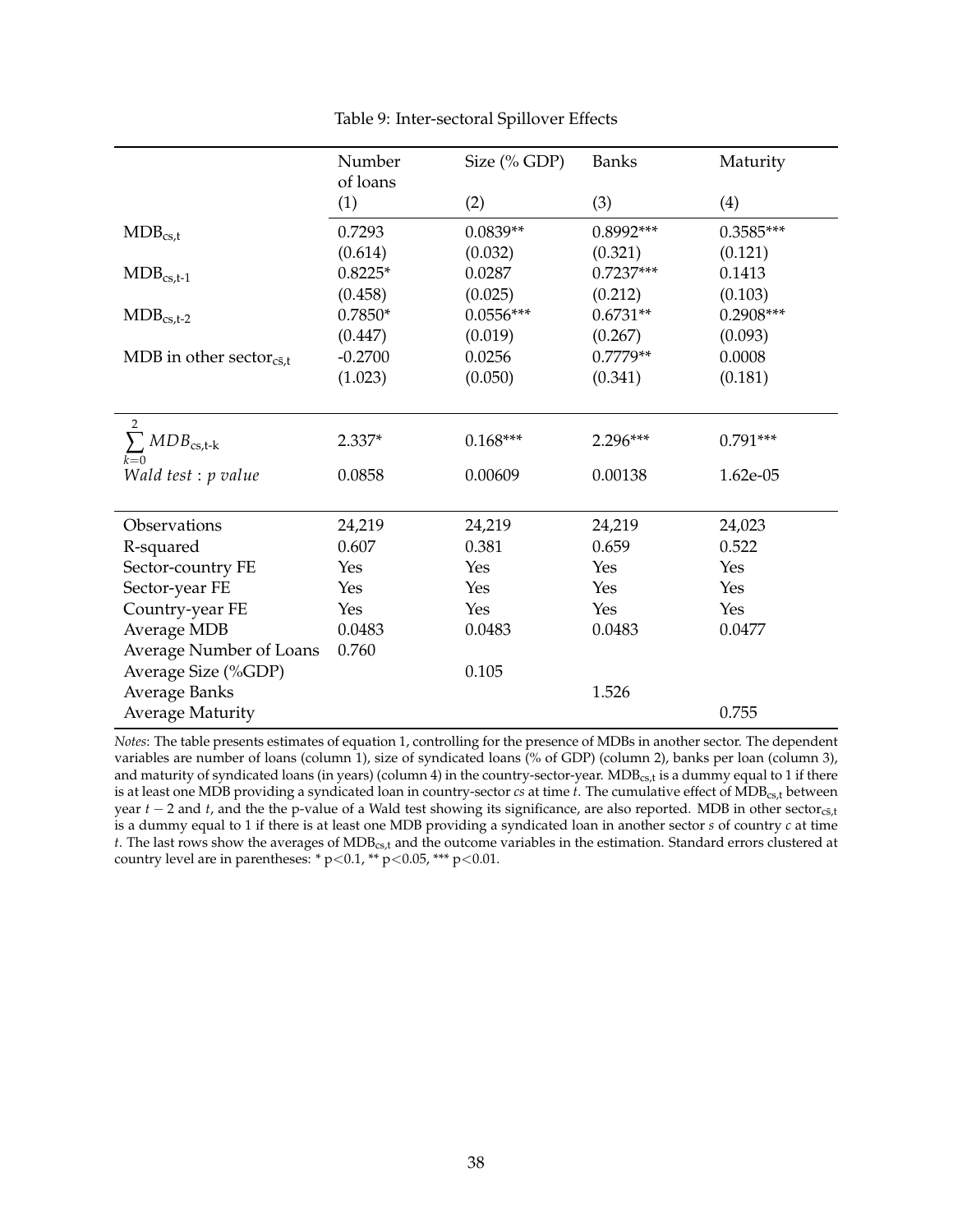<span id="page-39-0"></span>

|                                              | Number   | Size (% GDP) | <b>Banks</b> | Maturity    |
|----------------------------------------------|----------|--------------|--------------|-------------|
|                                              | of loans |              |              |             |
|                                              | (1)      | (2)          | (3)          | (4)         |
| $MDB_{cs,t}$                                 | 1.8310   | 0.0656       | 0.5588       | $0.8073***$ |
|                                              | (1.799)  | (0.045)      | (0.563)      | (0.230)     |
| $MDB_{cs,t-1}$                               | 1.9705   | 0.0107       | $0.9577**$   | $0.8271***$ |
|                                              | (1.621)  | (0.052)      | (0.441)      | (0.255)     |
| $MDB_{cs,t-2}$                               | 2.3603   | $-0.0098$    | $0.6816*$    | 0.9708***   |
|                                              | (1.745)  | (0.049)      | (0.408)      | (0.234)     |
|                                              |          |              |              |             |
| $\overline{2}$<br>$\sum MDB_{\text{cs,t-k}}$ | 6.162    | 0.0665       | 2.198*       | $2.605***$  |
| $k=0$                                        |          |              |              |             |
| Wald test : p value                          | 0.232    | 0.522        | 0.0571       | 1.27e-07    |
|                                              |          |              |              |             |
| Observations                                 | 2,691    | 2,691        | 2,691        | 2,642       |
| R-squared                                    | 0.456    | 0.264        | 0.478        | 0.434       |
| Sector-country FE                            | Yes      | Yes          | Yes          | Yes         |
| Sector-year FE                               | Yes      | Yes          | Yes          | Yes         |
| Country-year FE                              | Yes      | Yes          | Yes          | Yes         |
| Average MDB                                  | 0.123    | 0.123        | 0.123        | 0.122       |
| Average Number of Loans                      | 1.865    |              |              |             |
| Average Size (%GDP)                          |          | 0.363        |              |             |
| <b>Average Banks</b>                         |          |              | 2.919        |             |
| <b>Average Maturity</b>                      |          |              |              | 2.150       |

Table 10: Effects in Infrastructure

*Notes*: The table presents estimates of equation [1](#page-10-0) in the infrastructure sector only. The dependent variables are number of loans (column 1), size of syndicated loans (% of GDP) (column 2), banks per loan (column 3), and maturity of syndicated loans (in years) (column 4) in the country-sector-year.  $MDB_{cs,t}$  is a dummy equal to 1 if there is at least one MDB providing a syndicated loan in country-sector *cs* at time *t*. The last rows show the averages of MDBcs,t and the outcome variables in the estimation. Standard errors clustered at country level are in parentheses: \* p<0.1, \*\* p<0.05, \*\*\* p<0.01.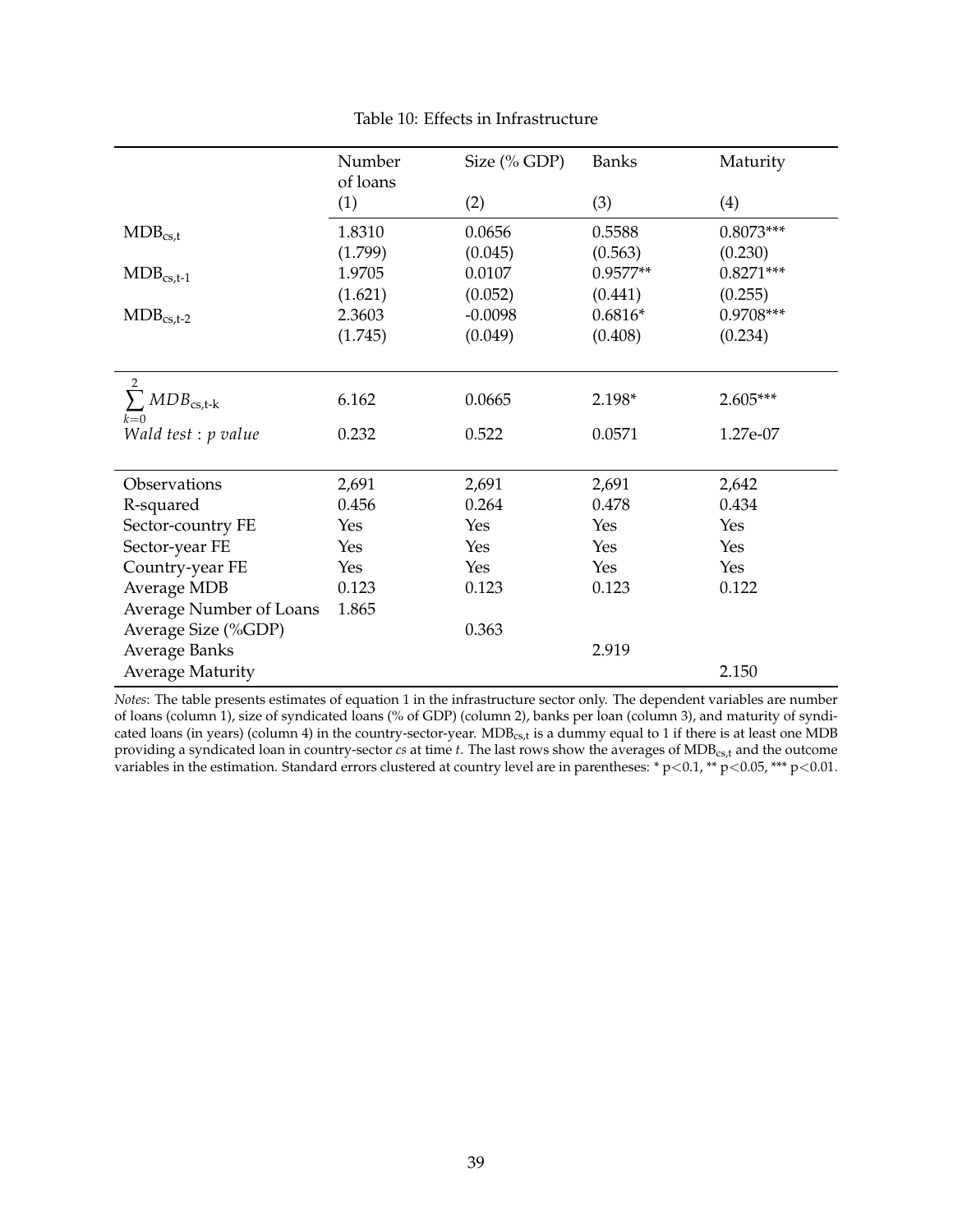<span id="page-40-0"></span>

|                                                                                                                                                                                                                                                                                                                                                                                                                                                                                                                                                                                                                                                | W/o Invest         | tment Grade Rating  |             |             |                    | With Investment Grade Rating |                            |                                                                                                                                                                                                                                                        |
|------------------------------------------------------------------------------------------------------------------------------------------------------------------------------------------------------------------------------------------------------------------------------------------------------------------------------------------------------------------------------------------------------------------------------------------------------------------------------------------------------------------------------------------------------------------------------------------------------------------------------------------------|--------------------|---------------------|-------------|-------------|--------------------|------------------------------|----------------------------|--------------------------------------------------------------------------------------------------------------------------------------------------------------------------------------------------------------------------------------------------------|
|                                                                                                                                                                                                                                                                                                                                                                                                                                                                                                                                                                                                                                                | Number<br>of Loans | $(^o_6GDP)$<br>Size | Banks       | Maturity    | of Loans<br>Number | $(^o_6GDP)$<br><b>Size</b>   | Banks                      | Maturity                                                                                                                                                                                                                                               |
|                                                                                                                                                                                                                                                                                                                                                                                                                                                                                                                                                                                                                                                | $\widehat{\Xi}$    | $\widehat{\Omega}$  | $\odot$     | $\bigoplus$ | 6                  | $\widehat{\odot}$            | $\widehat{\triangleright}$ | $\circledS$                                                                                                                                                                                                                                            |
| $\text{MDB}_{\text{cs,t}}$                                                                                                                                                                                                                                                                                                                                                                                                                                                                                                                                                                                                                     | 0.0581             | 0.0263              | $0.6261***$ | $0.3973***$ | $1.4874**$         | 0.1443                       | $-0.3733$                  | 0.1733                                                                                                                                                                                                                                                 |
|                                                                                                                                                                                                                                                                                                                                                                                                                                                                                                                                                                                                                                                | (0.425)            | (0.020)             | (0.236)     | (0.122)     | (0.721)            | $(0.089)$<br>$0.1151$        | $(0.505)$<br>1.1100*       | $(0.209)$<br>$0.2107$                                                                                                                                                                                                                                  |
| $\text{MDB}_{\text{cs,t-1}}$                                                                                                                                                                                                                                                                                                                                                                                                                                                                                                                                                                                                                   | 0.0577             | $-0.0193$           | $0.4072*$   | 0.1187      | 1.4380**           |                              |                            |                                                                                                                                                                                                                                                        |
|                                                                                                                                                                                                                                                                                                                                                                                                                                                                                                                                                                                                                                                | (0.401)            | (0.019)             | (0.235)     | (0.118)     | (0.557)            | (0.073)                      | (0.573)                    | (0.190)                                                                                                                                                                                                                                                |
| $\text{MDB}_{\text{cs,t-2}}$                                                                                                                                                                                                                                                                                                                                                                                                                                                                                                                                                                                                                   | 0.2631             | $0.0442**$          | $0.5769*$   | 0.3268***   | 0.7320             | 0.0639                       | 0.6812                     | 0.2077                                                                                                                                                                                                                                                 |
|                                                                                                                                                                                                                                                                                                                                                                                                                                                                                                                                                                                                                                                | (0.282)            | (0.020)             | (0.310)     | (0.111)     | (0.440)            | (0.052)                      | (0.542)                    | (0.172)                                                                                                                                                                                                                                                |
|                                                                                                                                                                                                                                                                                                                                                                                                                                                                                                                                                                                                                                                |                    |                     |             |             |                    |                              |                            |                                                                                                                                                                                                                                                        |
| $\sum$ MDB_Support <sub>cs,t-k</sub>                                                                                                                                                                                                                                                                                                                                                                                                                                                                                                                                                                                                           | 0.379              | 0.0511              | $1.610**$   | $0.843***$  | $3.657**$          | $0.323*$                     | 1.418                      | $0.592**$                                                                                                                                                                                                                                              |
| $\frac{d}{d}$ is the state point $\frac{d}{d}$                                                                                                                                                                                                                                                                                                                                                                                                                                                                                                                                                                                                 | 0.725              | 0.132               | 0.0130      | 0.000137    | 0.0305             | 0.0957                       | 0.299                      | 0.0673                                                                                                                                                                                                                                                 |
|                                                                                                                                                                                                                                                                                                                                                                                                                                                                                                                                                                                                                                                |                    |                     |             |             |                    |                              |                            |                                                                                                                                                                                                                                                        |
| Observations                                                                                                                                                                                                                                                                                                                                                                                                                                                                                                                                                                                                                                   | 19,881             | 19,881              | 19,881      | 19,745      |                    |                              | 4,284                      | 4,225                                                                                                                                                                                                                                                  |
| R-squared                                                                                                                                                                                                                                                                                                                                                                                                                                                                                                                                                                                                                                      | 0.526              | 0.370               | 0.698       | 0.462       | 4,284<br>0.810     | $\frac{4,284}{0.468}$<br>Yes | $\frac{0.658}{\text{Yes}}$ | 0.580                                                                                                                                                                                                                                                  |
| Sector-country FE                                                                                                                                                                                                                                                                                                                                                                                                                                                                                                                                                                                                                              | Yes                | Yes                 | Yes         | Yes         | Yes                |                              |                            | Yes<br>Yes                                                                                                                                                                                                                                             |
| Sector-year FE                                                                                                                                                                                                                                                                                                                                                                                                                                                                                                                                                                                                                                 | Yes                | Yes                 | Yes         | Yes         | Yes                |                              | $\chi_{\text{eS}}$         |                                                                                                                                                                                                                                                        |
| Country-year FE                                                                                                                                                                                                                                                                                                                                                                                                                                                                                                                                                                                                                                | Yes                | Yes                 | Yes         | Yes         | Yes                | $\chi_{\text{ES}}$           | Yes                        | Yes                                                                                                                                                                                                                                                    |
| Average MDB                                                                                                                                                                                                                                                                                                                                                                                                                                                                                                                                                                                                                                    | 0.0416             | 0.0416              | 0.0416      | 0.0410      | 0.0796             | 0.0796                       | 0.0796                     | 0.0800                                                                                                                                                                                                                                                 |
| Average Number of Loans                                                                                                                                                                                                                                                                                                                                                                                                                                                                                                                                                                                                                        | 0.404              |                     |             |             | 2.417              |                              |                            |                                                                                                                                                                                                                                                        |
| Average Size (%GDP)                                                                                                                                                                                                                                                                                                                                                                                                                                                                                                                                                                                                                            |                    | 0.0740              |             |             |                    | 0.250                        |                            |                                                                                                                                                                                                                                                        |
| Average Banks                                                                                                                                                                                                                                                                                                                                                                                                                                                                                                                                                                                                                                  |                    |                     | 0.902       |             |                    |                              | 4.424                      |                                                                                                                                                                                                                                                        |
| Average Maturity                                                                                                                                                                                                                                                                                                                                                                                                                                                                                                                                                                                                                               |                    |                     |             | 0.474       |                    |                              |                            | 2.068                                                                                                                                                                                                                                                  |
| Notes: The table presents estimates of equation 1 by investment grade rating; the sample in columns 1-4 is restricted to countries in years when they do not retain<br>size of syndicated loans (% of GDP), number of banks, and maturity of syndicated loans (in years) in the country-sector-year. MDB <sub>cs,t</sub> is a dummy equal to 1 if<br>of a Wald test showing its significance, are also reported. The last rows show the averages of MDB <sub>cst</sub> and the outcome variables in the estimation. Standard errors<br>investment grade rating; the sample in columns 5-<br>there is at least one MDB providing a syndicated 1 |                    |                     |             |             |                    |                              |                            | loan in country-sector cs at time t. The cumulative effect of MDB <sub>cs,t</sub> between year $t-2$ and $t$ , and the the p-value<br>6 is restricted to countries in years with investment grade rating. The dependent variables are number of loans, |
| clustered at country level are in parentheses: $*$ p<0.1, $**$ p<0.05, $***$ p<0.01                                                                                                                                                                                                                                                                                                                                                                                                                                                                                                                                                            |                    |                     |             |             |                    |                              |                            |                                                                                                                                                                                                                                                        |

Table 11: Effects in Countries by Investment Grade Rating Table 11: Effects in Countries by Investment Grade Rating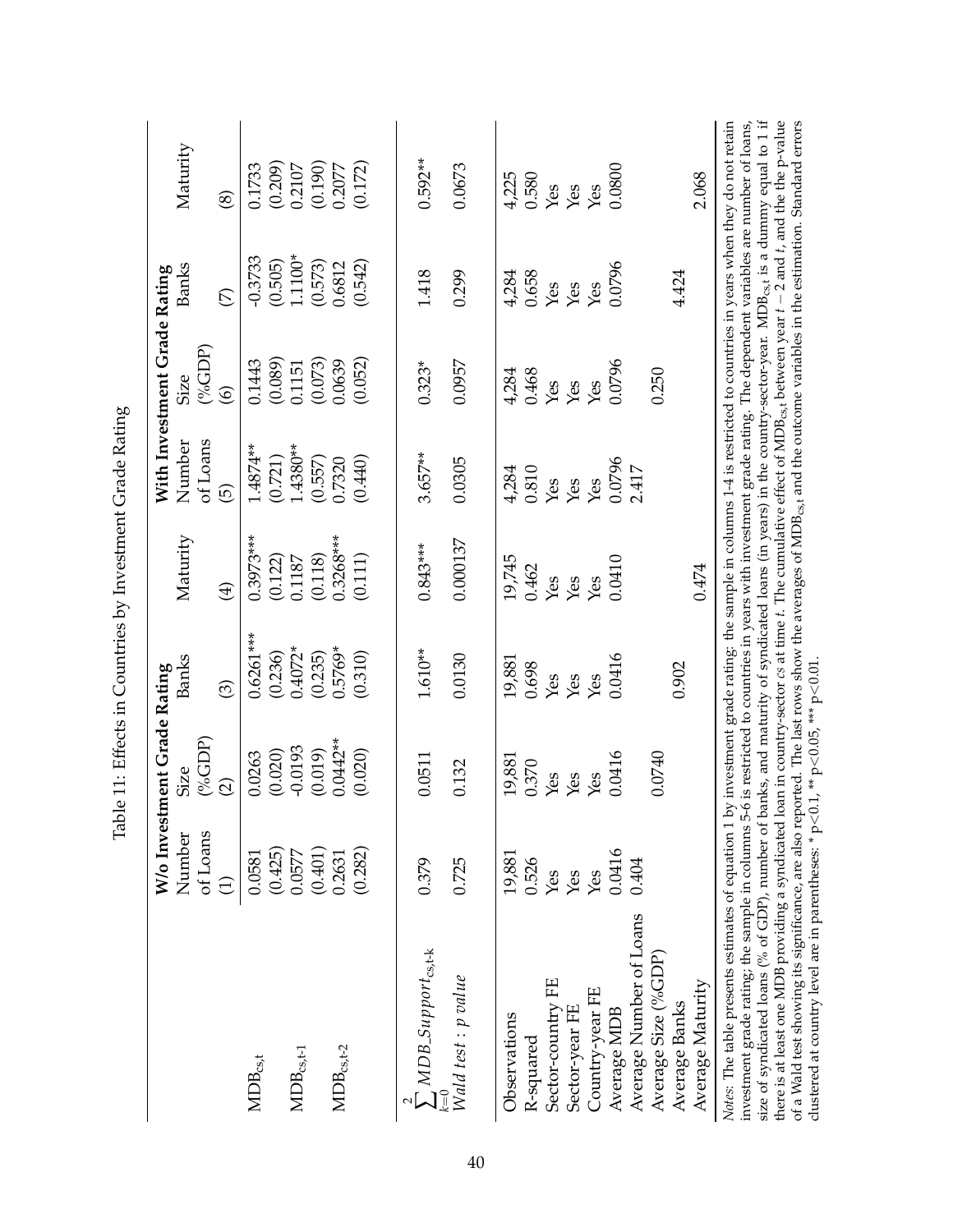|                                                                                                                                                                                                                                                                                                                                                                                                                                                                                                                                                                                                                                                                                                                                                                                                                                                                                                                                                                                                                                                                                                                    |                    | More Financially Developed |             |             |                    | Less Financially Developed    |                         |                                                                                                                |
|--------------------------------------------------------------------------------------------------------------------------------------------------------------------------------------------------------------------------------------------------------------------------------------------------------------------------------------------------------------------------------------------------------------------------------------------------------------------------------------------------------------------------------------------------------------------------------------------------------------------------------------------------------------------------------------------------------------------------------------------------------------------------------------------------------------------------------------------------------------------------------------------------------------------------------------------------------------------------------------------------------------------------------------------------------------------------------------------------------------------|--------------------|----------------------------|-------------|-------------|--------------------|-------------------------------|-------------------------|----------------------------------------------------------------------------------------------------------------|
|                                                                                                                                                                                                                                                                                                                                                                                                                                                                                                                                                                                                                                                                                                                                                                                                                                                                                                                                                                                                                                                                                                                    | Number<br>of Loans | $(^o_6GDP)$<br>Size        | Banks       | Maturity    | of Loans<br>Number | <b>Size</b>                   | Banks                   | Maturity                                                                                                       |
|                                                                                                                                                                                                                                                                                                                                                                                                                                                                                                                                                                                                                                                                                                                                                                                                                                                                                                                                                                                                                                                                                                                    | $\ominus$          | $\widehat{\infty}$         | $\odot$     | $\bigoplus$ | $\widehat{\Theta}$ | $(^o_6GDP)$<br>$\circledcirc$ | $\widehat{\mathcal{C}}$ | $\circledast$                                                                                                  |
| $MDB_{cs,t}$                                                                                                                                                                                                                                                                                                                                                                                                                                                                                                                                                                                                                                                                                                                                                                                                                                                                                                                                                                                                                                                                                                       | 1.2022             | $0.1005***$                | $0.5860*$   | 0.3489***   | 0.3246             | 0.0313                        | 0.4716                  | $0.3901**$                                                                                                     |
|                                                                                                                                                                                                                                                                                                                                                                                                                                                                                                                                                                                                                                                                                                                                                                                                                                                                                                                                                                                                                                                                                                                    | (0.870)            | (0.033)                    | (0.309)     | (0.098)     | (0.238)            | (0.024)                       | (0.287)                 | (0.180)                                                                                                        |
| $MDB_{cs,t-1}$                                                                                                                                                                                                                                                                                                                                                                                                                                                                                                                                                                                                                                                                                                                                                                                                                                                                                                                                                                                                                                                                                                     | 1.1873             | 0.0597                     | $0.9150***$ | 0.0743      | 0.2237             | $-0.0087$                     | $0.4521*$               | 0.2662                                                                                                         |
|                                                                                                                                                                                                                                                                                                                                                                                                                                                                                                                                                                                                                                                                                                                                                                                                                                                                                                                                                                                                                                                                                                                    | (0.735)            | (0.038)                    | (0.310)     | (0.131)     | (0.188)            | (0.020)                       | (0.246)                 | (0.161)                                                                                                        |
| $\text{MDB}_{\text{cs,t-2}}$                                                                                                                                                                                                                                                                                                                                                                                                                                                                                                                                                                                                                                                                                                                                                                                                                                                                                                                                                                                                                                                                                       | 1.0907             | $0.0639***$                | $0.7402**$  | $0.2492**$  | 0.2668             | 0.0460                        | 0.5626                  | $0.3369*$                                                                                                      |
|                                                                                                                                                                                                                                                                                                                                                                                                                                                                                                                                                                                                                                                                                                                                                                                                                                                                                                                                                                                                                                                                                                                    | (0.681)            | (0.023)                    | (0.350)     | (0.106)     | (0.213)            | (0.030)                       | (0.444)                 | (0.170)                                                                                                        |
|                                                                                                                                                                                                                                                                                                                                                                                                                                                                                                                                                                                                                                                                                                                                                                                                                                                                                                                                                                                                                                                                                                                    |                    |                            |             |             |                    |                               |                         |                                                                                                                |
| $\sum$ MDB Support <sub>cs,t-k</sub>                                                                                                                                                                                                                                                                                                                                                                                                                                                                                                                                                                                                                                                                                                                                                                                                                                                                                                                                                                                                                                                                               | 3.480              | $0.224***$                 | $2.241***$  | $0.672***$  | 0.815              | 0.0687                        | 1.486                   | $0.993***$                                                                                                     |
| $\stackrel{\text{\tiny def}}{\text{\tiny \textsf{Wall}}}$ test : p value                                                                                                                                                                                                                                                                                                                                                                                                                                                                                                                                                                                                                                                                                                                                                                                                                                                                                                                                                                                                                                           | 0.127              | 0.00460                    | 0.00764     | 0.000250    | 0.192              | 0.141                         | 0.101                   | 0.00223                                                                                                        |
|                                                                                                                                                                                                                                                                                                                                                                                                                                                                                                                                                                                                                                                                                                                                                                                                                                                                                                                                                                                                                                                                                                                    |                    |                            |             |             |                    |                               |                         |                                                                                                                |
| Observations                                                                                                                                                                                                                                                                                                                                                                                                                                                                                                                                                                                                                                                                                                                                                                                                                                                                                                                                                                                                                                                                                                       | 11,799             | 11,799                     | 11,799      | 11,685      | 11,799             | 11,799                        | 11,799                  | 11,721                                                                                                         |
| R-squared                                                                                                                                                                                                                                                                                                                                                                                                                                                                                                                                                                                                                                                                                                                                                                                                                                                                                                                                                                                                                                                                                                          | 0.638              | 0.440                      | 0.668       | 0.547       | 0.397              | 0.323                         | 0.582                   | 0.439                                                                                                          |
| Sector-country FE                                                                                                                                                                                                                                                                                                                                                                                                                                                                                                                                                                                                                                                                                                                                                                                                                                                                                                                                                                                                                                                                                                  | Yes                | Yes                        | Yes         | Yes         | Yes                | Yes                           | Yes                     | Yes                                                                                                            |
| Sector-year FE                                                                                                                                                                                                                                                                                                                                                                                                                                                                                                                                                                                                                                                                                                                                                                                                                                                                                                                                                                                                                                                                                                     | Yes                | Yes                        | Yes         | Yes         | Yes                | Yes                           | Yes                     | Yes                                                                                                            |
| Country-year FE                                                                                                                                                                                                                                                                                                                                                                                                                                                                                                                                                                                                                                                                                                                                                                                                                                                                                                                                                                                                                                                                                                    | Yes                | Yes                        | Yes         | Yes         | Yes                | Yes                           | Yes                     | Yes                                                                                                            |
| Average MDB                                                                                                                                                                                                                                                                                                                                                                                                                                                                                                                                                                                                                                                                                                                                                                                                                                                                                                                                                                                                                                                                                                        | 0.0614             | 0.0614                     | 0.0614      | 0.0611      | 0.0364             | 0.0364                        | 0.0364                  | 0.0357                                                                                                         |
| Average Number of Loans                                                                                                                                                                                                                                                                                                                                                                                                                                                                                                                                                                                                                                                                                                                                                                                                                                                                                                                                                                                                                                                                                            | 1.282              |                            |             |             | 0.272              |                               |                         |                                                                                                                |
| Average Size (%GDP)                                                                                                                                                                                                                                                                                                                                                                                                                                                                                                                                                                                                                                                                                                                                                                                                                                                                                                                                                                                                                                                                                                |                    | 0.139                      |             |             |                    | 0.0610                        |                         |                                                                                                                |
| Average Banks                                                                                                                                                                                                                                                                                                                                                                                                                                                                                                                                                                                                                                                                                                                                                                                                                                                                                                                                                                                                                                                                                                      |                    |                            | 2.510       |             |                    |                               | 0.611                   |                                                                                                                |
| Average Maturity                                                                                                                                                                                                                                                                                                                                                                                                                                                                                                                                                                                                                                                                                                                                                                                                                                                                                                                                                                                                                                                                                                   |                    |                            |             | 1.132       |                    |                               |                         | 0.402                                                                                                          |
| Development Indicators. Countries by financial development are listed in Table A2. The dependent variables are number of loans, size of syndicated loans (% of<br>sample in columns 5-6 is restricted to less financially developed countries. Countries are considered more (less) financially developed if their average domestic<br>GDP), number of banks per loan, and maturity of syndicated loans (in years) in the country-sector-year. MDB <sub>6st</sub> is a dummy equal to 1 if there is at least one MDB<br>providing a syndicated loan in country-sector $cs$ at time $t$ . The cumulative effect of MDB $_{cs,t}$ between year $t-2$ and $t$ , and the the p-value of a Wald test showing its<br>credit to the private sector by banks (% of GDP) is above (below) the median. Domestic private sector by banks (% of GDP) comes from the World Bank's World<br>significance, are also reported. The last rows show the averages of MDB <sub>cs,t</sub> and the outcome variables in the estimation. Standard errors clustered at country level<br>Notes: The table presents estimates of equation 1 |                    |                            |             |             |                    |                               |                         | by financial development: the sample in columns 1-4 is restricted to more financially developed countries; the |
| are in parentheses: * p<0.1, ** p<0.05, *** p<0.01.                                                                                                                                                                                                                                                                                                                                                                                                                                                                                                                                                                                                                                                                                                                                                                                                                                                                                                                                                                                                                                                                |                    |                            |             |             |                    |                               |                         |                                                                                                                |

<span id="page-41-0"></span>Table 12: Effects by Financial Development Table 12: Effects by Financial Development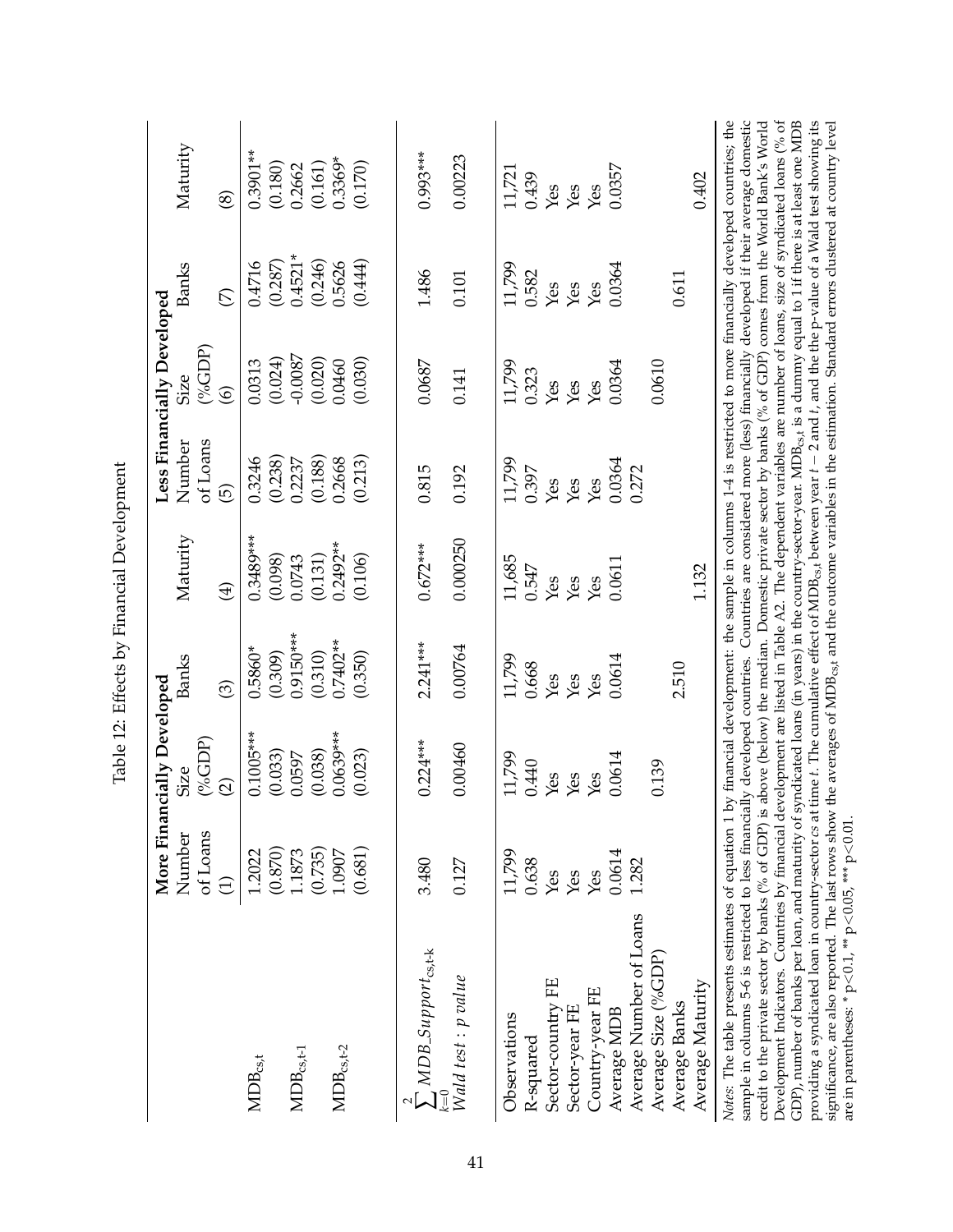|                                                                                                                                                                                                                                                                                                                                                                                                                                                                                                                                                                                                                                                                                                                                             |                       | Low Income Countries          |                         |                               |                                      | Low Growth Country-years |                         |                                                                                                                                            |
|---------------------------------------------------------------------------------------------------------------------------------------------------------------------------------------------------------------------------------------------------------------------------------------------------------------------------------------------------------------------------------------------------------------------------------------------------------------------------------------------------------------------------------------------------------------------------------------------------------------------------------------------------------------------------------------------------------------------------------------------|-----------------------|-------------------------------|-------------------------|-------------------------------|--------------------------------------|--------------------------|-------------------------|--------------------------------------------------------------------------------------------------------------------------------------------|
|                                                                                                                                                                                                                                                                                                                                                                                                                                                                                                                                                                                                                                                                                                                                             | of Loans<br>Number    | $(^o_6GDP)$<br>Size           | Banks                   | Maturity                      | of Loans<br>Number                   | $(^o_6GDP)$<br>Size      | Banks                   | Maturity                                                                                                                                   |
|                                                                                                                                                                                                                                                                                                                                                                                                                                                                                                                                                                                                                                                                                                                                             | $\bigoplus$           | $\widehat{\Omega}$            | ම                       | $\bigoplus$                   | $\widehat{\Theta}$                   | $\odot$                  | $\widehat{\mathcal{C}}$ | $\circledS$                                                                                                                                |
| $MDB_{cs,t}$                                                                                                                                                                                                                                                                                                                                                                                                                                                                                                                                                                                                                                                                                                                                | 0.0197                | $-0.0441$                     | 0.0342                  | 0.1992                        | -0.0496                              | $0.0689**$               |                         | $0.2902**$                                                                                                                                 |
|                                                                                                                                                                                                                                                                                                                                                                                                                                                                                                                                                                                                                                                                                                                                             | (0.035)               | (0.041)                       | (0.174)                 | (0.236)                       | (0.618)                              | (0.027)                  | $0.2075$<br>$(0.277)$   | (0.137)                                                                                                                                    |
| $\text{MDB}_{\text{cs,t-1}}$                                                                                                                                                                                                                                                                                                                                                                                                                                                                                                                                                                                                                                                                                                                | $-0.0125$             | $-0.0428$                     | $-0.1729$               | $-0.0274$                     | 0.0271                               | 0.0055                   | 0.3667                  | $0.3588**$                                                                                                                                 |
|                                                                                                                                                                                                                                                                                                                                                                                                                                                                                                                                                                                                                                                                                                                                             | (0.037)               | $(0.035)$<br>$0.0384$         | $(0.160)$<br>$0.5424**$ | $(0.165)$<br>0.6037*          | $(0.484)$<br>0.0989                  | $(0.023)$<br>$0.0529*$   | $(0.246)$<br>$0.1005$   | $(0.154)$<br>0.2805**                                                                                                                      |
| $\text{MDB}_{\text{cs,t-2}}$                                                                                                                                                                                                                                                                                                                                                                                                                                                                                                                                                                                                                                                                                                                | $0.1369**$<br>(0.061) | (0.045)                       | (0.262)                 | (0.333)                       | (0.360)                              | (0.027)                  | (0.368)                 | (0.138)                                                                                                                                    |
|                                                                                                                                                                                                                                                                                                                                                                                                                                                                                                                                                                                                                                                                                                                                             |                       |                               |                         |                               |                                      |                          |                         |                                                                                                                                            |
| $\sum_{k=1}^{n} MDB\_Support_{cs,t-k}$                                                                                                                                                                                                                                                                                                                                                                                                                                                                                                                                                                                                                                                                                                      | 0.144                 | $-0.0484$                     | 0.404                   | 0.775                         | $-0.121$                             | $0.127***$               | 0.675                   | $0.930***$                                                                                                                                 |
| $\frac{c=0}{Wald}$ test : p value                                                                                                                                                                                                                                                                                                                                                                                                                                                                                                                                                                                                                                                                                                           | 0.187                 | 0.426                         | 0.258                   | 0.235                         | 0.933                                | 0.00288                  | 0.343                   | 0.000115                                                                                                                                   |
| Observations                                                                                                                                                                                                                                                                                                                                                                                                                                                                                                                                                                                                                                                                                                                                | 5,175                 | 5,175                         | 5,175                   |                               |                                      | 11,709                   | 11,709                  |                                                                                                                                            |
| R-squared                                                                                                                                                                                                                                                                                                                                                                                                                                                                                                                                                                                                                                                                                                                                   | 0.437                 | 0.436                         | 0.336                   | 5,159<br>0.377                |                                      | 0.455                    | 0.617                   | 11,604<br>0.525                                                                                                                            |
| Sector-country FE                                                                                                                                                                                                                                                                                                                                                                                                                                                                                                                                                                                                                                                                                                                           | Yes                   | $\operatorname{\mathsf{Yes}}$ | $\chi_{\rm{es}}$        | $\mathbf{\hat{Y}}$ es         | 11,709<br>0.536<br>Yes<br>Yes<br>Yes | Yes                      | Yes                     | Yes<br>Yes                                                                                                                                 |
| Sector-year FE                                                                                                                                                                                                                                                                                                                                                                                                                                                                                                                                                                                                                                                                                                                              | Yes                   | Yes                           | Yes                     | Yes                           |                                      | Yes                      | Yes                     |                                                                                                                                            |
| Country-year FE                                                                                                                                                                                                                                                                                                                                                                                                                                                                                                                                                                                                                                                                                                                             | Yes                   | Yes                           | Yes                     | $\operatorname{\mathsf{Yes}}$ |                                      | Yes                      | Yes                     | $\chi_{\text{ES}}$                                                                                                                         |
| Average MDB                                                                                                                                                                                                                                                                                                                                                                                                                                                                                                                                                                                                                                                                                                                                 | 0.0139                | 0.0139                        | 0.0139                  | 0.0140                        | 0.0449                               | 0.0449                   | 0.0449                  | 0.0448                                                                                                                                     |
| Average Number of Loans                                                                                                                                                                                                                                                                                                                                                                                                                                                                                                                                                                                                                                                                                                                     | 0.0356                |                               |                         |                               | 0.627                                |                          |                         |                                                                                                                                            |
| Average Size (%GDP)                                                                                                                                                                                                                                                                                                                                                                                                                                                                                                                                                                                                                                                                                                                         |                       | 0.0526                        |                         |                               |                                      | 0.0996                   |                         |                                                                                                                                            |
| Average Banks                                                                                                                                                                                                                                                                                                                                                                                                                                                                                                                                                                                                                                                                                                                               |                       |                               | 0.122                   |                               |                                      |                          | 1.343                   |                                                                                                                                            |
| Average Maturity                                                                                                                                                                                                                                                                                                                                                                                                                                                                                                                                                                                                                                                                                                                            |                       |                               |                         | 0.110                         |                                      |                          |                         | 0.718                                                                                                                                      |
| the IMF's World Economic Outlook. The dependent variables are number of loans, size of syndicated loans (% of GDP), number of banks per loan, and maturity of<br>syndicated loans (in years) in the country-sector-year. MDB $_{cs,t}$ is a dummy equal to 1 if there is at least one MDB providing a syndicated loan in country-sector cs at<br>than 995 current USD. The sample in columns 5-8 is limited to country-years in which constant GDP growth is below the sample median. GDP growth is taken from<br>come level of the country is based on country classification for the World Bank's 2018 fiscal year. The threshold for low-income countries is GNI per capita smaller<br>Notes: The table presents estimates of equation 1 |                       |                               |                         |                               |                                      |                          |                         | n different sub-samples. The sample in columns 1-4 is limited to low income countries (listed in Table A3). The in-                        |
| time t. The cumulative effect of MDB <sub>cs,t</sub> between<br>$\sum_{n=1}^{n}$                                                                                                                                                                                                                                                                                                                                                                                                                                                                                                                                                                                                                                                            | F                     |                               |                         |                               |                                      |                          | <b>AN</b>               | year $t-2$ and $t$ , and the the p-value of a Wald test showing its significance, are also reported. The last rows show<br>č<br><b>AAA</b> |

the averages of MDB $_{\rm cs,t}$  and the outcome variables in the estimation. Standard errors clustered at country level are in parentheses: \* p

 $<$  0.1,  $*$  p

 $<$  0.05, \*\*\* p

 $< 0.01$ .

<span id="page-42-0"></span>Table 13: Effects in Low Income Countries and Low Growth Country-years Table 13: Effects in Low Income Countries and Low Growth Country-years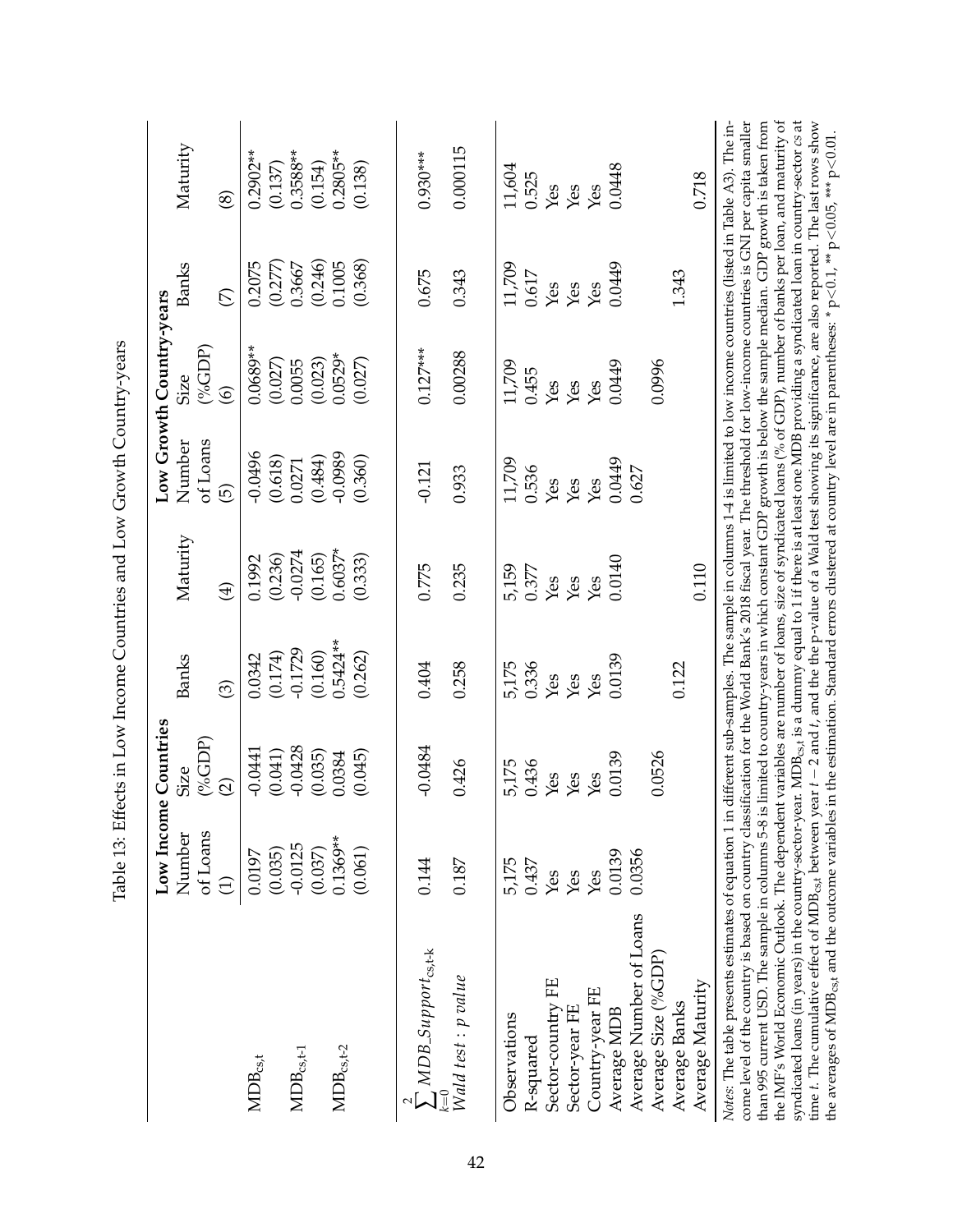# <span id="page-43-0"></span>**C Online Appendix—Not for publication**

<span id="page-43-1"></span>

| Multilateral Development Bank                                         | USD (million)  |
|-----------------------------------------------------------------------|----------------|
|                                                                       |                |
| European Investment Bank - EIB                                        | 45,528         |
| European Bank for Reconstruction and Development - EBRD               | 45,064         |
| International Finance Corporation - IFC                               | 41,062         |
| International Bank for Reconstruction & Development - World Bank      | 35,228         |
| Inter-American Development Bank - IADB                                | 24,611         |
| African Development Bank                                              | 13,070         |
| Asian Development Bank                                                | 8,293          |
| Islamic Development Bank                                              | 7,274          |
| Corporacion Andina de Fomento - CAF Development Bank of Latin America | 4,115          |
| Eurasian Development Bank                                             | 3,989          |
| Nordic Investment Bank                                                | 2,888          |
| African Export-Import Bank - Afreximbank                              | 2,783          |
| InternationalIslamic Trade Finance Corp - ITFC                        | 1.169          |
| Clean Technology Fund                                                 | 769            |
| International Investment Bank - IIB                                   | 709            |
| International Development Association - IDA                           | 645            |
| AfricaFinance Corp - AFC                                              | 554            |
| Inter-AmericanInvestment Corp (IIC)                                   | 533            |
| Asian Infrastructure Investment Bank                                  | 462            |
| <b>CABEI</b>                                                          | 422            |
| Banco del Desarrollo                                                  | 377            |
| Andean Development Corp                                               | 350            |
| East African Development Bank                                         | 181            |
| Islamic Corp for the Development of the Private Sector - ICD          | 169            |
| West African Development Bank - BOAD                                  | 115            |
| Multilateral Investment Guarantee Agency                              | 112            |
| Caribbean Development Bank - CDB                                      | 107            |
| Banque de Developpement des Etats de l'Afrique Centrale - BDEAC       | 60             |
| Corporacao Inter-Americana de Investimento                            | 14             |
| Islamic Corp for Insurance of Investments & Export Credits - ICIEC    | 10             |
| Nordic Development Fund                                               | 8              |
| Eurasian Bank                                                         | $\overline{4}$ |

Table A1: Amounts lent in 1993-2017 by Multilateral Organizations

*Notes*: The table lists the MDBs providing syndicate loans to developing countries in 1993-2017, and the amount they lent (USD million) across the period.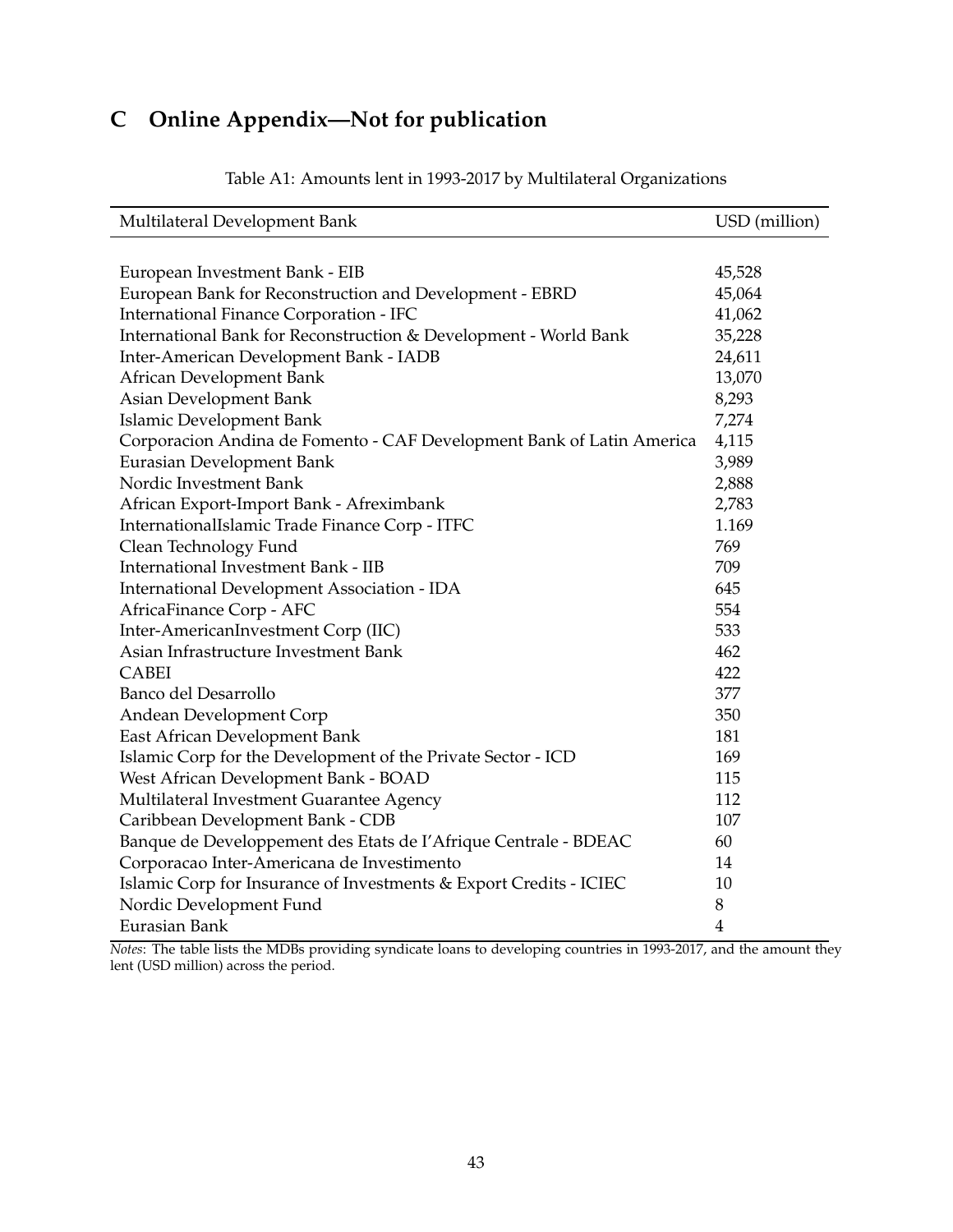#### Table A2: Countries by Financial Development

#### <span id="page-44-0"></span>**High Financial Development Countries**

Antigua and Barbuda, The Bahamas, Bahrain, Bangladesh, Belize, Bolivia, Bosnia and Herzegovina, Brazil, Bulgaria, Cabo Verde, Colombia, Costa Rica, Croatia, Djibouti, Egypt, El Salvador, Grenada, Guyana, Honduras, Hungary, India, Indonesia, Jordan, Kazakhstan, Kuwait, Lebanon, Macedonia, FYR, Malaysia, Maldives, Mauritius, Mongolia, Montenegro, Rep. of, Morocco, Namibia, Nepal, Oman, Panama, Paraguay, Philippines, Poland, Qatar, Russia, Saudi Arabia, Serbia, South Africa, Sri Lanka, St. Lucia, Thailand, Trinidad and Tobago, Tunisia, Turkey, Ukraine, United Arab Emirates, Uruguay, Vanuatu, Vietnam and Zimbabwe

#### **Low Financial Development Countries**

Afghanistan, Albania, Algeria, Angola, Argentina, Armenia, Azerbaijan, Belarus, Benin, Burkina Faso, Cambodia, Chad, Dominican Republic, Ecuador, Equatorial Guinea, Eritrea, Ethiopia, Gabon, Georgia, Ghana, Guatemala, Guinea, Haiti, Iraq, Jamaica, Kenya, Kyrgyz Republic, Lao P.D.R., Liberia, Libya, Madagascar, Malawi, Mali, Mauritania, Mexico, Moldova, Mozambique, Myanmar, Nicaragua, Niger, Nigeria, Pakistan, Papua New Guinea, Peru, Romania, Rwanda, Senegal, Sierra Leone, Sudan, Syria, Tajikistan, Tanzania, Togo, Uganda, Venezuela, Yemen and Zambia

*Notes*: The financial development of the country is based on average domestic credit to the private sector by banks (% of GDP) below or above the median in the sample. Domestic private sector by banks (% of GDP) comes from the World Bank's World Development Indicators.

#### Table A3: Countries by Income Levels

#### <span id="page-44-1"></span>**Low Income Countries**

Afghanistan, Benin, Burkina Faso, Chad, Eritrea, Ethiopia, Guinea, Haiti, Liberia, Madagascar, Malawi, Mali, Mozambique, Nepal, Niger, Rwanda, Senegal, Sierra Leone, Syria, Tajikistan, Tanzania, Togo, Uganda, Yemen, Zimbabwe

#### **Middle and High Income Countries**

Albania, Algeria, Angola, Antigua and Barbuda, Argentina, Armenia, Azerbaijan, Bahamas, Bahrain, Bangladesh, Belarus, Belize, Bolivia, Bosnia and Herzegovina, Brazil, Bulgaria, Cambodia, Cape Verde, Colombia, Costa Rica, Croatia, Djibouti, Dominican Republic, Ecuador, Egypt, El Salvador, Equatorial Guinea, Gabon, Georgia, Ghana, Grenada, Guatemala, Guyana, Honduras, Hungary, India, Indonesia, Iraq, Jamaica, Jordan, Kazakhstan, Kenya, Kuwait, Kyrgyzstan, Laos, Lebanon, Libya, Macedonia, Malaysia, Maldives, Marshall Islands, Mauritania, Mauritius, Mexico, Moldova, Mongolia, Montenegro, Morocco, Myanmar, Namibia, Nicaragua, Nigeria, Oman, Pakistan, Panama, Papua New Guinea, Paraguay, Peru, Philippines, Poland, Qatar, Romania, Russian Federation, Saint Lucia, Saudi Arabia, Serbia, South Africa, Sri Lanka, Sudan, Thailand, Trinidad and Tobago, Tunisia, Turkey, Turkmenistan, Ukraine, United Arab Emirates, Uruguay, Uzbekistan, Vanuatu, Venezuela, Vietnam, Zambia

*Notes*: The income level of the country is based on country classification for the World Bank's 2018 fiscal year. The threshold for low-income countries is GNI per capita smaller than 995 current USD.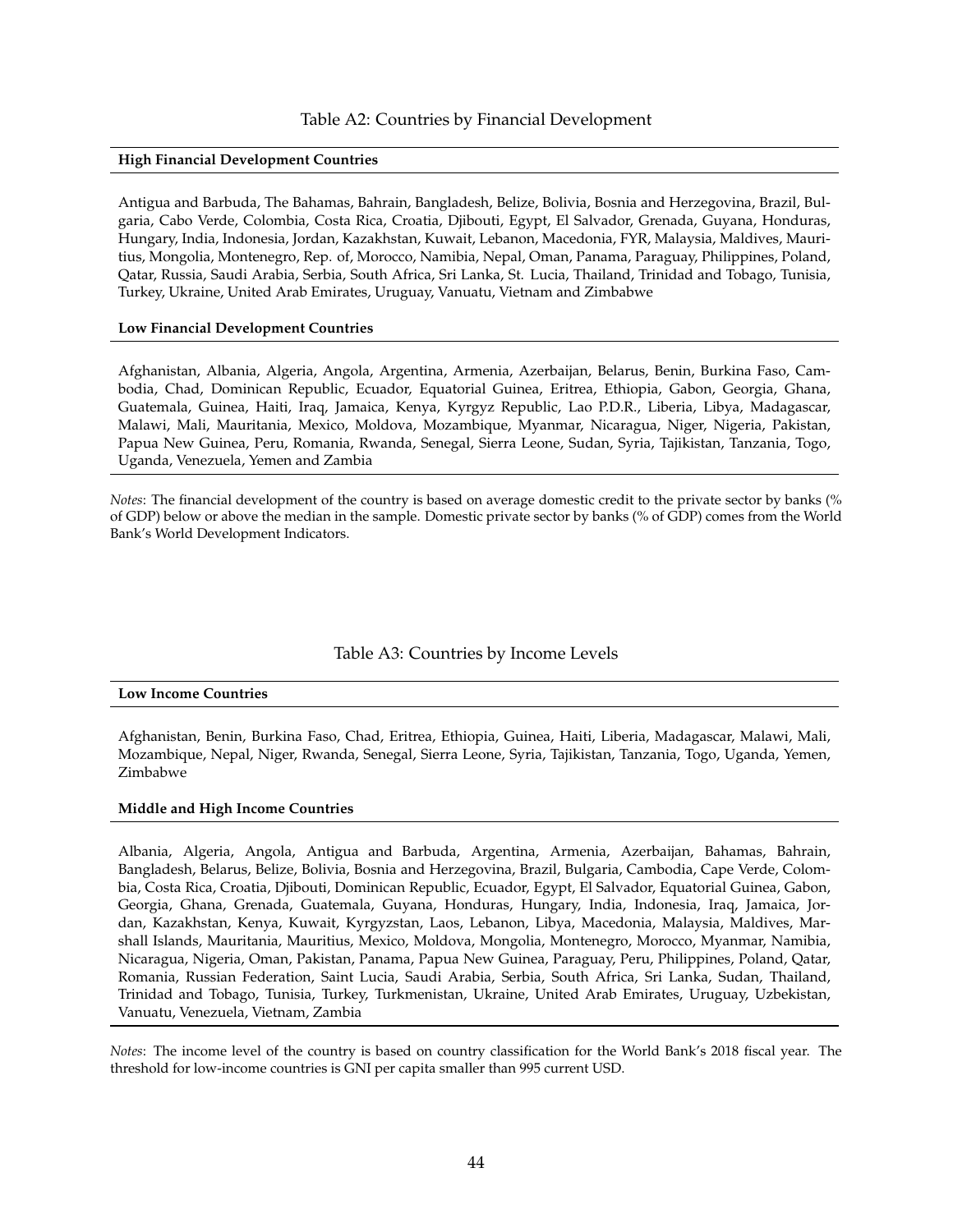<span id="page-45-0"></span>

|                                                       | Number          | Size (% GDP) | <b>Banks</b> | Maturity   |
|-------------------------------------------------------|-----------------|--------------|--------------|------------|
|                                                       | of loans<br>(1) | (2)          | (3)          | (4)        |
| $MDB_{cs,t}$                                          | 1.2852          | $0.0930***$  | $0.7110**$   | $0.2802**$ |
|                                                       | (0.843)         | (0.031)      | (0.346)      | (0.116)    |
| $MDB_{cs,t-1}$                                        | 1.2331*         | $0.0650*$    | $1.0474***$  | 0.1772     |
|                                                       | (0.713)         | (0.036)      | (0.325)      | (0.146)    |
| $MDB_{cs,t-2}$                                        | 1.1378*         | $0.0781***$  | $0.9695**$   | $0.2685**$ |
|                                                       | (0.659)         | (0.024)      | (0.412)      | (0.107)    |
|                                                       |                 |              |              |            |
| $\overline{2}$<br>$\sum MDB_{\text{cs,t-k}}$<br>$k=0$ | 3.656           | $0.236***$   | 2.728***     | $0.726***$ |
| Wald test : p value                                   | 0.104           | 0.004        | 0.006        | 0.001      |
| Observations                                          | 6,624           | 6,624        | 6,624        | 6,525      |
| R-squared                                             | 0.605           | 0.506        | 0.646        | 0.533      |
| Sector-country FE                                     | Yes             | Yes          | Yes          | Yes        |
| Sector-year FE                                        | Yes             | Yes          | Yes          | Yes        |
| Country-year FE                                       | Yes             | Yes          | Yes          | Yes        |
| <b>Average MDB</b>                                    | 0.116           | 0.116        | 0.116        | 0.116      |
| Average Number of Loans                               | 2.593           |              |              |            |
| Average Size (% GDP)                                  |                 | 0.206        |              |            |
| <b>Average Banks</b>                                  |                 |              | 4.919        |            |
| <b>Average Maturity</b>                               |                 |              |              | 2.117      |

Table A4: Robustness: No Outliers by Country

*Notes*: The table presents estimates of equation [1](#page-10-0) in countries with more than 100 syndicated loans in 1993-2017: Qatar, Bahrain, Kuwait, Bulgaria, Croatia, Egypt, Vietnam, Panama, Pakistan, Nigeria, Saudi Arabia, Hungary, Romania, Colombia, Peru, Kazakhstan, Ukraine, Venezuela, South Africa, Poland, United Arab Emirates, Philippines, Malaysia, Argentina, Thailand, Mexico, Turkey, India, Indonesia, Russian Federation and Brazil. The dependent variables are number of loans (column 1), size of syndicated loans (% of GDP) (column 2), banks per loan (column 3), and maturity of syndicated loans (in years) (column 4) in the country-sector-year. MDB<sub>cs,t</sub> is a dummy equal to 1 if there is at least one MDB providing a syndicated loan in country-sector *cs* at time *t*. The cumulative effect of MDBcs,t between year *t* − 2 and *t*, and the the p-value of a Wald test showing its significance, are also reported. The last rows show the averages of MDB<sub>cs,t</sub> and the outcome variables in the estimation. Standard errors clustered at country-sector level in parentheses: \* p<0.1, \*\* p<0.05, \*\*\* p<0.01.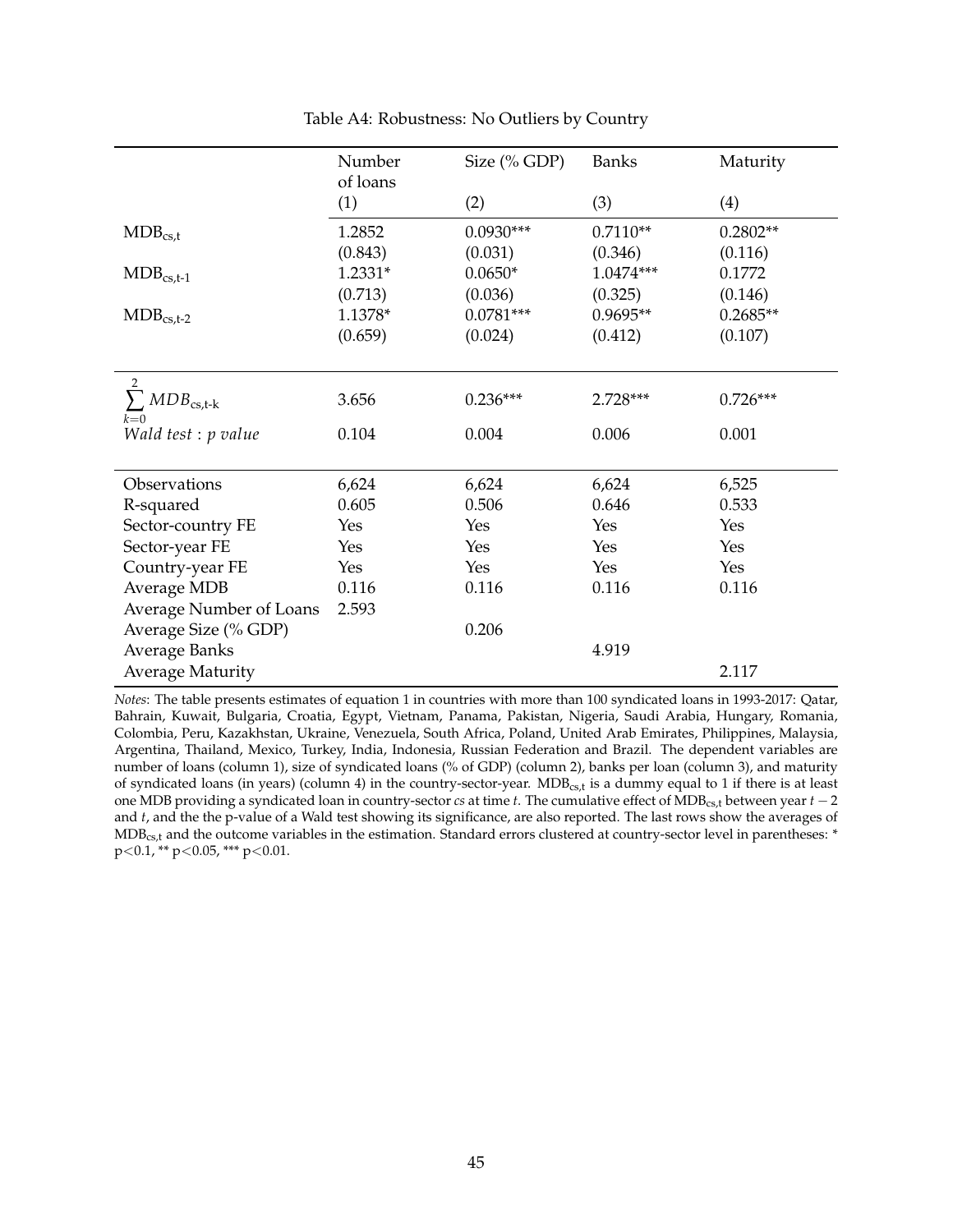<span id="page-46-0"></span>

|                                       | Number<br>of loans | Size (% GDP) | <b>Banks</b> | Maturity    |
|---------------------------------------|--------------------|--------------|--------------|-------------|
|                                       | (1)                | (2)          | (3)          | (4)         |
| $MDB_{cs,t}$                          | 0.6636             | $0.0687***$  | 0.2818       | $0.3842***$ |
|                                       | (0.629)            | (0.025)      | (0.252)      | (0.112)     |
| $MDB_{cs,t-1}$                        | 0.6164             | 0.0244       | $0.5547**$   | 0.0408      |
|                                       | (0.521)            | (0.031)      | (0.230)      | (0.120)     |
| $MDB_{cs,t-2}$                        | 0.5958             | $0.0595***$  | $0.5775**$   | $0.2836***$ |
|                                       | (0.441)            | (0.021)      | (0.269)      | (0.108)     |
|                                       |                    |              |              |             |
| $\overline{2}$<br>$\sum MDB_{cs,t-k}$ | 1.876              | $0.153***$   | 1.414**      | $0.709***$  |
| $k=0$<br>Wald test : p value          | 0.232              | 0.010        | 0.0230       | 0.000       |
| Observations                          | 13,455             | 13,455       | 13,455       | 13,303      |
| R-squared                             | 0.682              | 0.450        | 0.710        | 0.567       |
| Sector-country FE                     | Yes                | Yes          | Yes          | Yes         |
| Sector-year FE                        | Yes                | Yes          | Yes          | Yes         |
| Country-year FE                       | Yes                | Yes          | Yes          | Yes         |
| <b>Average MDB</b>                    | 0.116              | 0.116        | 0.116        | 0.116       |
| Average Number of Loans               | 1.228              |              |              |             |
| Average Size (% GDP)                  |                    | 0.164        |              |             |
| Average Banks                         |                    |              | 2.357        |             |
| <b>Average Maturity</b>               |                    |              |              | 4.585       |

Table A5: Robustness: No Outliers by Sector

*Notes*: The table presents estimates of equation [1](#page-10-0) in sectors with more than 1,000 syndicated loans in 1993-2017: oil and gas, construction and real estate, manufacturing, infrastructure, and finance. The dependent variables are number of loans (column 1), size of syndicated loans (% of GDP) (column 2), banks per loan (column 3), and maturity of syndicated loans (in years) (column 4) in the country-sector-year.  $MDB_{cs,t}$  is a dummy equal to 1 if there is at least one  $MDB$ providing a syndicated loan in country-sector *cs* at time *t*. The cumulative effect of MDBcs,t between year *t* − 2 and *t*, and the the p-value of a Wald test showing its significance, are also reported. Standard errors clustered at country-sector level in parentheses: \* p<0.1, \*\* p<0.05, \*\*\* p<0.01.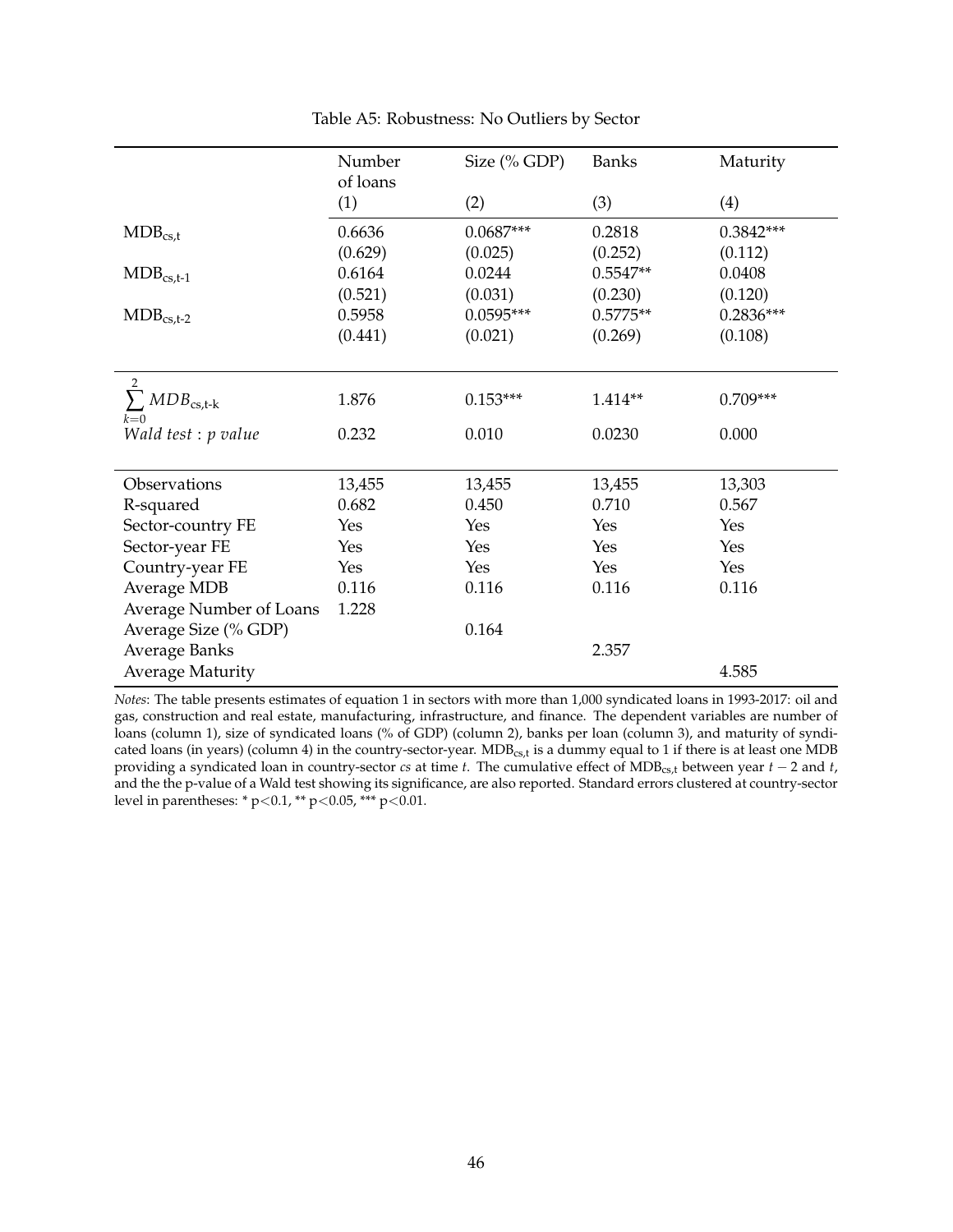<span id="page-47-0"></span>

|                                                       | Number          | Size (% GDP) | <b>Banks</b> | Maturity   |
|-------------------------------------------------------|-----------------|--------------|--------------|------------|
|                                                       | of loans<br>(1) | (2)          | (3)          | (4)        |
| $MDB_{cs,t}$                                          | 0.9468          | $0.0823**$   | 0.2830       | $0.2884*$  |
|                                                       | (1.008)         | (0.036)      | (0.432)      | (0.151)    |
| $MDB_{cs,t-1}$                                        | 0.9102          | 0.0627       | $0.7569*$    | 0.0760     |
|                                                       | (0.852)         | (0.045)      | (0.373)      | (0.161)    |
| $MDB_{cs,t-2}$                                        | 0.8993          | $0.0874***$  | $0.9045**$   | $0.2889**$ |
|                                                       | (0.686)         | (0.025)      | (0.423)      | (0.112)    |
|                                                       |                 |              |              |            |
| $\overline{2}$<br>$\sum_{\text{MDB}_{\text{cs,t-k}}}$ | 2.756           | $0.232**$    | 1.944*       | $0.653***$ |
| $k=0$<br>Wald test : p value                          | 0.276           | 0.0119       | 0.0548       | 0.00390    |
| Observations                                          | 3,680           | 3,680        | 3,680        | 3,611      |
| R-squared                                             | 0.670           | 0.537        | 0.661        | 0.519      |
| Sector-country FE                                     | Yes             | Yes          | Yes          | Yes        |
| Sector-year FE                                        | Yes             | Yes          | Yes          | Yes        |
| Country-year FE                                       | Yes             | Yes          | Yes          | Yes        |
| <b>Average MDB</b>                                    | 0.183           | 0.183        | 0.183        | 0.184      |
| Average Number of Loans                               | 4.204           |              |              |            |
| Average Size (%GDP)                                   |                 | 0.341        |              |            |
| Average Banks                                         |                 |              | 7.631        |            |
| <b>Average Maturity</b>                               |                 |              |              | 3.137      |

Table A6: Robustness: No Outliers by Sector nor Country

*Notes*: The table presents estimates of equation [1](#page-10-0) in sectors with more than 1,000 syndicated loans in 1993-2017 (oil and gas, construction and real estate, manufacturing, infrastructure, and finance) and countries with more than 100 syndicated loans (Qatar, Bahrain, Kuwait, Bulgaria, Croatia, Egypt, Vietnam, Panama, Pakistan, Nigeria, Saudi Arabia, Hungary, Romania, Colombia, Peru, Kazakhstan, Ukraine, Venezuela, South Africa, Poland, United Arab Emirates, Philippines, Malaysia, Argentina, Thailand, Mexico, Turkey, India, Indonesia, Russian Federation and Brazil). The dependent variables are number of loans (column 1), size of syndicated loans (% of GDP) (column 2), banks per loan (column 3), and maturity of syndicated loans (in years) (column 4) in the country-sector-year. MDB<sub>cs,t</sub> is a dummy equal to 1 if there is at least one MDB providing a syndicated loan in country-sector *cs* at time *t*. The cumulative effect of MDB<sub>cs,t</sub> between year *t* − 2 and *t*, and the the p-value of a Wald test showing its significance, are also reported. The last rows show the averages of MDB<sub>cs,t</sub> and the outcome variables in the estimation. Standard errors clustered at country-sector level in parentheses: \*  $p$  < 0.1, \*\*  $p$  < 0.05, \*\*\*  $p$  < 0.01.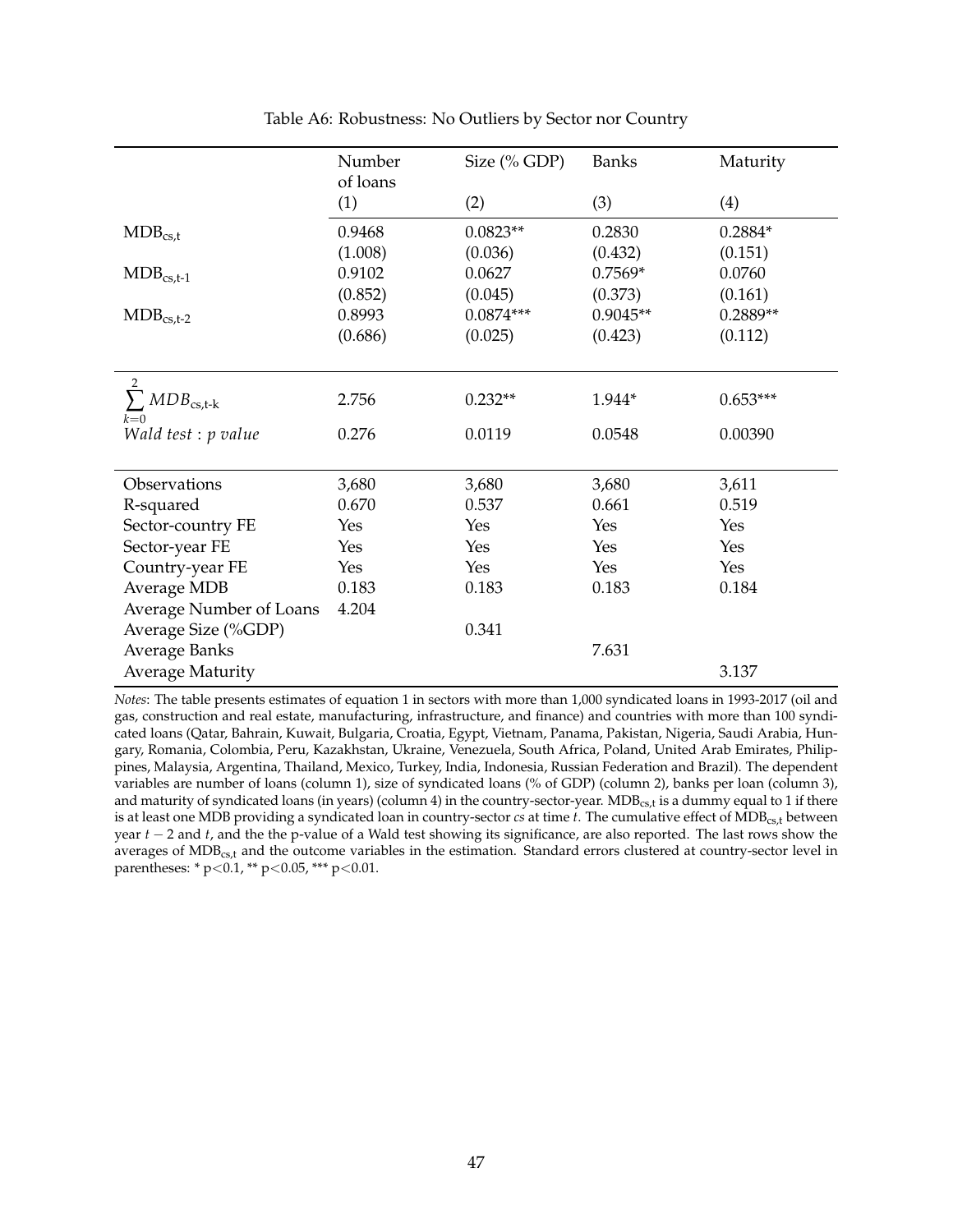<span id="page-48-0"></span>

|                          | Number<br>of loans | Size $(\%$ GDP) | Banks    | Maturity            |
|--------------------------|--------------------|-----------------|----------|---------------------|
|                          | (1)                | (2)             | (3)      | $\scriptstyle{(4)}$ |
| $\sum_{k=0}^{2} \beta_k$ | $-0.001$           | $-0.001$        | $-0.001$ | 0.001               |
|                          | (0.024)            | (0.023)         | (0.690)  | (0.107)             |
|                          |                    |                 |          |                     |
| Sector-country FE        | Yes                | Yes             | Yes      | Yes                 |
| Sector-year FE           | Yes                | Yes             | Yes      | Yes                 |
| Country-year FE          | Yes                | Yes             | Yes      | Yes                 |
| No of Replications       | 1,000              | 1,000           | 1,000    | 1,000               |

Table A7: Robustness: Monte Carlo Simulations

*Notes*: The table reports the average cumulative effects from *t-2* to *t* from estimating equation [1](#page-10-0) through Monte Carlo Simulations with 1,000 replications. The Monte Carlos Simulations are based on artificial datasets in which all variables are unchanged, except for treatment, which is randomly re-assigned to country-sectors-years. Standard errors across the 1,000 replications are reported in parentheses.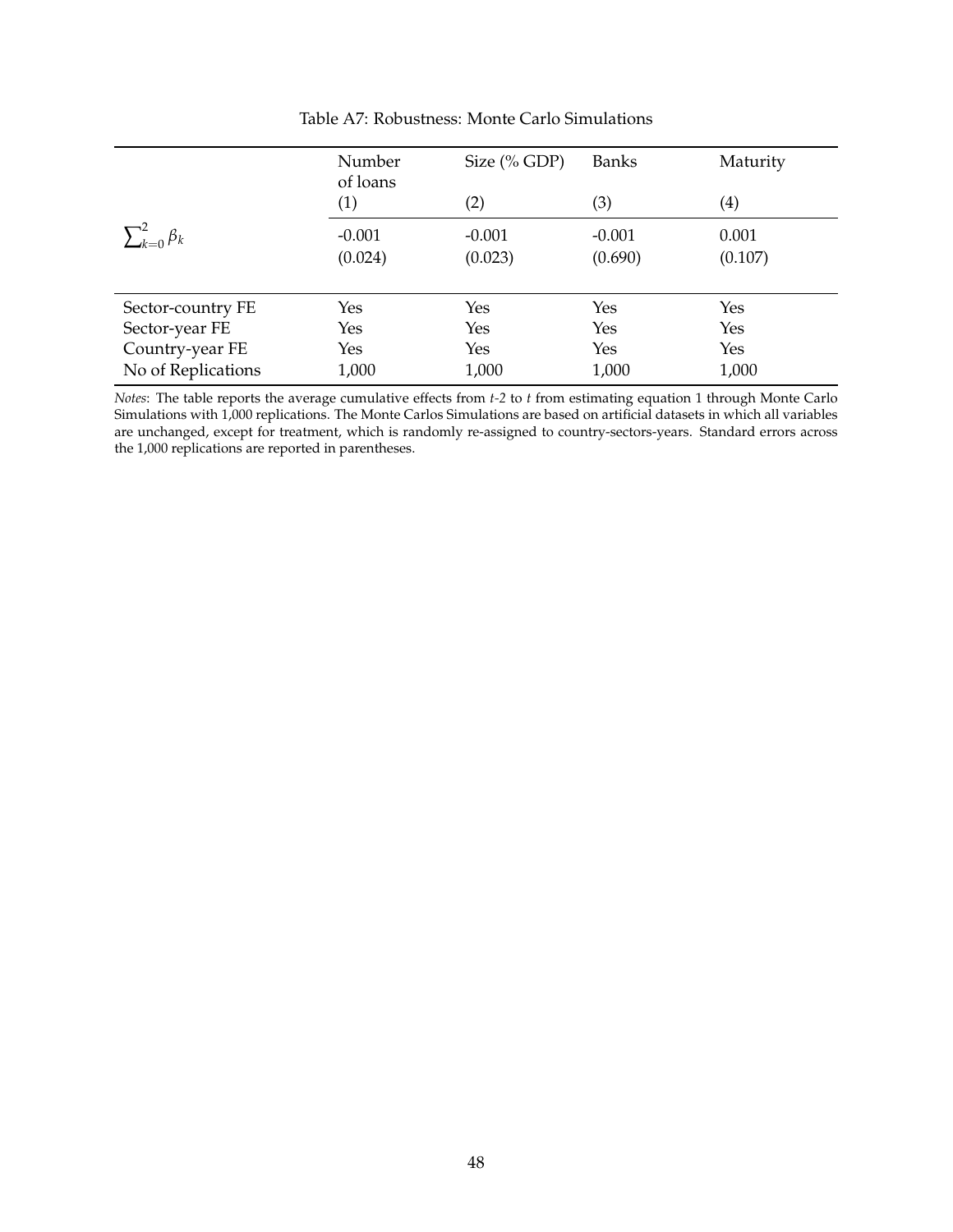<span id="page-49-0"></span>

|                             | Number     | Size (% GDP) | <b>Banks</b> | Maturity    |
|-----------------------------|------------|--------------|--------------|-------------|
|                             | of loans   |              |              |             |
|                             | (1)        | (2)          | (3)          | (4)         |
| $MDB_{cs,t}$                | $0.8514*$  | $0.0724***$  | $0.5475**$   | $0.3581***$ |
|                             | (0.482)    | (0.023)      | (0.271)      | (0.094)     |
| $MDB_{cs,t-1}$              | $0.8166*$  | 0.0293       | $0.7406***$  | 0.1413      |
|                             | (0.425)    | (0.025)      | (0.223)      | (0.096)     |
| $MDB_{cs,t-2}$              | $0.7803**$ | $0.0561***$  | $0.6865***$  | $0.2908***$ |
|                             | (0.394)    | (0.020)      | (0.236)      | (0.095)     |
|                             |            |              |              |             |
| 2                           |            |              |              |             |
| $\sum MDB_{\text{cs,t-k}}$  | $2.448*$   | $0.158***$   | 1.975***     | $0.790***$  |
| $k=0$<br>Wald test: p value | 0.0544     | 0.00313      | 0.000927     | 0.0000      |
|                             |            |              |              |             |
| Observations                | 24,219     | 24,219       | 24,219       | 24,023      |
| R-squared                   | 0.607      | 0.381        | 0.659        | 0.522       |
| Sector-country FE           | Yes        | Yes          | Yes          | Yes         |
| Sector-year FE              | Yes        | Yes          | Yes          | Yes         |
| Country-year FE             | Yes        | Yes          | Yes          | Yes         |
| Average MDB                 | 0.0483     | 0.0483       | 0.0483       | 0.0477      |
| Average Number of Loans     | 0.760      |              |              |             |
| Average Size (%GDP)         |            | 0.105        |              |             |
| <b>Average Banks</b>        |            |              | 1.526        |             |
| <b>Average Maturity</b>     |            |              |              | 0.755       |

Table A8: Robustness: Standard Errors Clustered at Country-Sector Level

*Notes*: The table presents estimates of equation [1,](#page-10-0) but with standard errors clustered at the country-sector level. The dependent variables are number of loans (column 1), size of syndicated loans (% of GDP) (column 2), banks per loan (column 3), and maturity of syndicated loans (in years) (column 4) in the country-sector-year. MDB<sub>cs,t</sub> is a dummy equal to 1 if there is at least one MDB providing a syndicated loan in country-sector *cs* at time *t*. The cumulative effect of MDBcs,t between year *t* − 2 and *t*, and the the p-value of a Wald test showing its significance, are also reported. The last rows show the averages of MDBcs,t and the outcome variables in the estimation. Standard errors clustered at country-sector level are in parentheses: \* p<0.1, \*\* p<0.05, \*\*\* p<0.01.